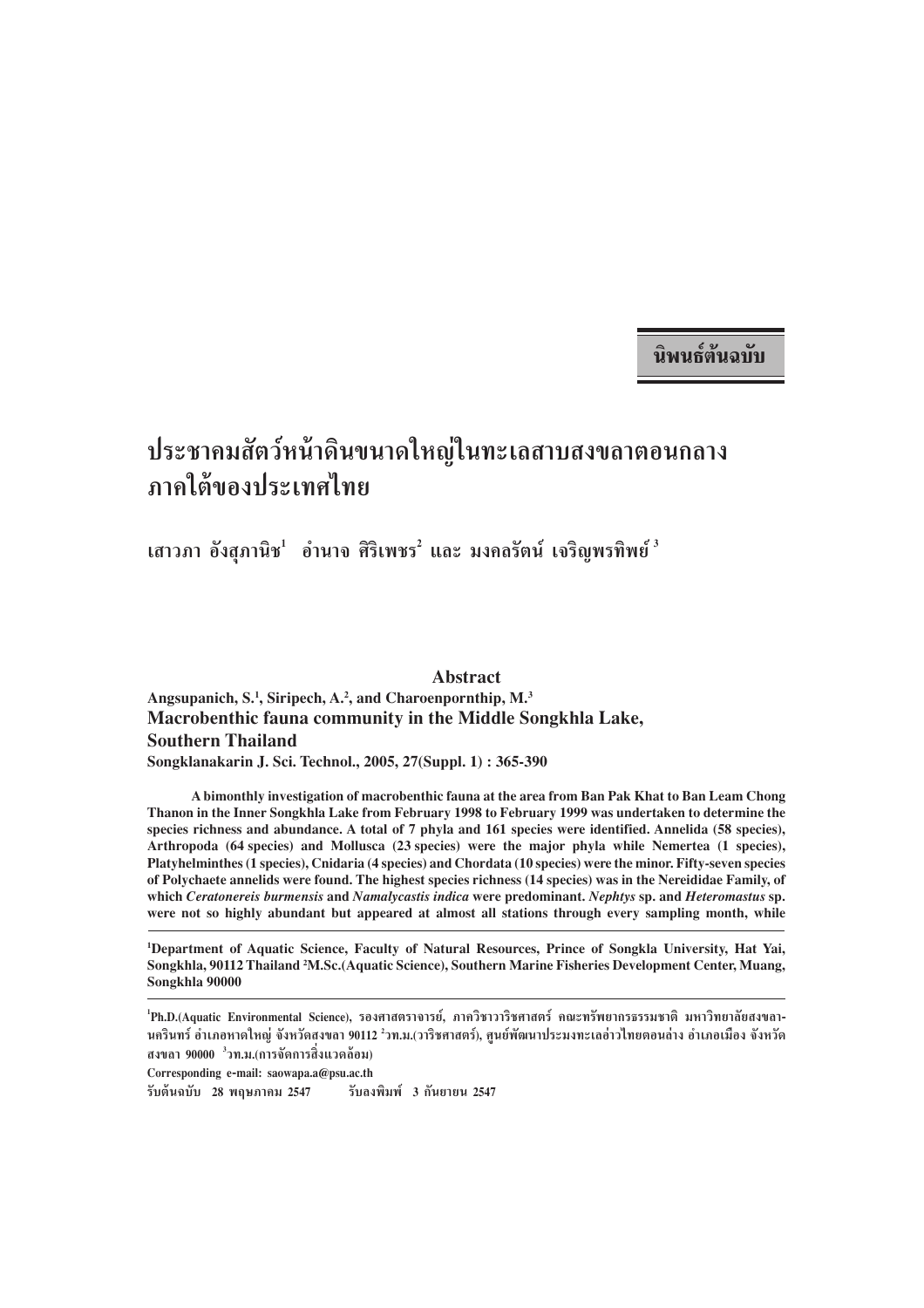| Songklanakarin J. Sci. Technol.           |     | Macrobenthic fauna community in the Middle Songkhla Lake |
|-------------------------------------------|-----|----------------------------------------------------------|
| Vol. 27 (Suppl. 1), 2005: Aquatic Science | 366 | Angsupanich, S., et al.                                  |

*Prionospio cirrifera* **and** *Pseudopolydora kempi* **were found in higher densities but with narrower distribution.** *Ficopomatus* **sp. and unidentified Terebellidae were not commonly found, but occasionally reached a high density. Amphipods gave the highest species richness (22 species), with** *Photis longicaudata* **distributed widely and in all months. Five species of Tanaidaceans were found with** *Apseudes sapensis* **the second most dominant** (max. 5044 individuals m<sup>-2</sup> in February) in the overall fauna. Isopoda were not as densely found as **tanaidaceans but there were many species (18 species).** *Cyathura* **sp.1 was the most dominant isopod.** *Brachidontes arcuatulus* was the most dominant bivalve (max. 29449 individuals m<sup>2</sup> in April), especially at **stations with a sand-gravel substrate. The mean density of total macrobenthic fauna among stations ranged from 920 to 10620 ind. m-2 while the monthly densities ranged from 1520 to 6160 ind.m-2. The mean density of macrobenthic fauna was highest in the dry season (April). The species richness among stations ranged from 65 to 105 species while varying from 81 to 112 species during the different months. The highest species richness was in the SW monsoon season (light rain, June-August). Polychaetes and molluscs tended to decrease in the NE monsoon season with heavy rain from December-February, while crustaceans increased during this time. The best fitting of the environmental variables to explain the macrobenthic fauna community pattern of the Inner Songkhla Lake was an 8-variable combination of %clay, %silt, %organic carbon, soil pH, depth, dissolved oxygen, total suspended solid and temperature (harmonic rank correlation coefficient,**  $\rho_w = 0.84$ .

**Key words :** macrobenthic fauna, Songkhla Lake

ำเทดัดย่ค ี่ เสาวภา อังสภานิช อำนาจ ศิริเพชร และ มงคลรัตน์ เจริญพรทิพย์ ประชาคมสัตว์หน้าดินขนาดให**ญ่ในทะเลสาบสงขลาตอนกลา**ง ภาคใต้ของประเทศไทย

**«. ߢ≈"π§√'π∑√å «∑∑. 2548 27(©∫—∫摇»… 1) : 365-390**

ึ ในการศึกษาประชาคมสัตว์หน้าดินขนาดใหญ่บริเวณบ้านปากขาดถึงบ้านแหลมจองถนน ในทะเลสาบสงขลา ี ตอนใน ตั้งแต่เดือนเมษายน 2541 ถึงกุมภาพันธ์ 2542 โดยเก็บตัวอย่างทุกสองเดือน พบว่ามีสัตว์หน้าดินขนาดใหญ่ 7 ไฟลัม รวมประมาณ 161 **ซนิด Annelida (58 ซนิด) Arthropoda (64 ซนิ**ด) และ Mollusca (23 ซนิด) พบเป็น **‰ø≈—¡À≈—° à«π Nemertea (1 ™π'¥), Platyhelminthes (1 ™π'¥), Cnidaria (4 ™π'¥) ·≈– Chordata (10 ™π'¥) ‡ªìπ ‰ø≈—¡√Õß ‰ ⇥◊Õπ∑–‡≈∑'Ëæ∫¡' 57 ™π'¥ «ß»å Nereididae ¡'À≈"°À≈"¬™π'¥∑'Ë ÿ¥ (14 ™π'¥) '¥¬¡' Ceratonereis burmensis ·≈– Namalycastis indica ‡ªìπ™π'¥∑'Ëæ∫¡"° Nephytys sp. æ∫‡ªìπ®"π«π‰¡à¡"° ·µàæ∫‡°◊Õ∫∑ÿ° ∂"π'¢Õß∑ÿ°‡¥◊Õπ∑'ˇ°Á∫µ—«Õ¬à"ß "π¢≥–∑'Ë Prionospio cirrifera ·≈– Pseudopolydora kempi ¡'®"π«π¡"°°«à"™π'¥** ึก่อน ๆ ที่กล่าวถึง แต่มีการกระจายได้แคบกว่า ส่วน *Ficomatus* sp. และ unidentified Terebellidae พบไม่บ่อย แต่ **æ∫¡"°‡©æ"–∫"ß™à«ß‡«≈" ·Õ¡øîæÕ¥∑'Ëæ∫¡' 22 ™π'¥ Photis longicaudata ‡ªìπ™π'¥∑'Ëæ∫¡"°∑'Ë ÿ¥ ¡'°"√°√–®"¬ ‰¥â°«â"ߢ«"ß·≈–æ∫∑ÿ°‡¥◊Õπ ∑"‰π¥"‡´'¬π∑'Ëæ∫¡' 5 ™π'¥ Apseudes sapensis ‡ªìπ™π'¥∑'Ëæ∫¡"°‡ªìπÕ—π¥—∫ Õß** (จำนวนสงสด 5044 ตัว/ตรม.) ของสัตว์หน้าดินทั้งหมด โดยพบเกือบทกสถานีของทกเดือนที่เก็บตัวอย่าง ส่วน ้ไอโซพอดพบในจำนวนน้อยกว่า แต่มีจำนวนชนิดมากกว่า (18 ชนิด) *Cyathura* sp. เป็นชนิดที่พบมากที่สุด แต่การ ึกระจายค่อนข้างแคบ *Brachidontes arcuatulus* เป็นหอยสองฝาที่พบมากที่สุด (จำนวนสูงสุด 29449 ตัว/ตรม. ใน ้เดือนเมษายน) ของสัตว์หน้าดินทั้งหมด แต่การกระจายแคบ พบมากเฉพาะในพื้นดินที่เป็นกรวด ปริมาณของสัตว์ หน้าดินระหว่างสถานีพบอยู่ในช่วง 920-10620 ตัว/ตรม. ส่วนระหว่างฤดูกาลพบอยู่ในช่วง 1520-6160 ตัว/ตรม. สัตว์ **Àπâ"¥'π‡©≈'ˬ¡'§«"¡™ÿ°™ÿ¡¡"°"πƒ¥Ÿ√âÕπ (‡¡…"¬π) §«"¡À≈"°À≈"¬™π'¥ —µ«åÀπâ"¥'π"π ∂"π'µà"ßÊ Õ¬Ÿà"π™à«ß 65-** 105 **ซนิด ส่วนในเดือนต่าง ๆ อยู่ในช่วง 81-112** ชนิด ความหลากหลายชนิดสูงสุดพบในฤดูมรสุมตะวันตกเฉียงใต้ ์ซึ่งเป็นฤดูฝนตกน้อย (มิถุนายนและสิงหาคม) ใส้เดือนทะเลและหอยมีแนวโน้มว่าปริมาณลดลงในฤดูมรสุมตะวัน ืออกเฉียงเหนือ ซึ่งเป็นถุดฝนตกหนัก (ธันวาคมและกมภาพันธ์) ในขณะที่ครัสตาเซียนมีปริมาณเพิ่มขึ้น จากการ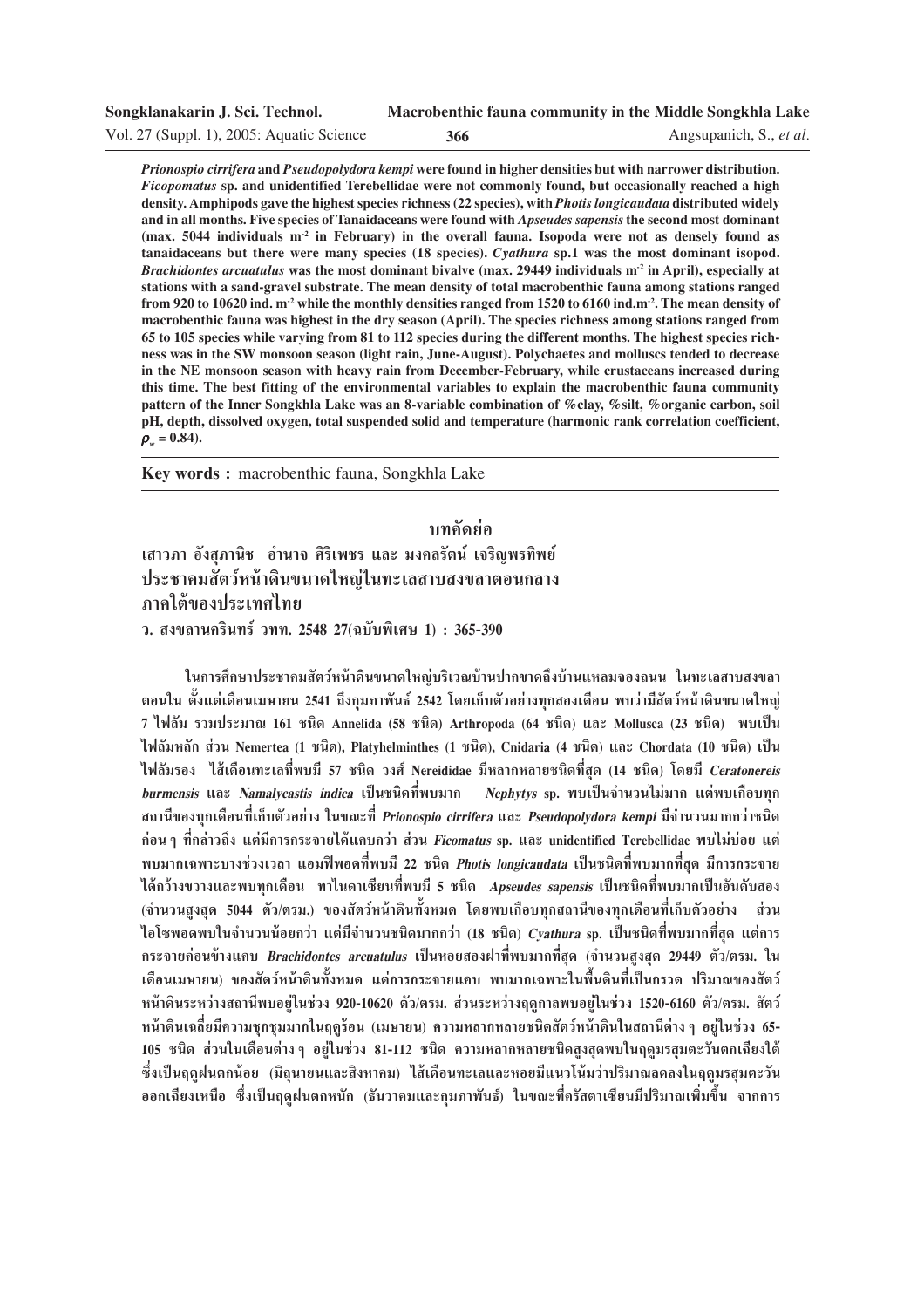|  | ว. สงขลานครินทร์ วทท. |  |                                          |  |
|--|-----------------------|--|------------------------------------------|--|
|  |                       |  | ปีที่ 27 (ฉบับพิเศษ 1) 2548: วาริชศาสตร์ |  |

้วิเคราะห์ความสัมพันธ์ระหว่างปัจจัยสิ่งแวดล้อมกับสัตว์หน้าดิน โดยหาค่าสหสัมพันธ์แบบ harmonic rank correlation  $\text{coefficient}$  ( $\rho$  ) มีค่าสงสด 0.84 โดยมีปัจจัยร่วมคือ %โคลน %ทรายแป้ง %อินทรีย์คาร์บอน พีเอชของดิน ความลึก ออกซิเจนที่ละลายน้ำ ปริมาณสารแขวนลอย และอุณหภูมิ

ทะเลสาบสงขลา (Songkhla Lake) เป็นแหล่งน้ำ ตื้น โดยมีความลึกเฉลี่ยอยู่ในช่วง 1.0-2.5 ม. (ไพโรจน์ และ คณะ, 2520ก; ยงยุทธ และนิคม, 2540ข) แต่ก็มีสัตว์น้ำ จำพวกปลาและก้งมากมายหลายชนิด (อังสนีย์ และคณะ, 2539) ทะเลสาบน้ำตื้นโดยทั่วไปมีสัตว์หน้าดินเป็นผลผลิต ทุติยภูมิหลัก (Lindegaard, 1994) โดยเฉพาะสัตว์หน้า ดินที่ฝังตัวในดิน (infauna) เป็นแหล่งอาหารที่สำคัญที่สด สำหรับปลาหน้าดิน (FAO, 1960) นอกจากเป็นแหล่ง ้อาหารที่สำคัญของสัตว์น้ำอื่น ๆ แล้ว มีการใช้สัตว์หน้าดิน หลายชนิดเป็นเครื่องชื้บอกภาวะมลพิษจากสารอินทรีย์ เพราะเป็นสัตว์ที่สามารถเคลื่อนที่ด้วยตัวเองอย่างอิสระ การเลือกอยู่หรือหนีไปขึ้นกับความทนได้ของสัตว์เอง ได้มี การศึกษากันอย่างแพร่หลายในประเทศในเขตหนาวและ เขตอบอุ่นใน 2-3 ทศวรรษที่ผ่านมา (Rosenberg, 1976, 1977; Wu, 1982; Hawthorne and Dauer, 1983; Maurer et al., 1988; Brown et al., 1987; van Nes and Smit, 1993; Henderson and Ross, 1995) โดยเฉพาะ ประเทศที่พัฒนาแล้ว และมีประสบการณ์การเกิดภาวะ มลพิษเนื่องจากการพัฒนาทางอุตสาหกรรม

้ แม้ว่าการศึกษาเกี่ยวกับสัตว์หน้าดินในทะเลสาบ สงขลามีมายาวนานแล้ว (สวัสดิ์ และสมชาติ, 2512, 2513; ไพโรจน์ และคณะ,  $2520$ ข,  $2521$ ; Angsupanich and Kuwabara, 1995; ยงยุทธ และนิคม, 2540ก) แต่ส่วนใหญ่ เป็นการรายงานเฉพาะความชุกชุมโดยไม่ได้รายงานด้าน ความหลากหลายถึงระดับสกุลและชนิด ยกเว้น Angsupanich and Kuwabara (1995) ได้ศึกษาถึงระดับชนิดแต่ ้เฉพาะในทะเลสาบสงขลาตอนนอกเท่านั้น ซึ่งพบว่ายังมี ความหลากหลายอยู่มาก ทั้ง Polychaeta, Crustacea และ Mollusca แต่เนื่องจากทะเลสาบสงขลามีพื้นที่กว้างขวาง และมีลักษณะแนวยาวขนานไปตามชายฝั่งจนแบ่งออกเป็น หลายส่วนที่มีสภาพแวดล้อมทางกายภาพ-เคมีแตกต่างกัน เช่น การแพร่กระจายของความเค็มของน้ำมีแนวโน้มว่า ลดลงตามระยะทางตั้งแต่ปากทะเลสาบสงขลาเข้าไปข้างใน

โดยทะเลสาบสงขลาตอนนอก หรือที่เรียกว่าทะเลสาบ สงขลา (Thale Sap Songkhla) เป็นส่วนที่ติดต่อกับทะเล ้เปิดโดยตรง น้ำมีความเค็มกว่าบริเวณถัดเข้าไปซึ่งเป็น ทะเลสาบสงขลาตอนใน อันประกอบด้วยตอนกลาง ซึ่ง เรียกว่าทะเลสาบ (Thale Sap) และตอนบนซึ่งเรียกว่า ทะเลหลวง (Thale Laung) (เรียกตามแผนที่กรมทหาร) น้ำในทะเลสาบสงขลาตอนในเป็นน้ำกร่อยเกือบตลอดปี (ยงยุทธ และนิคม, 2540ข) ส่วนบนสุดเป็นแหล่งน้ำจืด เรียกว่าทะเลน้อยโดยเชื่อมต่อกับทะเลหลวงทางคลอง นางเรียม ดังนั้นผลการศึกษาความหลากหลายของสัตว์ หน้าดินในตอนนอกจึงอาจจะไม่ใช่ตัวแทนที่เหมาะสม สำหรับทะเลสาบสงขลาทกพื้นที่

การวิจัยในครั้งนี้ต้องการสำรวจปริมาณและความ หลากหลายของสัตว์หน้าดินกลุ่มสำคัญในบริเวณตอนล่าง ของทะเลสาบสงขลาตอนใน เพื่อความสะดวกในการกล่าว ถึง จึงขอเรียกบริเวณที่ศึกษาในครั้งนี้ว่าทะเลสาบสงขลา ตอนกลาง โดยเริ่มตั้งแต่บ้านปากขาด ตำบลปากรอ อำเภอ สิงหนคร จังหวัดสงขลา ขึ้นไปถึงบ้านแหลมจองถนน ตำบล แหลมจองถนน อำเภอเขาชัยสน จังหวัดพัทลุง เพื่อเป็น องค์ความรู้หนึ่งที่จะนำไปประกอบการกำหนดนโยบายการ จัดการทรัพยากรชีวภาพบริเวณชายฝั่ง จังหวัดสงขลา

# วัสดอปกรณ์ และวิธีการ

# พื้นที่ศึกษา

ในการศึกษาสัตว์หน้าดินขนาดใหญ่ในเชิงคุณภาพ และปริมาณในเวลาเดียวกัน ควรเก็บตัวอย่างให้ครอบคลม แหล่งที่อยู่อาศัย (habitat) ทุกรูปแบบ และมีจำนวนซ้ำ มาก (McIntyre et al., 1984) ดังนั้นหลังจากได้ทำการ ้สำรวจเบื้องต้นแล้ว จึงได้กำหนดสถานีเก็บตัวอย่าง 9 ิสถานีในพื้นที่ของทะเลสาบสงขลาตอนกลางประมาณ 390 ตร.กม. (รวมพื้นที่เกาะต่างๆ) - ซึ่งมีลักษณะแต่ละสถานี ดังนี้ (Figure 1)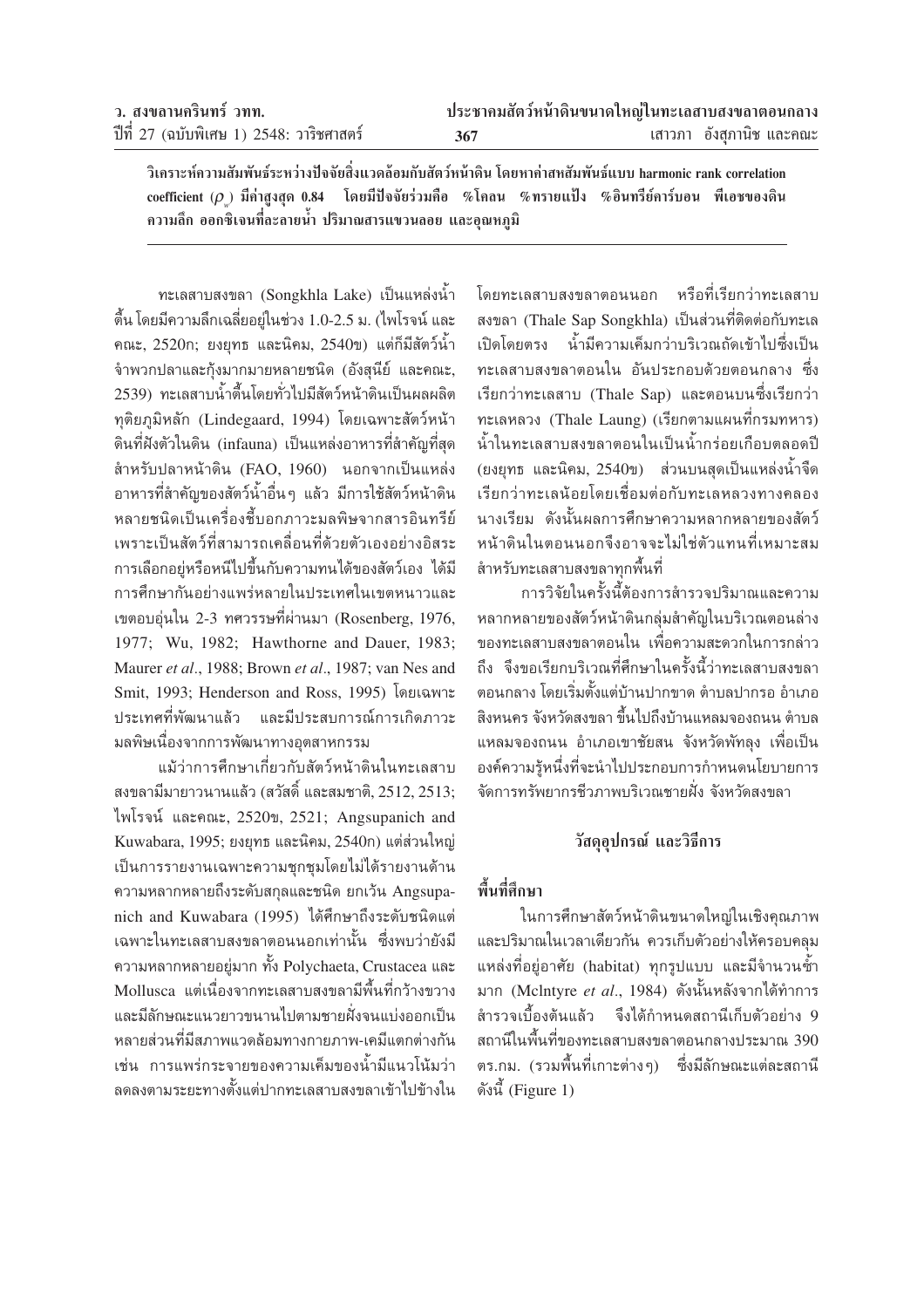ิสถานี 1 อยู่ใกล้ชุมชนวัดแหลมจากและนากุ้ง ้บริเวณริมฝั่ง มีเครื่องมือประมงกระจายอยู่ทั่วไป

ิสถานี 2 มีลำพู โกงกางใบเล็ก เหงือกปลาหมอ ปรง สำมะง่า พืชน้ำพวกกระจูด สาหร่ายหางกระรอก และ พงชะโด ขึ้นประปรายตามชายฝั่ง

ิสถานี 3 มีชุมชนอาศัยอยู่ประปรายตามชายฝั่ง ้มีเครื่องมือประมงกระจายอยู่ทั่วไป

ิสถานี 4 ตั้งอยู่ระหว่างเกาะนางคำกับเกาะหมาก ้มีนาก้งบริเวณริมฝั่ง

ิสถานี 5 ใกล้เทศบาลตำบลปากพะยูน มีเครื่องมือ ประมงจำนวนมาก ชุมชนหนาแน่น

ิสถานี 6 ใกล้บริเวณอุทยานนกน้ำคูขุด ซึ่งเป็น ู้พื้นที่ที่มีกระจุดและพืชน้ำอื่น ๆ หนาแน่นตามชายฝั่ง ระดับ น้ำค่อนข้างตื้น มีเครื่องมือประมงกระจายอยู่ทั่วไป

ิสถานี 7 มีชุมชนประมาณ 30 หลังคาเรือนตาม <sub>ิ</sub>ฑายฝั่ง

ืสถานี 8 เป็นบริเวณที่พื้นท้องน้ำเป็นลานกรวด ปนทรายและโคลน ซึ่งชาวประมงนิยมไปเก็บหอยกระพง (*Brachidontes arcuatulus*) ซึ่งมีเป็นจำนวนมากในบาง ฤดูกาล เพื่อนำไปเป็นอาหารสัตว์

ิสถานี 9 ⊥บนฝั่งมีชุมชนอาศัยอยู่ประปราย มีต้น ล้าพูประปราย พืชน้ำหนาแน่นตามชายฝั่ง

# ึการศึกษาความหลากหลายและความชุกชุมของสัตว์หน้าดิน

ู้ได้ทำการเก็บตัวอย่างสัตว์หน้าดินในแต่ละสถานี ู่ ตั้งแต่เดือนเมษายน 2541 - กุมภาพันธ์ 2542 โดยใช้ Tamura's grab (พื้นที่ 0.05 ตร.ม.) สถานีละ 11 grab แล้วร่อนด้วยตะแกรงร่อนที่มีขนาดตา 5 มม. 1 มม. และ



**Figure 1. Map showing Songkhla Lake and sampling stations**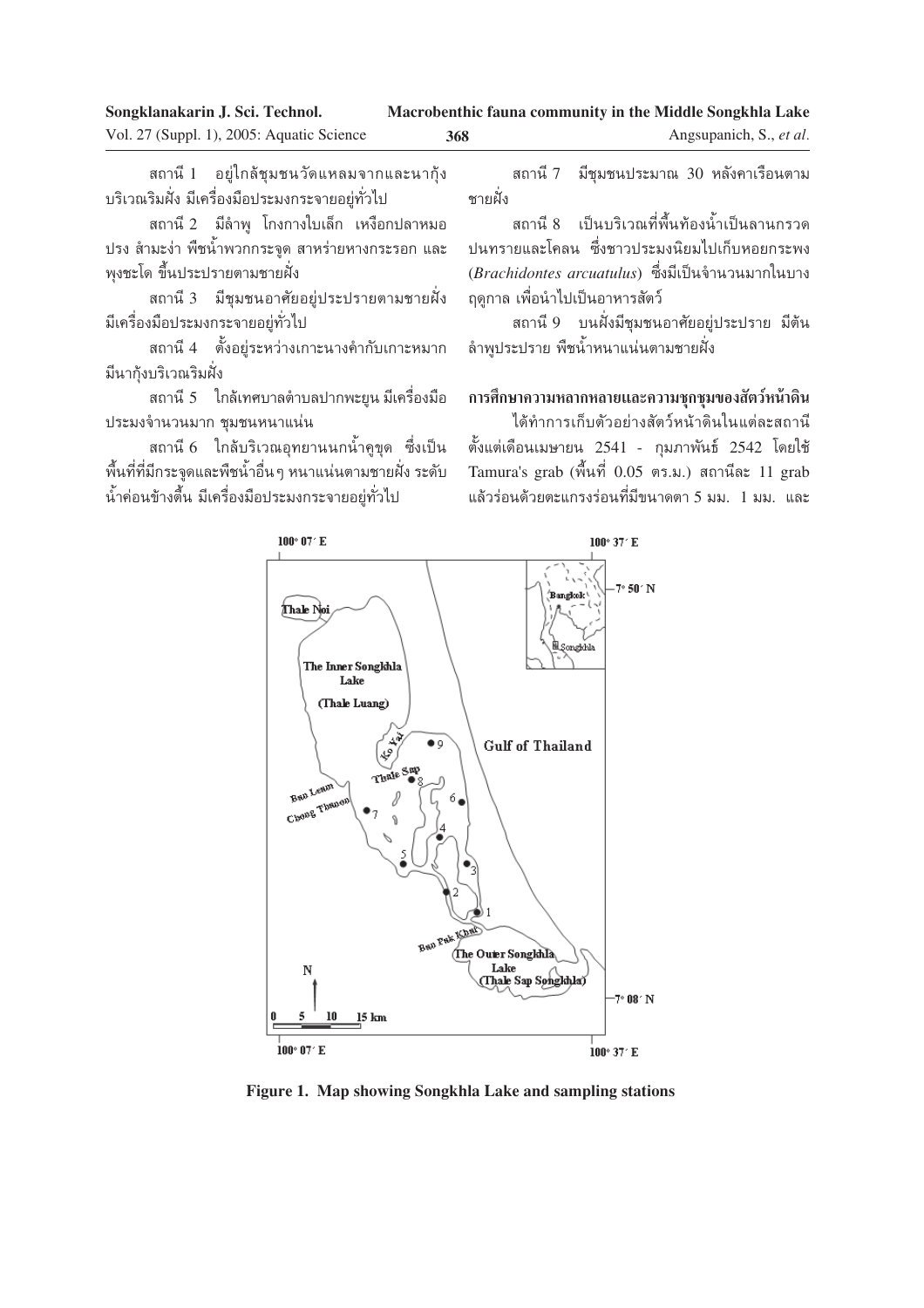$0.5$  มม. แก็บรักษาตัวอย่างสัตว์หน้าดินทันทีด้วยน้ำยา  $f$ ormalin เป็นกลาง  $10\%$  ผสม rose bengal เก็บตัวอย่าง  $\eta$ กสองเดือน จำแนกตัวอย่างสัตว์หน้าดินถึงระดับสกุลหรือ ชนิด (ยกเว้นบางกรณี เช่น ไฟลัม Mollusca อาจจำแนก ู้ได้เพียงระดับวงศ์หรือสกุล) โดยศึกษาเปรียบเทียบกับ ึ เอกสารอ้างอิงต่างๆ และนำตัวอย่างไปเปรียบเทียบที่ The Natural History Museum ที่ประเทศอังกฤษ และ The National Museum of Natural History Grigore Antipa' ประเทศโรมาเนีย ส่วนความชกชม ศึกษาโดยการนับ ึจำนวนตัวและชั่งน้ำหนักเปียกทั้งเปลือก

# ึการศึกษาคุณภาพน้ำ

์ ได้ทำการวัดคุณภาพน้ำสถานีละ 3 ซ้ำทุกครั้งที่เก็บ ีสัตว์หน้าดิน โดยวัดความลึกด้วยลูกดิ่ง วัดอุณหภูมิด้วย เทอร์โมมิเตอร์ และวัดความขุ่นโดยชั่งหาน้ำหนักแห้งของ ้ ตะกอนแขวนลอยในน้ำ ส่วนคณภาพน้ำทางเคมีวัดเฉพาะ ู้ที่ความลึกเหนือผิวดินไม่เกิน 50 ซม. โดยวัดความเค็ม ด้วยซาลิโนมิเตอร์ (SAL-50) วัดพีเอชด้วยพีเอชมิเตอร์ และวัดออกซิเจนที่ละลายน้ำด้วยวิธี Azide-modification method (APHA-AWWA and WEF, 1995)

### **°"√»÷°…"§ÿ≥¿"æ¥'πµ–°Õπ**

 $\,$ ได้ทำการวัดดินตะกอนสถานีละ 3 ซ้ำทุกครั้งที่เก็บ ตัวอย่างสัตว์หน้าดิน โดยวัดพีเอชดินด้วยพีเอชมิเตอร์ วัด ขนาดอนุภาคเม็ดดินโดยวิธี Hydrometer method (Gee and Bauder, 1986) และวัดปริมาณคาร์บอนอินทรีย์ด้วย วิธีของ Walkley และ Black (1934) และไนโตรเจน Õ'π∑√'¬å'¥¬«'∏' Kjeldahl (Bremner and Mulvaney, 1982) โดยใช้ดินตะกอนที่ไม่ได้ร่อนแยกเอาสัตว์ใด ๆ ออก

ำการเก็บตัวอย่างได้ดำเนินการทุก 2 เดือน (เมษายน ี่มิถุนายน สิงหาคม ตุลาคม ธันวาคม 2541 กุมภาพันธ์ 2542) โดยให้ครอบคลุมทุกฤดูกาล โดยยึดถือข้อมูลของ ึกองภูมิอากาศ (2532) ซึ่งระบุว่าฤดูร้อนอยู่ในช่วงกลาง เดือนกุมภาพันธ์ถึงกลางเดือนพฤษภาคม ฤดูฝนตกน้อย (มรสุมตะวันตกเฉียงใต้) ช่วงกลางเดือนพฤษภาคมถึง กลางเดือนตุลาคม และฤดูฝนตกหนัก (มรสุมตะวันออก ู้เฉียงเหนือ) ช่วงกลางเดือนตุลาคมถึงกลางเดือนกุมภาพันธ์

# ึการวิเคราะห์ข้อมูล

ใช้โปรแกรม PRIMER 4.0 (Plymouth Routines in Multivariate Ecological Research, Clark and Warwick, 1994) วิเคราะห์ความสัมพันธ์กันระหว่างสัตว์ หน้าดินกับปัจจัยสิ่งแวดล้อม (12 ปัจจัย) แบบ harmonic rank correlation coefficient (weighted Spearman)  $\overline{\mathbb{R}}$  อยหาค่าสหสัมพันธ์ (best variable combination,  $\rho$ <sub>w</sub>)

### ผลการศึกษา

# ึ คุณภาพน้ำ

 $\,$ ความลึกของน้ำแต่ละสถานีมีค่าเฉลี่ยอยู่ในช่วง $\,0.8 2.2$  ม. (Figure  $2{\rm a})$  สถานี  $2$  และ 6 น้ำตื้นกว่าสถานีอื่น ๆ ้อย่างไรก็ตามในช่วงฤดูฝนตกหนักระดับน้ำสูงกว่าฤดูอื่น ๆ (Figure 2b) ตะกอนแขวนลอยในน้ำระหว่างสถานี (Figure 2a) อยู่ในช่วง 35.4 มก./ลิตร (สถานี 5) - 78.6 มก./ลิตร (สถานี 2) ในขณะที่ค่าเฉลี่ยระหว่างฤดูกาล (Figure 2b) อยู่ในช่วง 40.6 มก./ลิตร (สิงหาคม) - 79.1 มก./ลิตร (เมษายน)

อุณหภูมิของน้ำระหว่างสถานี  $(28.7-30.1^{\circ}\text{C})$  และ ระหว่างฤดูกาล (27.5-31.3°C) แตกต่างกันไม่มาก (Figure 2c) พีเอชของน้ำระหว่างสถานีไม่แตกต่างกัน (7.0-7.4) uต่พีเอชของน้ำในฤดูฝน (5.8-6.7) ต่ำกว่าฤดูกาลอื่น (7.4-7.9) เล็กน้อย (Figure 2d)

ืออกซิเจนที่ละลายน้ำทุกสถานีและตลอดปีอยู่ใน ช่วง 6.9-7.7 มก./ลิตร (Figure 2e-2f) ความเค็มของน้ำ แตกต่างกันระหว่างสถานี (Figure 2e) โดยอยู่ในช่วง 9.4 พีเอสยู (สถานี 7) - 17.4 พีเอสยู (สถานี 3) โดยมีแนวโน้ม ว่าลดลงทีละน้อยจากสถานีที่อยู่ตอนบนลงมา (สถานี  $7, 8,$  $(9, 5)$  ความแปรผันของความเค็มน้ำระหว่างฤดูกาลเกิดขึ้น ชัดเจน (Figure 2f) โดยมีค่าต่ำสุดในฤดูฝนตกหนักเดือน ึกุมภาพันธ์ 2542 (0.3 พีเอชยู) และฤดูกาลอื่นอยู่ในช่วง 19-22 พีเอสยู

### **§ÿ≥¿"æ¥'πµ–°Õπ**

สารอินทรีย์คาร์บอนในดินระหว่างสถานี (Figure 3a) อยู่ในช่วง  $0.53\%$  (สถานี 3) - 2.4% (สถานี 2) โดยมี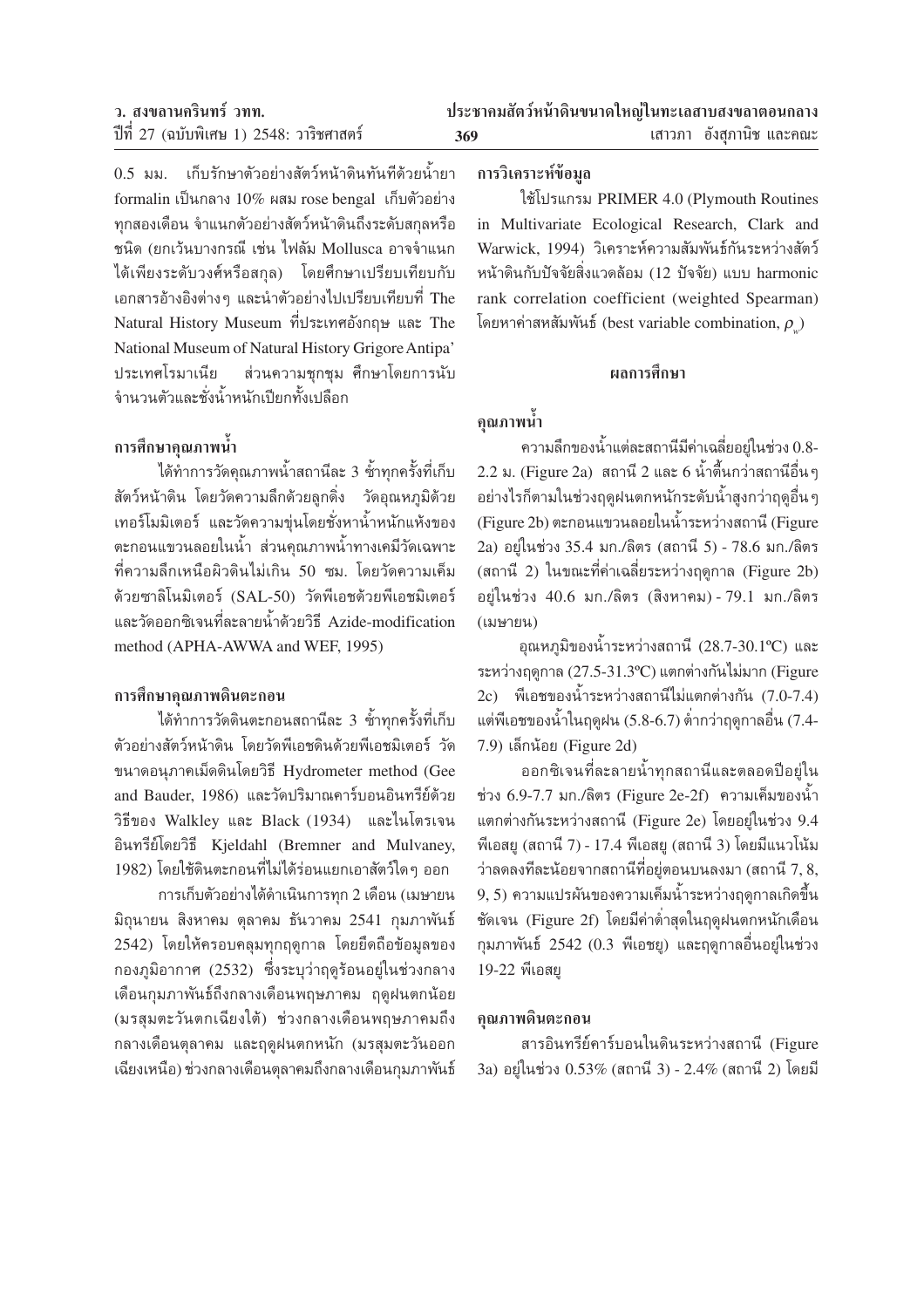**Macrobenthic fauna community in the Middle Songkhla Lake**

Vol. 27 (Suppl. 1), 2005: Aquatic Science **370**





**Figure 2.** Water quality  $(\overline{X} + S.E.)$  in each station and each month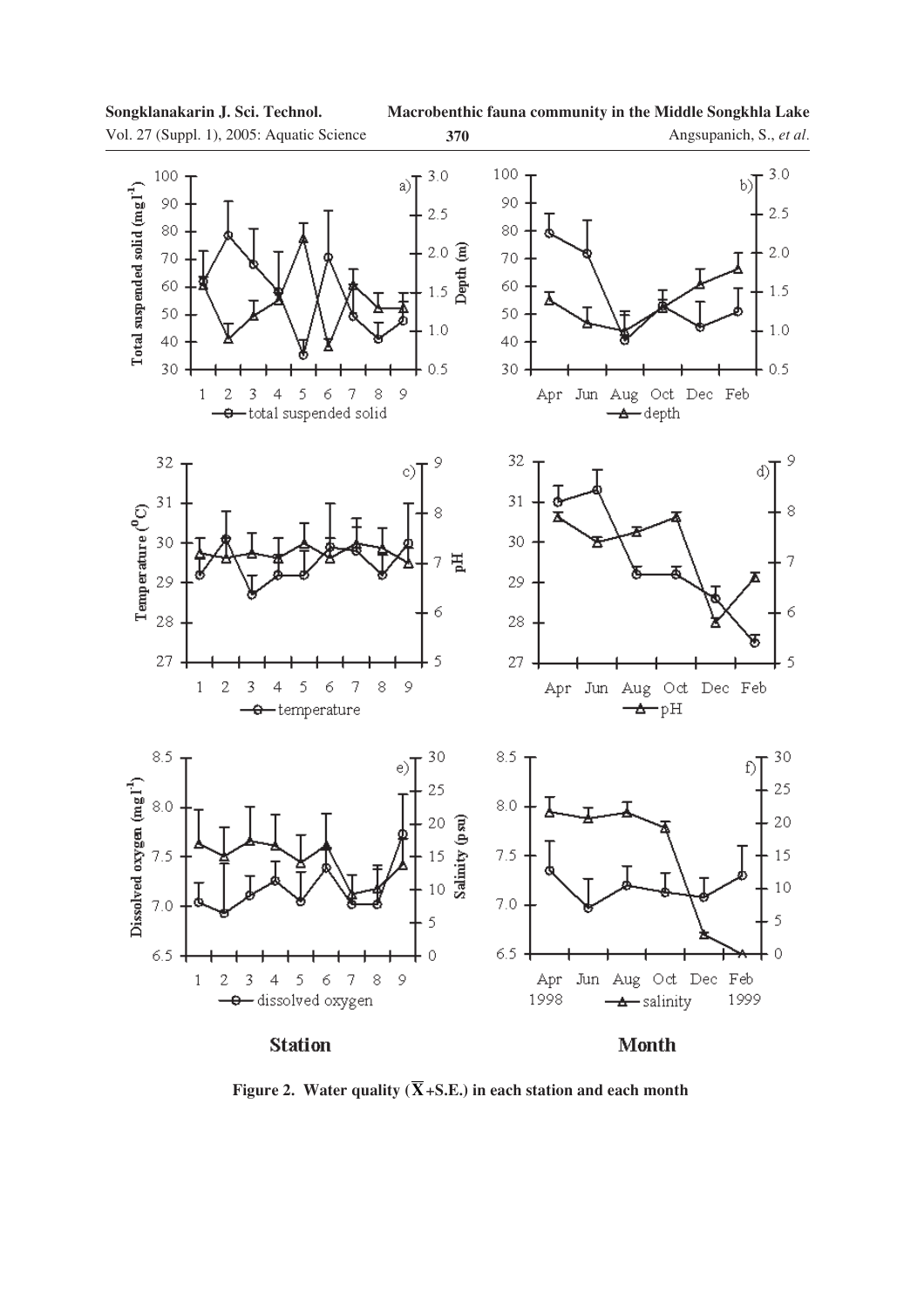

Figure 3. Organic carbon, total nitrogen and pH of sediments ( $\overline{X}$ +S.E.)

ความแปรผันตามฤดูกาล (Figure 3b) เล็กน้อย อยู่ในช่วง  $0.84\%$  (กมภาพันธ์) -  $1.23\%$  (เมษายน) ส่วนปริมาณ ในโตรเจนในดินระหว่างสถานีแตกต่างกันประมาณ 3 เท่า (Figure 3a) โดยอยู่ในช่วง 0.06% (สถานี 3) - 0.17% (สถานี 2, 8) ในขณะที่ความแตกต่างกันระหว่างฤดูกาล (Figure 3b) มีค่าสูงกว่า (0.02-0.20%) 10 เท่า โดย พบว่าในถดฝนตกหนักมีปริมาณลดลงอย่างเห็นได้ชัด ค่าพีเอชในดินระหว่างสถานีแตกต่างกันเล็กน้อย (5.7-6.7) โดยพบว่าสถานี 7 มีค่าพีเอชต่ำกว่าสถานีอื่นๆ รองลงมา คือสถานี 2 ส่วนความแตกต่างกันระหว่างฤดูกาลพบว่า น้อยมาก (6.2-6.7)

้องค์ประกอบของขนาดอนภาคเม็ดดินและโครงสร้าง ของดินมีการเปลี่ยนแปลงในรอบปีบ้างเล็กน้อย (Table 1) โดยทั่วไปมีสภาพเป็น silt clay และ silt clay loam ียกเว้นสถานี 2 ซึ่งเป็นป่าชายเลนขนาดย่อมมีดินเป็น clav และสถานี 8 มีพื้นเป็น sand (ปน gravel)

## ์ดวามหลากหลายและการกระจายของสัตว์หน้าดิน

สัตว์หน้าดินที่พบในช่วงเดือนเมษายน 2541 - เดือน กุมภาพันธ์ 2542 มี 7 ไฟลัม รวมประมาณ 161 ชนิด (ไม่รวมตัวอ่อนของ polychaete ซึ่งมี 10 วงศ์) (Table 2) ไฟลัมที่พบมากมี 3 ไฟลัม ได้แก่ Annelida, Arthropoda และ Mollusca ส่วนไฟลัมอื่นๆ ที่เหลือพบเป็นจำนวน น้อย ได้แก่ Nemertea, Platyhelminthes, Cnidaria, และ Chordata

1. Annelida: สัตว์ในไฟลัมนี้พบ 3 คลาส คือ Polychaeta (ไส้เดือนทะเล) Oligochaeta (ไส้เดือน) และ Hirudinea (ปลิงน้ำจืด) เนื่องจาก Oligochaeta ที่พบมี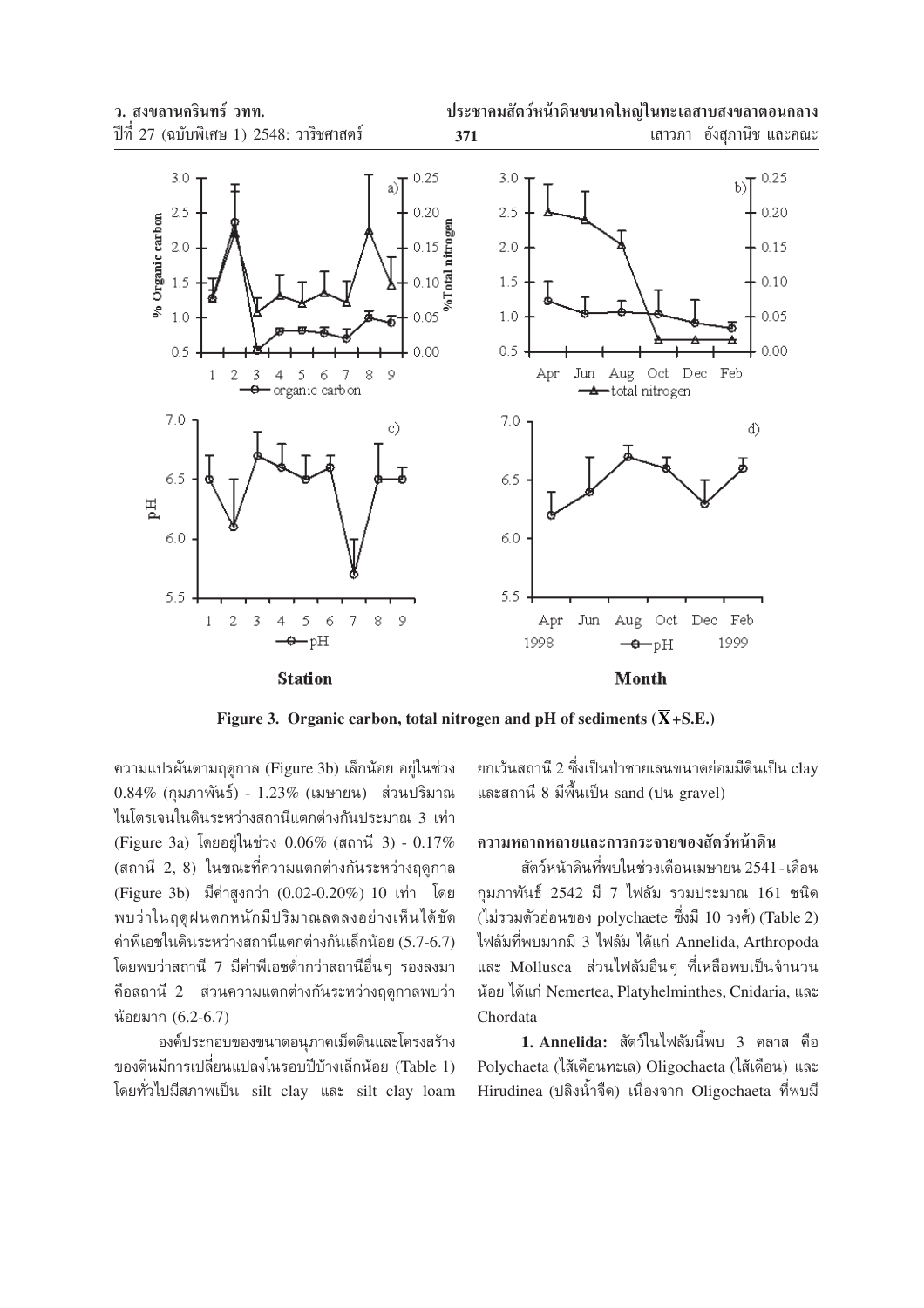Macrobenthic fauna community in the Middle Songkhla Lake

Angsupanich, S., et al.

| Vol. 27 (Suppl. 1), 2005: Aquatic Science |  |  |  |  |
|-------------------------------------------|--|--|--|--|
|-------------------------------------------|--|--|--|--|

|                | Table 1. Sediment grain size |           |           |                 |  |  |  |  |  |  |  |
|----------------|------------------------------|-----------|-----------|-----------------|--|--|--|--|--|--|--|
| <b>Station</b> | %clay                        | $\%$ silt | $\%$ sand | Soil structure  |  |  |  |  |  |  |  |
| 1              | 49.9                         | 42.5      | 7.6       | silty clay      |  |  |  |  |  |  |  |
| 2              | 53.2                         | 39.8      | 7.0       | clay            |  |  |  |  |  |  |  |
| 3              | 33.6                         | 55.2      | 11.2      | silty clay loam |  |  |  |  |  |  |  |
| 4              | 48.1                         | 44.7      | 7.2       | silty clay      |  |  |  |  |  |  |  |
| 5              | 45.3                         | 43.3      | 11.4      | silty clay      |  |  |  |  |  |  |  |
| 6              | 40.2                         | 55.1      | 4.7       | silty clay      |  |  |  |  |  |  |  |
| 7              | 27.2                         | 26.4      | 46.4      | sandy clay loam |  |  |  |  |  |  |  |
| 8              | 6.0                          | 9.4       | 84.6      | sand            |  |  |  |  |  |  |  |
| 9              | 45.4                         | 44.3      | 10.3      | silty clay      |  |  |  |  |  |  |  |

372

 $\mathbf{L}$ j.  $\ddot{\phantom{a}}$ T.

ขนาดเล็กมาก ควรจะจัดอยู่ในกลุ่มสัตว์หน้าดินขนาดกลาง (meiofauna) ตัวอย่างที่เก็บได้เป็นเพียงบางส่วนติดมากับ ็ตะแกรงโดยบังเอิญ จึงไม่นำมากล่าวถึงในรายงานนี้

1.1 Polychaeta เป็นกลุ่มที่พบมากทั้งชนิดและ จำนวน มี 20 วงศ์ 47 สกุล 57 ชนิด ชนิดที่พบทุกเดือนที่ ้สำรวจ มีการกระจายได้กว้างขวางคือ Heteromastus sp., Nephtys sp., Ceratonereis burmensis, Namalycastis fauveli, Namalycastis indica, Neanthes cf. mossambica, Nereidid larvae, Lagis sp., Sigambra phuketensis, Imajimapholoe sp., Minuspio sp.1, Minuspio sp.2 และ Unidentified Terebellidae ้อย่างไรก็ตามบางชนิดที่กล่าวถึงนี้ แม้ว่ามีทกเดือนแต่มี การกระจายบางสถานีเท่านั้น เช่น Terebellidae กระจาย อยู่บริเวณสถานี 8 และ 7 เป็นส่วนใหญ่ โดยพบจำนวน มากที่สดในเดือนเมษายนที่สถานี 8 (855 ตัว/ตร.เมตร) ส่วนชนิดที่มีการกระจายเกือบทุกสถานีของทุกเดือนคือ Nephtys sp. แม้แต่ในเดือนกุมภาพันธ์ 2542 ซึ่งน้ำมี ี ความเค็มเป็น 0 และเป็นที่น่าสังเกตว่าระยะวัยอ่อนของ Nephtyidae มีการกระจายทุกสถานีในเดือนกุมภาพันธ์ 2542 เช่นกัน Imajimapholoe เป็นไส้เดือนทะเลอีกชนิด หนึ่งที่พบทุกเดือนแต่มีแนวโน้มว่าพบกระจายเกือบทุก ิสถานี (ยกเว้นสถานี 9) ในฤดูที่น้ำมีความเค็มต่ำ (เดือน ธันวาคมและกุมภาพันธ์) ส่วน Heteromastus sp. สามารถกระจายอย่างกว้างขวางทุกฤดูกาล แต่มีจำนวน ค่อนข้างน้อย (จำนวนสูงสุด 40 ตัว/ตร.เมตร) ไส้เดือน ทะเลในวงศ์ Nereididae มีความหลากหลายมากที่สุด (14 ชนิดไม่รวม Nereidid larvae) และมีการกระจายทุกเดือน

ที่สำรวจ ได้แก่ *N. indica* มีการกระจายได้กว้างขวางใน ช่วงที่น้ำมีความเค็มค่อนข้างสูงในฤดูร้อนและมีจำนวนมาก (จำนวนสูงสุดที่พบ 542 ตัว/ตร.เมตร) ส่วน  $C$ . burmensis ้กระจายได้กว้างขวางทั้งในฤดูร้อนและฤดูฝน (จำนวนสูงสุด ที่พบ 618 ตัว/ตร.เมตร) นอกจากนี้  $Prionospio\ cirrifera$ และ Pseudopolydora kempi เป็นชนิดที่มีจำนวนมาก ในบางสถานี ในบางเดือน (จำนวนสูงสุดที่พบ 682-781 ตัว/ตร.เมตร) แม้ว่ามีการกระจายไม่ทุกเดือน

ถ้าพิจารณาในภาพรวมแล้ว ไส้เดือนทะเลมี การกระจายได้ดีในช่วงเดือนเมษายน-ตุลาคม โดยกระจาย ได้ดีที่สุดในเดือนมิถุนายน-สิงหาคม สถานี 8 มีแนวโน้ม ว่ามีความชุกชุมของไส้เดือนทะเลมากที่สุดทั้งชนิดและ จำนวน รองลงมาเป็นสถานี 2 ส่วนไส้เดือนระยะตัวอ่อน นั้น มีแนวโน้มว่าส่วนใหญ่มีมากในช่วงฤดูมรสุมตะวันออก เฉียงเหนือ (ตุลาคม-กุมภาพันธ์) ยกเว้น Nereidid larvae พบเกือบตลอดปี

1.2 Hirudinea เป็นกลุ่มที่พบจำนวนน้อยมาก โดยพบสูงสุดประมาณ 11 ตัว/ตร.เมตร และพบในช่วงฤดู ่ ฝนตกหนักมากกว่าถุดอื่น ๆ

2. Arthropoda: พบสัตว์ในซับไฟลัม Crustacea มากที่สุด ประกอบด้วยหลายอันดับ (Order) รวม 57 ชนิด กลุ่มหลักๆ ที่พบคือ Amphipoda, Isopoda, Tanaidacea และ Decapoda ส่วน Ostacoda และ Stomatopoda ้พบเป็นส่วนน้อยทั้งชนิดและจำนวน ได้แก่

2.1 Amphipoda มี 10 วงศ์ 22 ชนิด Photis longicaudata เป็นชนิดที่มีการกระจายได้กว้างขวางที่สุด และพบทุกเดือนที่สำรวจ จำนวนมากที่สุดที่พบประมาณ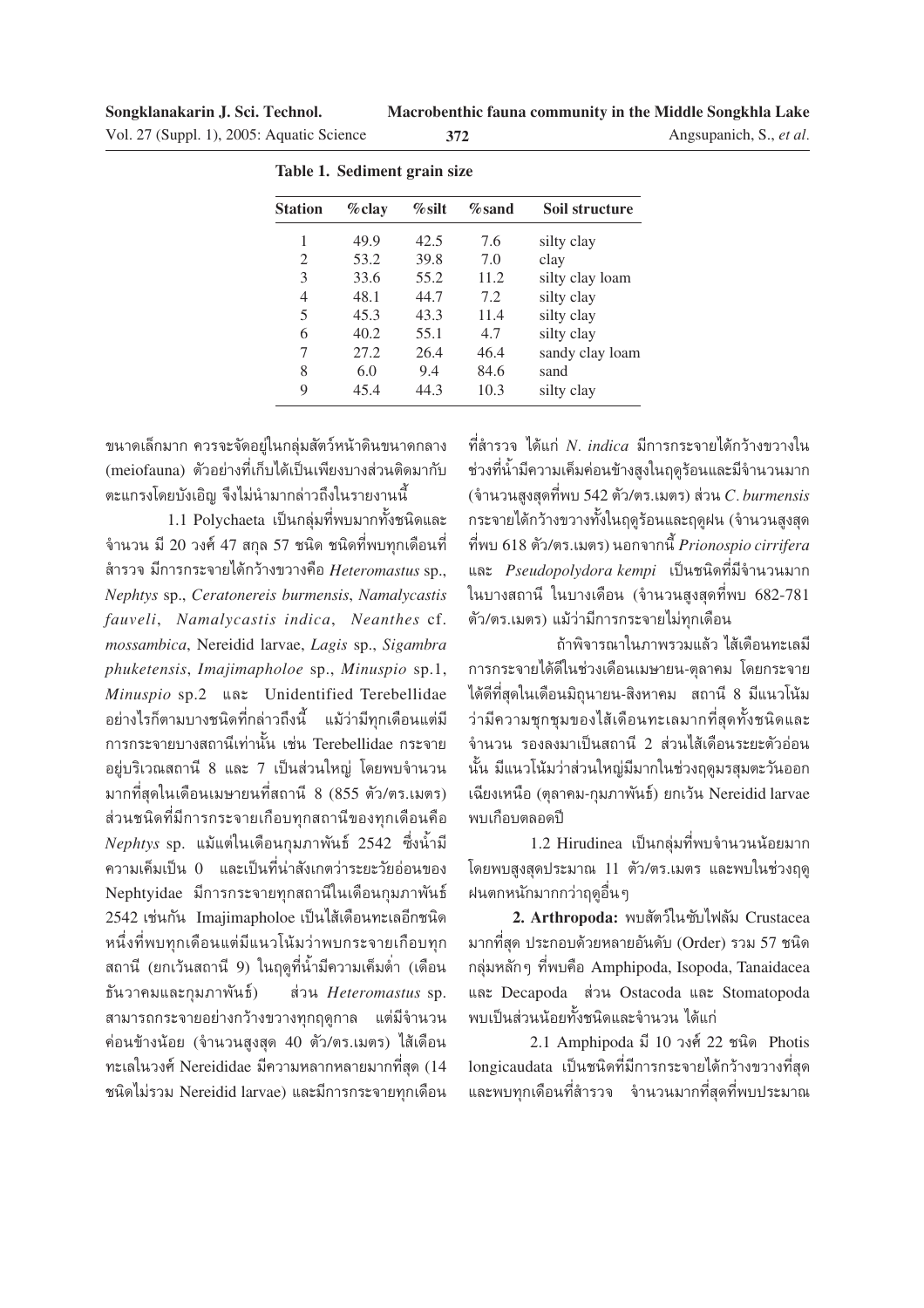| <b>Taxa</b>                | <b>Max density</b>             | 1998                     |                         | Distribution occurrence (station no.) |                   |         | 1999          |
|----------------------------|--------------------------------|--------------------------|-------------------------|---------------------------------------|-------------------|---------|---------------|
|                            | $\left(\text{ind } m^2\right)$ | Apr                      | <b>Jun</b>              | Aug                                   | Oct               | Dec     | Feb           |
| Cnidaria                   |                                |                          |                         |                                       |                   |         |               |
| Unidentified sp.1          | 9                              |                          | 148                     | 18                                    | 9                 | 6       |               |
| Unidentified sp.2          | $\sqrt{2}$                     |                          | $\overline{\mathbf{1}}$ |                                       | $\underline{4}$   |         |               |
| Unidentified sp.3          | $\mathbf{2}$                   |                          | $\underline{1}$         |                                       | $\underline{4}$   |         |               |
| Edwardsiidae               |                                |                          |                         |                                       |                   |         |               |
| Unidentified sp.           | $\mathbf{2}$                   |                          |                         |                                       | $\perp$           |         |               |
| <b>Platyhelminthes</b>     |                                |                          |                         |                                       |                   |         |               |
| Unidentified sp.           | 25                             | 25                       | 124                     | 12345678                              | 29                |         |               |
| Nemertea                   |                                |                          |                         |                                       |                   |         |               |
| Unidentified sp.           | 60                             | 47                       | 134569                  | 12345679                              | 12579             | 123469  |               |
| Annelida                   |                                |                          |                         |                                       |                   |         |               |
| Polychaeta                 |                                |                          |                         |                                       |                   |         |               |
| Capitellidae               |                                |                          |                         |                                       |                   |         |               |
| Capitomastus sp.           | $\mathfrak{2}$                 | $\mathbf{\underline{3}}$ | $\underline{3}$         |                                       |                   |         |               |
| Capitella capitata         | 24                             |                          |                         |                                       | 13489             | 1248    |               |
| Capitellides sp.           | 155                            |                          | 25789                   | 789                                   |                   |         |               |
| Heteromastus similis       | 10                             | 3                        | 7                       | 2357                                  |                   |         | 347           |
|                            | 40                             | 23459                    | 2356                    | 123456789                             |                   | 23457   | 123457        |
| Heteromastus sp.           |                                |                          |                         |                                       | 234569<br>1234567 |         |               |
| Mediomastus sp.            | 64<br>$\mathbf{2}$             |                          | 1345                    | 13457                                 |                   | 347     | 34            |
| Notomastus sp.             |                                |                          |                         |                                       | 7                 |         | $\mathcal{I}$ |
| Parheteromastus sp.        | 11                             | 3                        | 13                      | 134                                   |                   |         |               |
| Capitellid larvae          | 45                             |                          | 1                       | 14                                    | 13459             | 1234679 | 13478         |
| Cirratulidae               |                                |                          |                         |                                       |                   |         |               |
| Cirratulus sp.             | $\mathfrak{2}$                 |                          |                         | $\underline{4}$                       |                   |         |               |
| Cossuridae                 |                                |                          |                         |                                       |                   |         |               |
| Aphelochaeta sp.           | $\overline{4}$                 |                          | $\overline{4}$          | $\underline{4}$                       |                   |         |               |
| Dorvilleidae               |                                |                          |                         |                                       |                   |         |               |
| Unidentified sp.           | $\overline{2}$                 | $\perp$                  |                         |                                       |                   |         |               |
| Eunicidae                  |                                |                          |                         |                                       |                   |         |               |
| Marphysa sp.               | $\mathfrak{2}$                 |                          |                         | $\underline{2}$                       | $\mathfrak{2}$    |         |               |
| Eunicid larvae             | $\mathbf{2}$                   | $\mathbf 1$              |                         |                                       |                   |         |               |
| Goniadidae                 |                                |                          |                         |                                       |                   |         |               |
| Glycinde sp.               | 102                            |                          |                         | 1245678                               | 123456789         | 134     |               |
| Gloniada sp.               | $\overline{2}$                 | $\underline{3}$          |                         | $\overline{1}$                        |                   |         |               |
| Goniadid larvae            | 22                             |                          |                         | 7                                     |                   | 134     |               |
| Hesionidae                 |                                |                          |                         |                                       |                   |         |               |
| Bonuania sp.               | $\sqrt{2}$                     |                          |                         | 78                                    | 28                |         |               |
| Gyptis sp.                 | 53                             | 125                      | 12345                   | 1234578                               | 245789            | 24      |               |
| Ophiodromus sp.            | 62                             | $\mathbf{1}$             | 1234                    | 1245789                               | 1245789           | 1       |               |
| Parahesione sp.            | $\sqrt{5}$                     |                          |                         | <u>147</u>                            |                   |         |               |
| Hesionid larvae            | $\overline{2}$                 |                          |                         | 7                                     | $\underline{2}$   | 359     |               |
| Nephtyidae                 |                                |                          |                         |                                       |                   |         |               |
| Aglaophamus sp.            | 40                             | 123567                   | 467                     |                                       |                   |         |               |
| Nephtys sp.                | 273                            | 12345679                 | 123456789               | 12345678                              | 45679             | 124568  | 1345678       |
| Nephtyid larvae            | 53                             |                          |                         | 4                                     | 6                 | 1235689 | 123456789     |
| Nereididae                 |                                |                          |                         |                                       |                   |         |               |
| Ceratonereis burmensis     | 618                            | 5                        | 123456789               | 123456789                             | 12456789          | 1234789 | 13467         |
| Ceratonereis sp.           | $22\,$                         | 2345                     |                         |                                       |                   |         |               |
| Dendronereis pinnaticirris | 31                             | 2                        | 2                       | 2                                     | $\mathfrak s$     |         |               |
| Leonnates decipiens        | 171                            | 236                      | 12346                   | 5678                                  | 8                 |         |               |

# **Table 2. List of macrobenthic fauna in the Middle Songkhla Lake**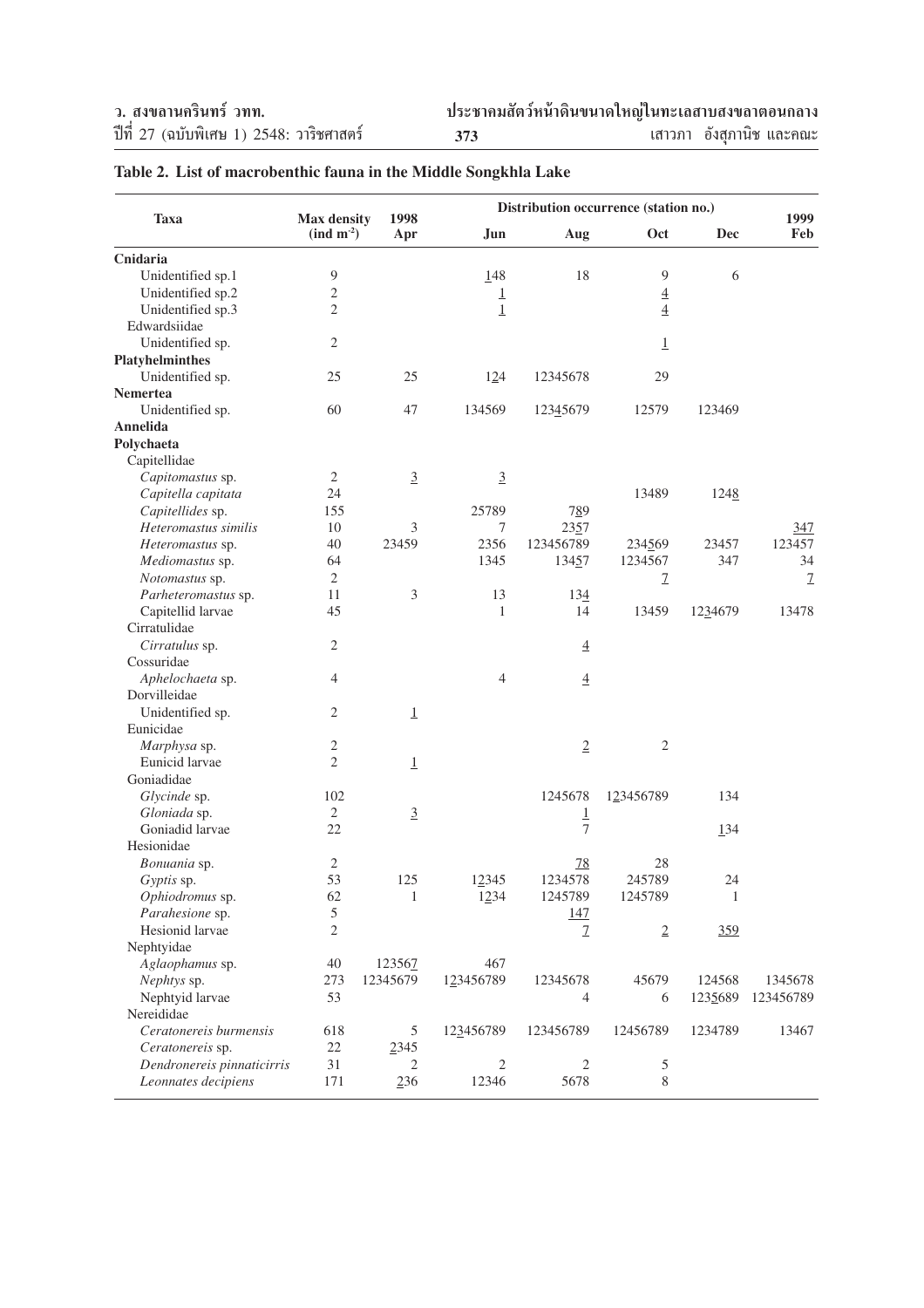Vol. 27 (Suppl. 1), 2005: Aquatic Science **374**

**Macrobenthic fauna community in the Middle Songkhla Lake**

Angsupanich, S., *et al.*

|                         |                                                         |                 | Distribution occurrence (station no.) |           |                |                |                  |
|-------------------------|---------------------------------------------------------|-----------------|---------------------------------------|-----------|----------------|----------------|------------------|
| <b>Taxa</b>             | <b>Max density</b><br>$\left(\text{ind } m^{-2}\right)$ | 1998<br>Apr     | Jun.                                  | Aug       | Oct            | <b>Dec</b>     | 1999<br>Feb      |
| Leonnates persiaca      | $\overline{7}$                                          | $\mathfrak{S}$  | 236                                   | 58        | 5              |                |                  |
| Leonnates sp.           | 35                                                      |                 | 278                                   | 25        | 8              | $\overline{2}$ |                  |
| Namalycastis fauveli    | 84                                                      | 237             | 12358                                 | 27        | 6              | 568            | 24               |
| Namalycastis indica     | 542                                                     | 2345789         | 2456789                               | 4689      | 15678          | 56789          | 78               |
| Neanthes cf. mossambica | 127                                                     | 148             | $\underline{8}$                       | 258       | 8              | 8              | 12578            |
| Neanthes talehsapensis  | 58                                                      | 8               | 78                                    | 28        | 8              | 8              |                  |
| Neanthes sp.            | 73                                                      |                 |                                       |           |                | 8              | 278              |
| Paraleonnates sp.1      | $\overline{4}$                                          |                 | $\frac{36}{5}$                        | 4579      | 79             | 23458          |                  |
| Paraleonnates sp.2      | $\tau$                                                  |                 | 5                                     |           |                |                |                  |
| Platynereis sp.         | 18                                                      | $\underline{2}$ |                                       |           |                |                |                  |
| Nereidid larvae         | 135                                                     | 1               | 123459                                | 1234689   | 123456789      | 12345678       | 12348            |
| Opheliidae              |                                                         |                 |                                       |           |                |                |                  |
| Unidentified sp.        | $\mathbf{2}$                                            |                 |                                       |           | $\overline{2}$ |                |                  |
| Pectinariidae           |                                                         |                 |                                       |           |                |                |                  |
| Lagis sp.               | 42                                                      | 78              | 7                                     | 78        | 78             | 2456           | 146              |
| Pectinariid larvae      | 5                                                       |                 |                                       |           |                | 58             | 57               |
| Phyllodocidae           |                                                         |                 |                                       |           |                |                |                  |
| Eteone sp.              | 45                                                      |                 | 789                                   | 34689     | 58             |                |                  |
| Phyllodoce sp.          | 5                                                       |                 |                                       |           | 2,8,9          | 8              |                  |
| Phyllodocid larvae      | $\overline{4}$                                          |                 |                                       |           |                | 8              | $\overline{4}$   |
| Pilargiidae             |                                                         |                 |                                       |           |                |                |                  |
| Sigambra phuketensis    | 176                                                     | 235             | 1234567                               | 1234568   | 1234568        | 1234789        | 5                |
| Synelmis sp.            | 5                                                       | $\overline{4}$  | 2                                     | 14        | 4              |                |                  |
| Talehsapia annandalei   | 47                                                      | 13              | 12468                                 | 134569    | 14             | 1349           |                  |
| Pilargiid larvae        | $\tau$                                                  |                 | 1                                     |           | $\overline{2}$ | 12             | 134              |
| Poecilochaetidae        |                                                         |                 |                                       |           |                |                |                  |
| Poecilochaetus sp.      | 62                                                      | 345             | 1245                                  | 7         |                |                |                  |
| Polynoidae              |                                                         |                 |                                       |           |                |                |                  |
| Unidentified sp.        | $\overline{4}$                                          |                 |                                       | 24        | 45             |                |                  |
| Sabellidae              |                                                         |                 |                                       |           |                |                |                  |
| Laonome sp.             | 7                                                       |                 |                                       | 89        |                | 568            |                  |
| Sabellastarte sp.       | 7                                                       |                 | $7\underline{8}$                      |           |                |                |                  |
| Serpulidae              |                                                         |                 |                                       |           |                |                |                  |
| Ficopomatus sp.         | 909                                                     |                 | 2458                                  | 258       | 8              |                | 256              |
| Pholoidae               |                                                         |                 |                                       |           |                |                |                  |
| Imajimapholoe sp.       | 115                                                     | 8               | 134567                                | 24789     | 45678          |                | 1345678 12345678 |
| Spionidae               |                                                         |                 |                                       |           |                |                |                  |
| Minuspio sp.1           | 387                                                     | 269             | 123456789                             | 123456789 | 2389           | 23             | 1                |
| Minuspio sp.2           | 73                                                      | 13567           | 4569                                  | 12456789  | 24789          | 78             | 245678           |
| Minuspio sp.3           | 22                                                      |                 | 9                                     | 29        | 2345678        | 9              |                  |
| Pseudopolydora kempi    | 781                                                     | 79              | 245789                                | 12345789  | 578            | 578            |                  |
| Pseudopolydora sp.1     | 71                                                      | 27              |                                       | 18        | 1345689        | 8              |                  |
| Pseudopolydora sp.2     | 87                                                      | 567             | 9                                     | 245       | 12459          |                |                  |
| Prionospio cirrifera    | 682                                                     |                 | 3589                                  | 13457     | 2456789        | 2369           | $\overline{c}$   |
| Prionospio sp.          | $\mathfrak s$                                           |                 | 5                                     | 158       | 145            |                |                  |
| Spionid larvae          | 45                                                      |                 |                                       | 27        | 269            | 123456789      | 8                |
| Terebellidae            |                                                         |                 |                                       |           |                |                |                  |
| Lysilla cf. pambanensis | 11                                                      |                 |                                       | 13457     |                |                |                  |
| Unidentified sp.        | 855                                                     | 278             | 178                                   | 78        | 78             | 58             | 378              |
| Hirudinea               |                                                         |                 |                                       |           |                |                |                  |
| Unidentified sp.        | 11                                                      | $\sqrt{2}$      | 57                                    | 258       | 278            | 12569          | 5789             |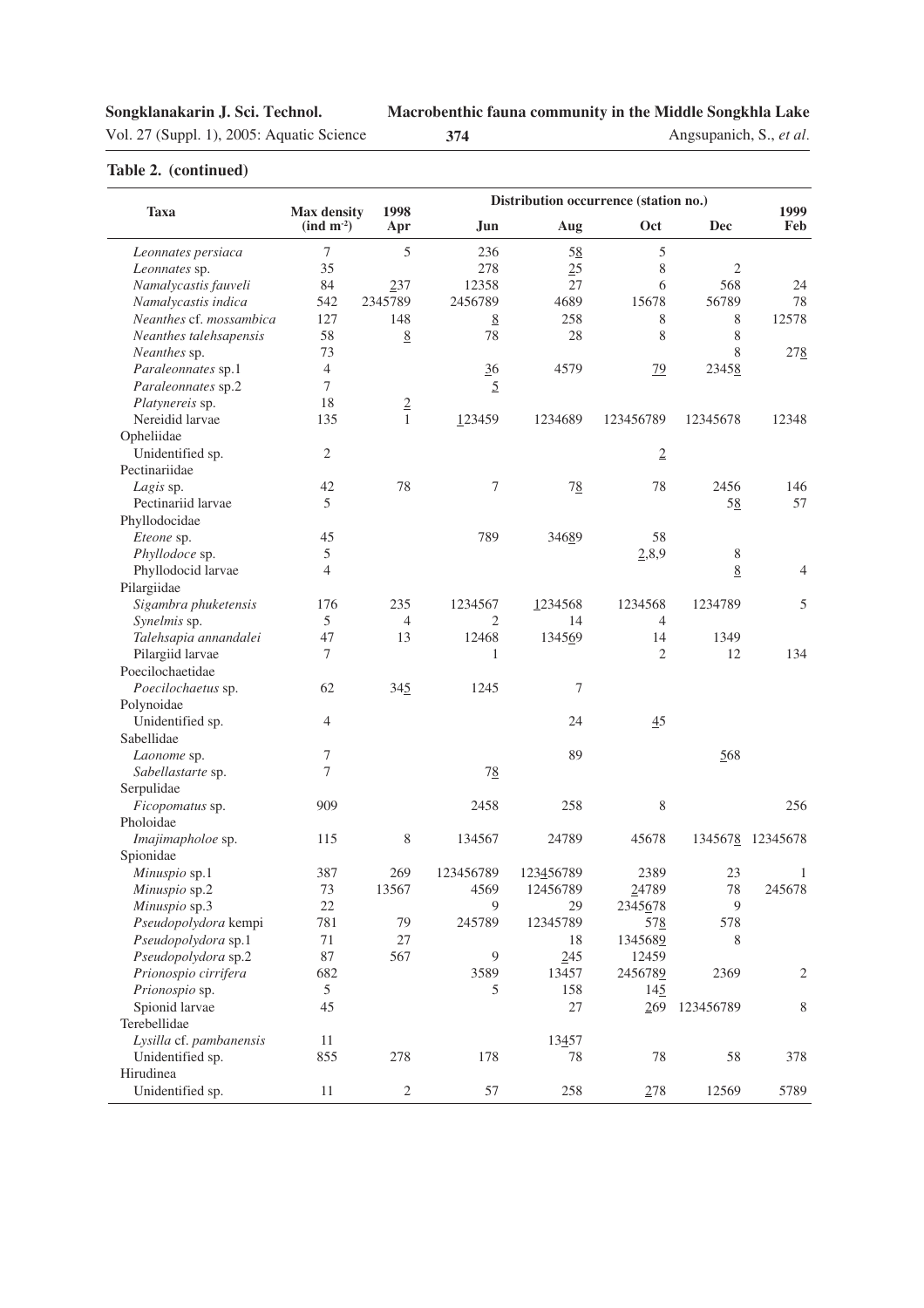ึว. สงขลานครินทร์ วทท.<br>ปีที่ 27 (ฉบับพิเศษ 1) 2548: วาริชศาสตร์

ªï∑'Ë 27 (©∫—∫摇»… 1) 2548: «"√'™»" µ√å **ª√–™"§¡ —µ«åÀπâ"¥'π¢π"¥"À≠à"π∑–‡≈ "∫ ߢ≈"µÕπ°≈"ß <sup>375</sup>** ‡ "«¿" Õ—ß ÿ¿"π'™ ·≈–§≥–

|                       |                                                      |                 | Distribution occurrence (station no.) |                |                 |                 |                |
|-----------------------|------------------------------------------------------|-----------------|---------------------------------------|----------------|-----------------|-----------------|----------------|
| <b>Taxa</b>           | <b>Max density</b><br>$\left(\text{ind } m^2\right)$ | 1998<br>Apr     | <b>Jun</b>                            | Aug            | Oct             | <b>Dec</b>      | 1999<br>Feb    |
| Arthropoda            |                                                      |                 |                                       |                |                 |                 |                |
| Crustacea             |                                                      |                 |                                       |                |                 |                 |                |
| Ostracoda             |                                                      |                 |                                       |                |                 |                 |                |
| Unidentified sp.      | 5                                                    |                 |                                       |                |                 | $\underline{1}$ |                |
| Amphipoda             |                                                      |                 |                                       |                |                 |                 |                |
| Amphilochidae         |                                                      |                 |                                       |                |                 |                 |                |
| Gitanopsis sp.        | 362                                                  | 13478           | 28                                    | $\mathfrak{2}$ | 28              | 2678            |                |
| Aoridae               |                                                      |                 |                                       |                |                 |                 |                |
| Grandidierella gilesi | 805                                                  | 123456789       | 6                                     | 8              | 68              | $\mathfrak{2}$  | 125            |
| Grandidierella sp.1   | 245                                                  | 8               | 136                                   | 25789          | 2678            | 35678           | 18             |
| Grandidierella sp.2   | 16                                                   |                 | 13                                    | 8              | 68              | 8               | $\overline{2}$ |
| Corophiidae           |                                                      |                 |                                       |                |                 |                 |                |
| Kamaka cf. taditadi   | 75                                                   | 347             |                                       |                |                 | 28              | $\overline{2}$ |
| Kamaka sp.2           | 189                                                  | 47              | 1345678                               | 1459           |                 | 5               | 8              |
| Hyalidae              |                                                      |                 |                                       |                |                 |                 |                |
| Hyale sp.             | 29                                                   | 1347            | 3                                     | $\mathfrak{2}$ | 15              | 58              | 8              |
| Isaeidae              |                                                      |                 |                                       |                |                 |                 |                |
| Photis longicaudata   | 1556                                                 | 123789          | 123456789                             | 123456789      | 1256789         | 123456789       | 123568         |
| Gammaropsis sp.       | 113                                                  | 478             |                                       |                | 8               | 6               | 12568          |
| Unidentified sp.1     | 5                                                    |                 | $\underline{8}$                       |                |                 |                 |                |
| Isochyroceridae       |                                                      |                 |                                       |                |                 |                 |                |
| Cerapus sp.           | $\mathbf{2}$                                         | $\underline{8}$ |                                       |                |                 |                 |                |
| Melitidae             |                                                      |                 |                                       |                |                 |                 |                |
| Melita sp.1           | 640                                                  | 1234568         | 123456789                             | 12345689       | 289             | 12349           | 26             |
| Melita sp.2           | 65                                                   | 48              | 8                                     | 8              | 8               |                 | 8              |
| Melita sp.3           | $\mathbf{2}$                                         |                 | 8                                     |                |                 |                 |                |
| Melita sp.4           | 25                                                   | 38              | 38                                    |                | 2689            | 238             | 14568          |
| Melita sp.5           | 31                                                   | 8               |                                       | 23             | 4689            | 1246            | 256            |
| Quadrivisio sp.       | 127                                                  | 12349           | $\mathfrak{2}$                        | 12789          | 269             | 269             | 1269           |
| Victoriopisa sp.      | 167                                                  | 2345789         | 1234579                               | 23456789       | 126789          | 1246789         | 123578         |
| Elasmopus sp.         | $\mathfrak{2}$                                       |                 |                                       |                |                 | <u>6</u>        |                |
| Oedicerotidae         |                                                      |                 |                                       |                |                 |                 |                |
| Perioculodes sp.      | 64                                                   | 1345679         | 1569                                  | 1356789        | 15689           | 1356789         | 123569         |
| Paracalliopiidae      |                                                      |                 |                                       |                |                 |                 |                |
| Paracalliope sp.      | 231                                                  |                 | $\mathfrak{2}$                        | 23578          | 2589            | 125789          | 23             |
| Talitridae            |                                                      |                 |                                       |                |                 |                 |                |
| Orchestia sp.         | 5                                                    |                 | $\overline{2}$                        | 69             | 149             | 7               |                |
| Tanaidacea            |                                                      |                 |                                       |                |                 |                 |                |
| Apseudidae            |                                                      |                 |                                       |                |                 |                 |                |
| Apseudes sapensis     | 5044                                                 | 123456789       | 123456789                             | 1345689        | 1256789         | 123456789       | 12356789       |
| Leptocheliidae        |                                                      |                 |                                       |                |                 |                 |                |
| Leptochelia itoi      | 16                                                   |                 |                                       |                | 2578            | 5               | 27             |
| Pseudotanaidae        |                                                      |                 |                                       |                |                 |                 |                |
| Nesotanais spp.*      | 1467                                                 | 8               | 18                                    | 14689          | 58              | 235678          | 2578           |
| Tanaidae              |                                                      |                 |                                       |                |                 |                 |                |
| Sinelobus stanfordi   | 124                                                  | $\underline{8}$ |                                       |                | 28              |                 | 56             |
| Isopoda               |                                                      |                 |                                       |                |                 |                 |                |
| Anthuridae            |                                                      |                 |                                       |                |                 |                 |                |
| Amakusanthura sp.     | 78                                                   | 3               | 134568                                | 13456789       | 1568            | 1346789         | 1235678        |
| Cyathura sp.1         | 813                                                  | 145678          | 378                                   | 78             | 58              | 589             | 38             |
| Cyathura sp.2         | 65                                                   | 5               | 18                                    | 8              | $\underline{8}$ | 568             | 18             |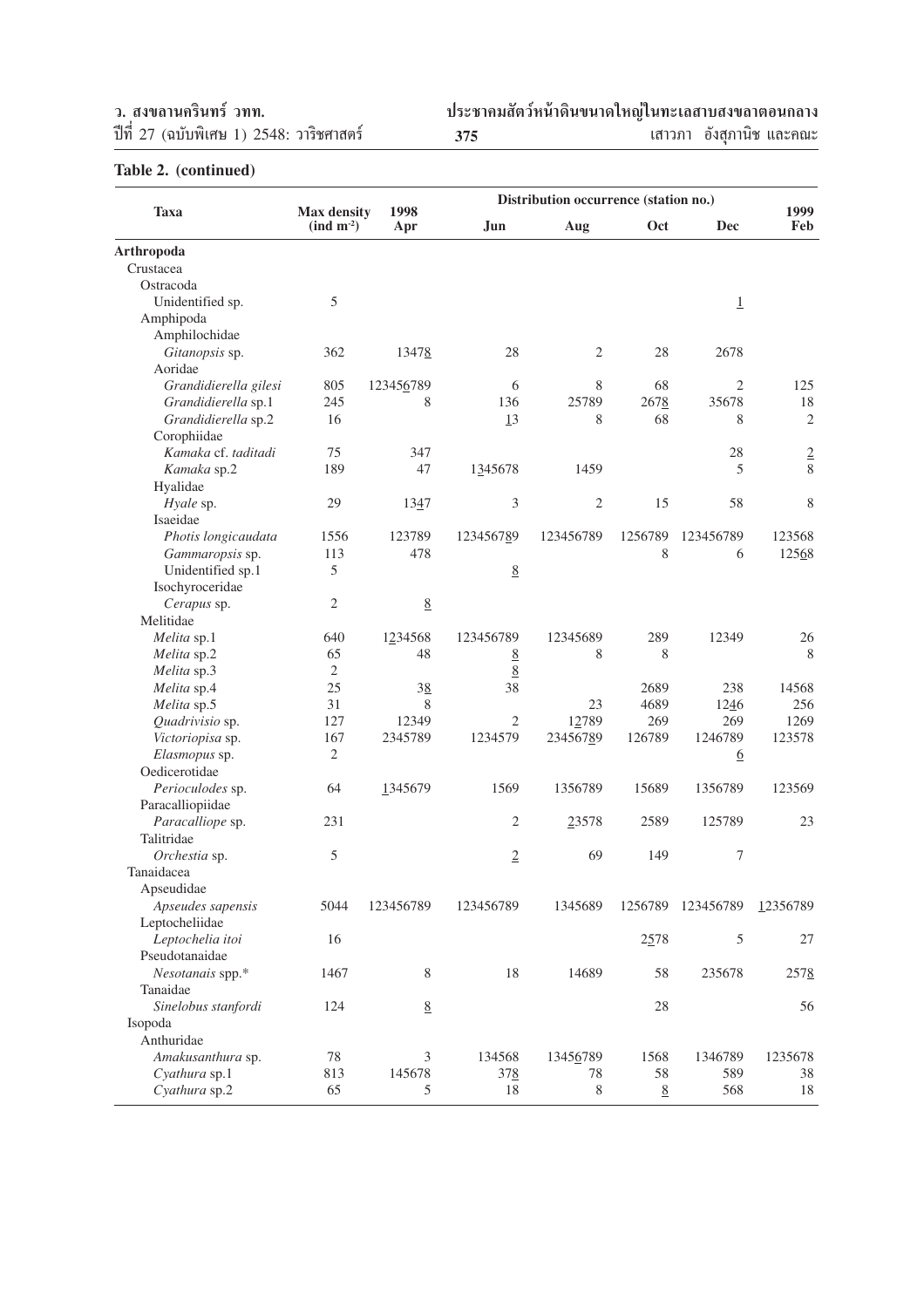#### **Macrobenthic fauna community in the Middle Songkhla Lake**

Vol. 27 (Suppl. 1), 2005: Aquatic Science **376**

Angsupanich, S., *et al.*

| <b>Taxa</b>            | Max density                    |                 |                 | Distribution occurrence (station no.) |                 |                  |                 |
|------------------------|--------------------------------|-----------------|-----------------|---------------------------------------|-----------------|------------------|-----------------|
|                        | $\left(\text{ind } m^2\right)$ | 1998<br>Apr     | Jun             | Aug                                   | Oct             | Dec              | 1999<br>Feb     |
| Aegidae                |                                |                 |                 |                                       |                 |                  |                 |
| Aega sp.               | $\sqrt{2}$                     |                 |                 | $\underline{3}$                       |                 |                  |                 |
| Rocinela sp.           | $\overline{4}$                 | $\overline{4}$  |                 |                                       |                 |                  |                 |
| Cirolanidae            |                                |                 |                 |                                       |                 |                  |                 |
| Anopsilana cf. jonesi  | 136                            | 278             | 128             | 8                                     |                 |                  |                 |
| Anopsilana cf. browni  | 42                             | 78              | 8               |                                       | 8               |                  | $\,$ 8 $\,$     |
| Anopsilana sp.1        | 5                              | 34678           |                 | $\mathfrak{Z}$                        |                 |                  |                 |
| Anopsilana sp.2        | 16                             | 234587          | 1345            | $\tau$                                |                 |                  |                 |
| Anopsilana sp.3        | 5                              | 8               | 8               |                                       |                 |                  | $\,8\,$         |
| Anopsilana sp.4        | 40                             | 46              | 8               |                                       |                 |                  |                 |
| Anopsilana sp.5        | 2                              | 46              |                 |                                       | $\overline{2}$  |                  | $\overline{1}$  |
| Anopsilana sp.6        | $\overline{4}$                 | 6               | $\underline{1}$ |                                       |                 |                  |                 |
| Saphaeromatidae        |                                |                 |                 |                                       |                 |                  |                 |
| Cassidinidea sp.       | 11                             | $34\,$          | 168             | 8                                     |                 | 26               | 25              |
| Exosphaeroma sp.       | 7                              | $\overline{3}$  | 6               |                                       |                 |                  |                 |
| Armadillidae           |                                |                 |                 |                                       |                 |                  |                 |
| Armadilloniscus sp.    | $\sqrt{2}$                     |                 |                 | $\underline{2}$                       |                 | $\mathcal{I}$    |                 |
| Unidentified sp.       | $\mathfrak{2}$                 |                 |                 |                                       | $\underline{6}$ |                  |                 |
| Idoteidae              |                                |                 |                 |                                       |                 |                  |                 |
| Idotea sp.             | 2                              |                 |                 |                                       | 8               |                  |                 |
| Decapoda               |                                |                 |                 |                                       |                 |                  |                 |
| Alpheidae              |                                |                 |                 |                                       |                 |                  |                 |
| Alpheus sp.1           | 18                             | 68              |                 | $\underline{4}$                       |                 |                  |                 |
| A. malabaricus songkla | $\sqrt{5}$                     | 257             | 4569            |                                       |                 | 56               |                 |
| A. euphrosyne          | 7                              | 6               | 5               | $\sqrt{5}$                            | 169             | 7                | 1257            |
| Athanas sp.1           | $\overline{4}$                 |                 |                 | $\overline{2}$                        |                 |                  | 1               |
| Athanas sp.2           | $\mathfrak{2}$                 |                 |                 |                                       |                 |                  | $\mathbf{1}$    |
| Atyidae                |                                |                 |                 |                                       |                 |                  |                 |
| Caridina sp.           | 47                             | 1234679         | 2               | 123                                   |                 |                  | $\overline{2}$  |
| Hymenosomatidae        |                                |                 |                 |                                       |                 |                  |                 |
| Halicarinus sp.1       | 7                              | 8               |                 | $\overline{c}$                        |                 | 8                | $\overline{2}$  |
| Halicarinus sp.2       | 11                             | $\underline{8}$ | 47              | 7                                     | $\sqrt{2}$      | 5                | 26              |
| Leucosiidae            |                                |                 |                 |                                       |                 |                  |                 |
| Unidentified sp.       | $\sqrt{2}$                     |                 |                 | $\frac{48}{5}$                        | 78              |                  | $\underline{8}$ |
| Ocypodidae             |                                |                 |                 |                                       |                 |                  |                 |
| Unidentified sp.       | 4                              |                 |                 | $\underline{3}$                       |                 |                  |                 |
| Stomatopoda            |                                |                 |                 |                                       |                 |                  |                 |
| Unidentified sp.       | $\overline{c}$                 | $\underline{1}$ |                 |                                       |                 |                  |                 |
| Hexapoda               |                                |                 |                 |                                       |                 |                  |                 |
| Collembola             |                                |                 |                 |                                       |                 |                  |                 |
| Isotomidae             |                                |                 |                 |                                       |                 |                  |                 |
| Unidentified sp.       | 9                              | 9               |                 |                                       |                 | $7\underline{8}$ |                 |
| Insecta                |                                |                 |                 |                                       |                 |                  |                 |
| Diptera                |                                |                 |                 |                                       |                 |                  |                 |
| Unidentified sp.       | $\overline{2}$                 |                 |                 |                                       |                 |                  | $\overline{2}$  |
| Chironomidae           |                                |                 |                 |                                       |                 |                  |                 |
| Unidentified sp.       | 11                             |                 | 8               | 2                                     | 14789           | 245              | 238             |
| Hemiptera              |                                |                 |                 |                                       |                 |                  |                 |
| Unidentified sp.       | 5                              |                 |                 |                                       |                 |                  | 13              |
| Cicadeliidae           |                                |                 |                 |                                       |                 |                  |                 |
| Unidentified sp.       | $\sqrt{2}$                     |                 |                 |                                       |                 | $\underline{7}$  |                 |
|                        |                                |                 |                 |                                       |                 |                  |                 |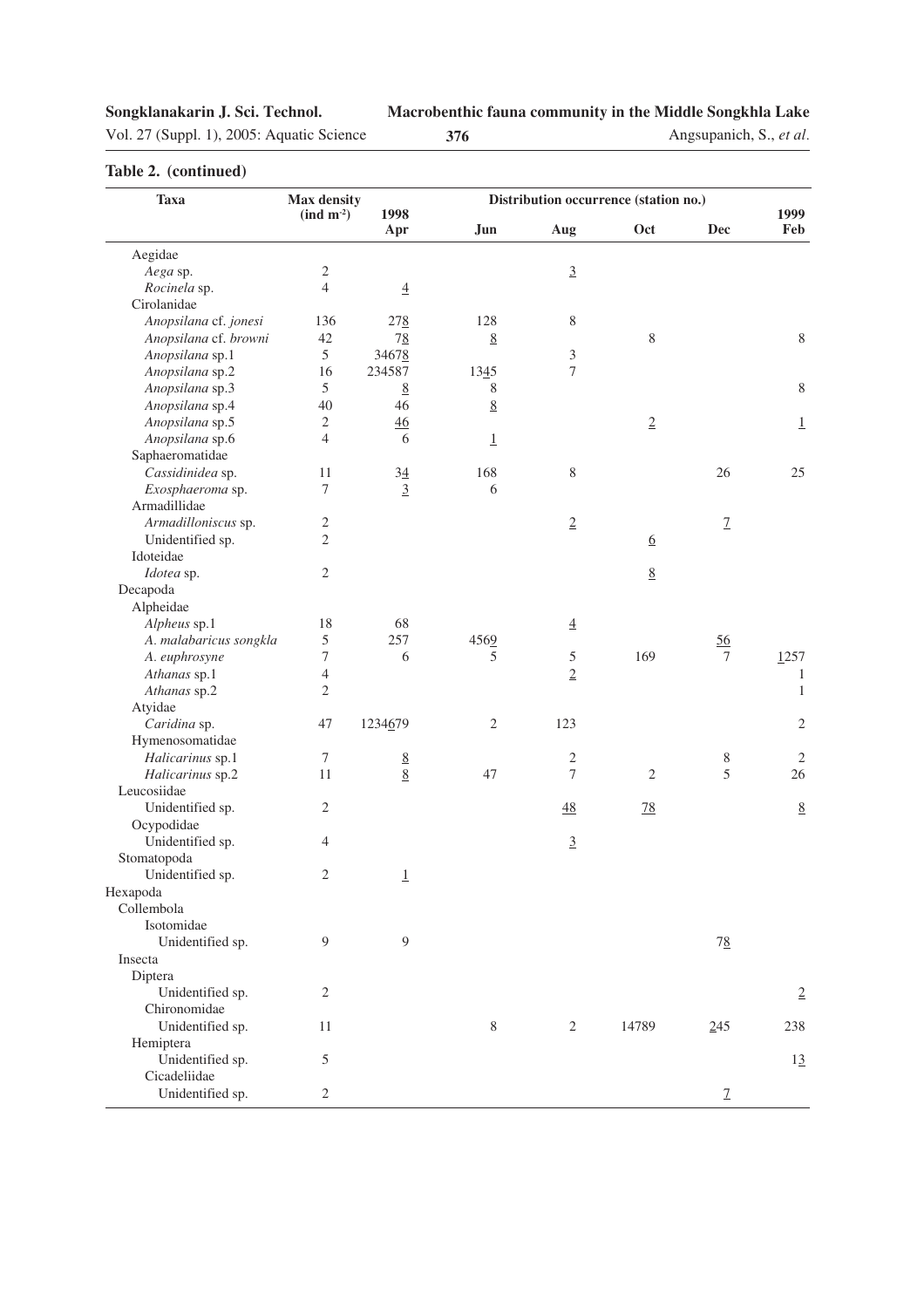ึว. สงขลานครินทร์ วทท.<br>ปีที่ 27 (ฉบับพิเศษ 1) 2548: วาริชศาสตร์

ªï∑'Ë 27 (©∫—∫摇»… 1) 2548: «"√'™»" µ√å **ª√–™"§¡ —µ«åÀπâ"¥'π¢π"¥"À≠à"π∑–‡≈ "∫ ߢ≈"µÕπ°≈"ß <sup>377</sup>** ‡ "«¿" Õ—ß ÿ¿"π'™ ·≈–§≥–

| Max density<br><b>Taxa</b><br>Distribution occurrence (station no.)<br>1998<br>$\left(\text{ind } m^{-2}\right)$ |                |         |                |                         |                 |                 | 1999            |
|------------------------------------------------------------------------------------------------------------------|----------------|---------|----------------|-------------------------|-----------------|-----------------|-----------------|
|                                                                                                                  |                | Apr     | Jun.           | Aug                     | Oct             | <b>Dec</b>      | Feb             |
| Mecoptera                                                                                                        |                |         |                |                         |                 |                 |                 |
| Bittacidae                                                                                                       |                |         |                |                         |                 |                 |                 |
| Unidentified sp.                                                                                                 | 4              |         |                |                         |                 |                 | $\overline{2}$  |
| Odonata                                                                                                          |                |         |                |                         |                 |                 |                 |
| Agrionidae                                                                                                       |                |         |                |                         |                 |                 |                 |
| Hetaerina sp.                                                                                                    | 7              |         |                |                         |                 |                 | $\overline{2}$  |
| Mollusca                                                                                                         |                |         |                |                         |                 |                 |                 |
| Gastropoda                                                                                                       |                |         |                |                         |                 |                 |                 |
| Gastropoda sp.1                                                                                                  | 135            |         |                |                         |                 |                 | 25              |
| Gastropoda sp.2                                                                                                  | $\mathfrak{2}$ |         |                |                         |                 |                 | $\underline{2}$ |
| Buccinidae                                                                                                       |                |         |                |                         |                 |                 |                 |
| Unidentified sp.                                                                                                 | 4              |         |                | $\perp$                 |                 |                 |                 |
| <b>Bullidae</b>                                                                                                  |                |         |                |                         |                 |                 |                 |
| Bulla sp.                                                                                                        | 273            | 25      | 1236           | 5                       | 157             | 3               |                 |
| Hydrobiidae                                                                                                      |                |         |                |                         |                 |                 |                 |
| Unidentified sp.                                                                                                 | 11             |         |                | $\underline{1}$         | 8               |                 |                 |
| Marginellidae                                                                                                    |                |         |                |                         |                 |                 |                 |
| Marginella sp.                                                                                                   | 633            | 1234568 | 1234589        | 12345789                | 1256789         | 123456789       | 12356789        |
| Retusidae                                                                                                        |                |         |                |                         |                 |                 |                 |
| Retusa sp.1                                                                                                      | 262            |         | 12358          | 347                     | 15              | 1349            |                 |
| Retusa sp.2                                                                                                      | 438            |         |                | $\overline{\mathbf{1}}$ | 15678           | 1349            | 1               |
| Sulcoretusa sp.                                                                                                  | 1411           |         | 5              | 134579                  | 1256789         | 1235789         | 1389            |
| Skeneopsidae                                                                                                     |                |         |                |                         |                 |                 |                 |
| Unidentified sp.                                                                                                 | 700            | 4       | 1248           | 3489                    | 12689           | 23              | 12369           |
| Stenothyridae                                                                                                    |                |         |                |                         |                 |                 |                 |
| Stenothyra sp.                                                                                                   | 384            | 257     | 123567         | 12357                   | 158             | 6               | $\mathbf{2}$    |
| Turridae                                                                                                         |                |         |                |                         |                 |                 |                 |
| Massyla sp.                                                                                                      | 4              | 57      |                |                         | $\underline{8}$ |                 |                 |
| Pelecypoda                                                                                                       |                |         |                |                         |                 |                 |                 |
| Pelecypoda sp.1                                                                                                  | 18             |         | 135            | 16                      | 1               |                 |                 |
| Pelecypoda sp.2                                                                                                  | 111            |         | $\mathfrak{2}$ | 2739                    | 156789          | 45              |                 |
| Pelecypoda sp.3                                                                                                  | 16             |         | 8              | 2678                    | 8               |                 | 2               |
| Pelecypoda sp.4                                                                                                  | 9              |         | 1568           | 5                       | 8               | 58              |                 |
| Arcidae                                                                                                          |                |         |                |                         |                 |                 |                 |
| Unidentified sp.                                                                                                 | 2807           | 78      | 78             | 26                      |                 | $\overline{4}$  | 28              |
| Corbulidae                                                                                                       |                |         |                |                         |                 |                 |                 |
| Corbula sp.                                                                                                      | 3156           |         |                | 8                       | 35              | 14679           |                 |
| Psammobiidae                                                                                                     |                |         |                |                         |                 |                 |                 |
| Gari sp.                                                                                                         | 25             |         |                |                         |                 | $\underline{3}$ |                 |
| Semelidae                                                                                                        |                |         |                |                         |                 |                 |                 |
| Semele sp.                                                                                                       | 4              |         |                |                         | 57              | $\underline{8}$ |                 |
| Lucinidae                                                                                                        |                |         |                |                         |                 |                 |                 |
| Lucinoma sp.                                                                                                     | 196            |         | 1356           | 25                      | 1235            | 2357            | 23              |
| Tellinidae                                                                                                       |                |         |                |                         |                 |                 |                 |
| Macoma sp.                                                                                                       | 3495           | 2345679 | 123456789      | 123456789               | 1256789         | 13456789        | 1367            |
| Mytilidae                                                                                                        |                |         |                |                         |                 |                 |                 |
| Brachidontes arcuatulus                                                                                          | 29449          | 278     | 1378           | 78                      | 578             | 25678           | 25678           |
| Chordata                                                                                                         |                |         |                |                         |                 |                 |                 |
| Teleostomi                                                                                                       |                |         |                |                         |                 |                 |                 |
| Fish larvae sp.1                                                                                                 | $\overline{c}$ |         |                |                         | $\underline{3}$ |                 |                 |
|                                                                                                                  |                |         |                |                         |                 |                 |                 |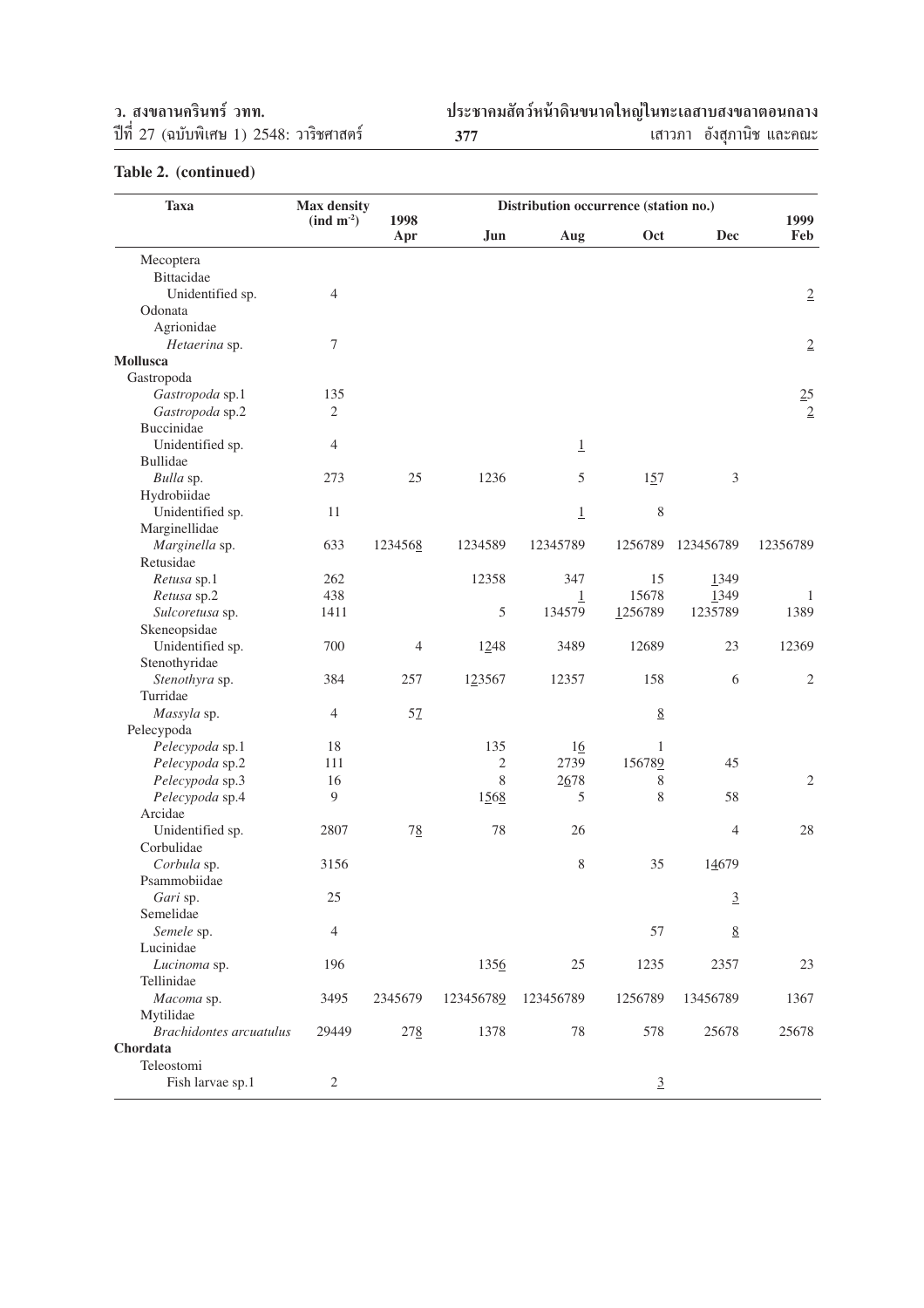| Vol. 27 (Suppl. 1), 2005: Aquatic Science | 378 |
|-------------------------------------------|-----|
|-------------------------------------------|-----|

Angsupanich, S., *et al.*

| <b>Taxa</b>         | <b>Max density</b>                |                | Distribution occurrence (station no.) |                |     |                 |                |
|---------------------|-----------------------------------|----------------|---------------------------------------|----------------|-----|-----------------|----------------|
|                     | $\left(\text{ind } m^{-2}\right)$ | 1998<br>Apr    | Jun.                                  | Aug            | Oct | <b>Dec</b>      | 1999<br>Feb    |
| Fish larvae sp.2    | $\overline{2}$                    |                |                                       |                |     | $\underline{8}$ |                |
| Fish larvae sp.3    | $\overline{2}$                    |                |                                       |                |     |                 | $\perp$        |
| Fish larvae sp.4    | $\overline{c}$                    |                |                                       |                |     | $\overline{3}$  |                |
| Apogonidae          |                                   |                |                                       |                |     |                 |                |
| Unidentified sp.    | 5                                 | 258            |                                       |                |     |                 |                |
| Gobiidae            |                                   |                |                                       |                |     |                 |                |
| Oxyurichthys sp.    | $\overline{2}$                    |                | 29                                    | $\mathcal{I}$  |     |                 |                |
| Unidentified sp.1   | $\overline{c}$                    | $\overline{4}$ | $\overline{9}$                        |                |     |                 |                |
| Unidentified sp.2   | $\overline{c}$                    |                | 16                                    | $\overline{3}$ | 9   | 126             | <u>78</u>      |
| Hemirhamphidae      |                                   |                |                                       |                |     |                 |                |
| Unidentified sp.    | $\overline{2}$                    |                | Ŧ                                     | $\overline{3}$ |     |                 |                |
| Symbranchidae       |                                   |                |                                       |                |     |                 |                |
| Macrotrema caligans | $\overline{c}$                    |                | 2                                     | 5              | 13  | $\overline{3}$  | $\frac{12}{2}$ |

**\*(***N. lacustris* **and** *N. rugura***). Underline indicates station of maximum density.**

1,556 ตัว/ตร.เมตร ที่สถานี 8 ในเดือนมิถุนายน ชนิด ำองลงมาคือ *Grandidierella gilesi* มีจำนวนมากที่สด ูประมาณ 805 ตัว/ตร.เมตร โดยพบที่สถานี 6 เดือน ้ เมษายน ชนิดนี้มีการกระจายไม่กว้างขวางเท่าชนิดแรก โดยพบว่ามีการกระจายอย่ทกสถานีเฉพาะเดือนเมษายน เท่านั้น ส่วนในเดือนอื่นๆ พบเพียง 1-3 สถานีเท่านั้น *Melita* sp.1 เป็น amphipod อีกชนิดหนึ่งที่พบบ่อย โดย พบมากที่สุดที่สถานี 2 เดือนเมษายน (640 ตัว/ตร.เมตร) ·¡â«à"¡'®"π«ππâÕ¬°«à" *G. gilesi* ᵈ *Melita* sp. 1 ¡' °"√°√–®"¬‰¥â°«â"ߢ«"ß°«à" πÕ°®"°π'È¡' amphipod บางชนิดที่พบในปริมาณไม่มาก (127-362 ตัว/ตร.เมตร) ·µà¡'°"√°√–®"¬‰¥âÀ≈"¬ ∂"π' ‰¥â·°à *Gitanopsis* sp., *Grandidierella* sp.1, *Kamaka* sp.2, *Quadrivisio* sp., *Victoriopisa* sp. ·≈– *Paracalliope* sp.

 $2.2$  Tanaidacea มี 4 วงศ์ 5 ชนิด สัตว์หน้าดิน ในกลุ่มนี้ แม้ว่ามีน้อยชนิดแต่มีบางชนิดที่พบเป็นจำนวน ¡"°∑'Ë ÿ¥"π°≈ÿà¡§√— µ"‡´'¬π ‡™àπ *Apseudes sapensis* ์ซึ่งสัตว์ชนิดนี้มีการกระจายอย่างกว้างขวางทุกฤดูกาลและ ์ พบเป็นจำนวนมาก จำนวนมากที่สุดที่พบที่สถานี 1 ใน เดือนกุมภาพันธ์ ประมาณ 5044 ตัว/ตร.เมตร รองลงมา ้คือสกุล *Nesotanais* มีจำนวนมากที่สุด 1467 ตัว/ตร.เมตร ∑'Ë ∂"π' 8 ‡¥◊Õπ°ÿ¡¿"æ—π∏å °ÿ≈ *Nesotanais* ¡' 2 ™π'¥  $\bar{\mathbb{R}}$ อยส่วนใหญ่เป็น *N. lacustris* และรองลงมาคือ *N. rugura* 

 à«π *Leptochelia itoi* ·≈– *Sinelobus stanfordi* æ∫ ู้เป็นจำนวนน้อยและมีการกระจายไม่กว้างขวางนัก

2.3 Isopoda พบประมาณ 6 วงศ์  $18$  ชนิด  $C$ y*athura* sp.1 มีจำนวนมากที่สุด 813 ตัว/ตร.เมตร ที่ ิสถานี 8 ในเดือนมิถนายน แม้ว่าพบชนิดนี้ทกเดือนที่ ์สำรวจ แต่มีการกระจายไม่กว้างขวางนัก แตกต่างจาก *Amakusanthura* sp. ที่มีจำนวนไม่มาก แต่มีการกระจาย หลายสถานีเกือบทุกเดือน โดยภาพรวมพบว่า Isopod มี ำการกระจายมากในเดือนเมษายน-มิถุนายน และชุกชุมที่สุด ู้ที่สถานี 8

2.4 Decapoda มี 5 วงศ์ 10 ชนิด ส่วนใหญ่ เป็นกังดีดขันวงศ์ Alpheidae ซึ่งมี 5 ชนิด มีการกระจาย ไม่กว้างขวางและมีจำนวนไม่มาก ส่วนวงศ์อื่นๆ ซึ่งเป็น ึจำพวกกุ้งและปู พบน้อยทั้งชนิด (1-2 ชนิด/วงศ์) และ ปริมาณ (2-47 ตัว/ตร.เมตร) ส่วน Ostracoda และ  $Stomatopoda$  พบน้อยทั้งชนิด (2 ชนิด) และปริมาณ  $(2-5 \n\widetilde{\mathfrak{g}}_7/\mathfrak{g}_5)$ . (2-5

**3. Mollusca: พบทั้ง Gastropoda (หอยฝาเดียว)** และ Pelecypoda (หอยสองฝา) รวม 23 ชนิด

3.1 Gastropoda พบว่ามีประมาณ 9 วงศ์ 12  $^{\prime\prime}$ ชนิด  $\emph{Maginella}$  sp. มีการกระจายกว้างขวางที่สุด โดย พบเกือบทกสถานีในทกๆ เดือน และมีปริมาณมากที่สด ีที่สถานี 8 ในเดือนเมษายน (633 ตัว/ตร.เมตร) ส่วน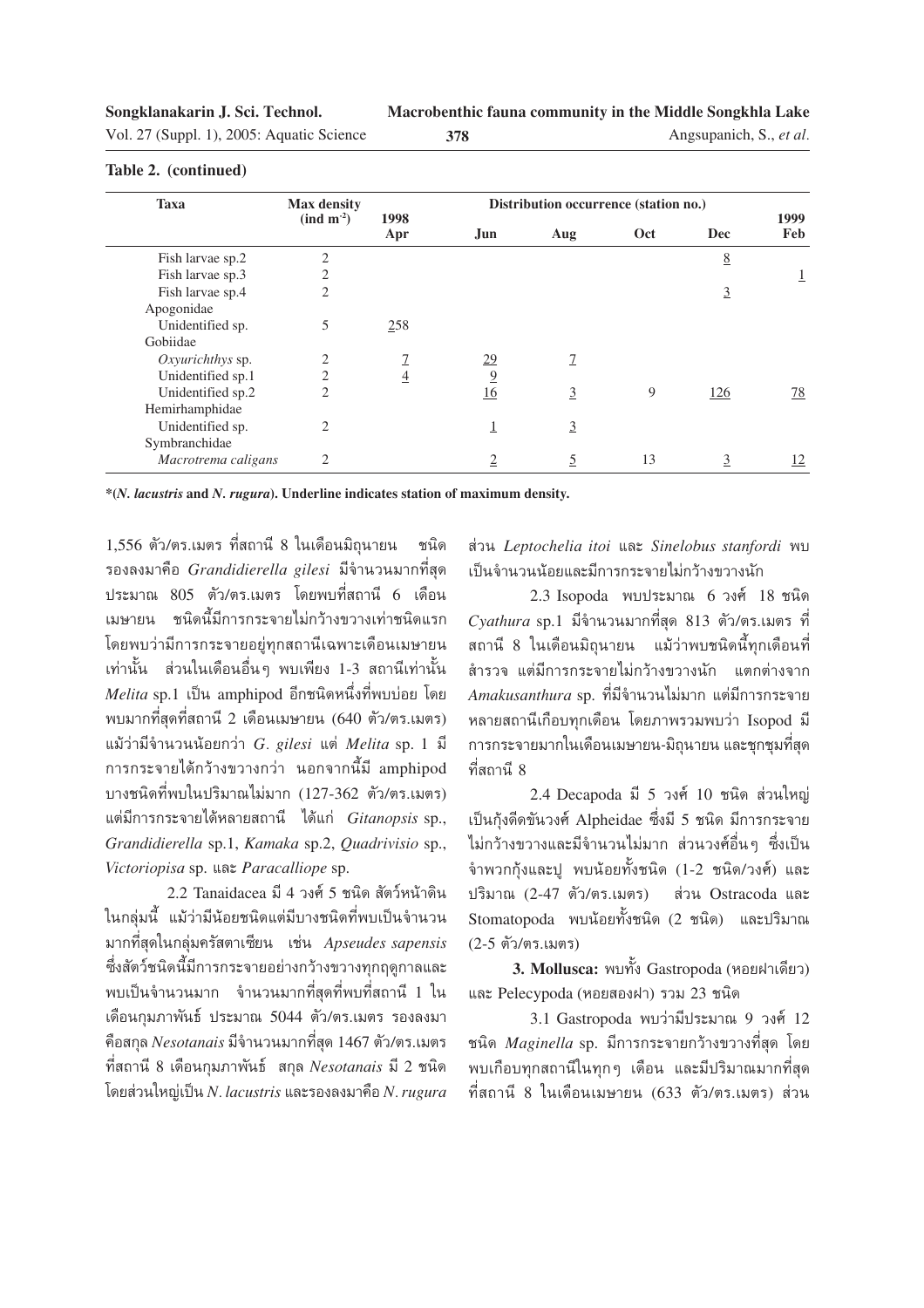Sulcoretusa sp. พบว่ามีการกระจายกว้างขวางในช่วง เดือนสิงหาคม-ธันวาคม ซึ่งน้ำมีความเค็มต่ำแต่ยังไม่จืดสนิท หอยชนิดนี้พบมากที่สุด 1411 ตัว/ตร.เมตร ที่สถานี 1 ใน เดือนตุลาคม นอกจากนี้ Unidentified Skeneopsidae และ *Stenothvra* sp. เป็นหอยอีกสองชนิดที่พบเป็นจำนวน มาก แม้ว่าการกระจายไม่กว้างขวางนัก แต่มีทุกเดือนที่ สำรวจ

3.2 Pelecypoda พบว่ามีประมาณ 8 วงศ์ 11 ชนิด *Brachidontes arcuatulus* เป็นชนิดที่พบเป็นชนิด เด่นมาก แม้ว่ามีการกระจายไม่กว้างขวางทกสถานีแต่พบ ทุกเดือน โดยพบจำนวนสูงสุดในเดือนเมษายนที่สถานี 8 ประมาณ 29449 ตัว/ตร.เมตร โดยเกาะกันอย่างหนาแน่น รอบเม็ดกรวด  $\it Macoma$  sp. เป็นหอยอีกชนิดหนึ่งที่สำคัญ แม้ว่ามีจำนวนไม่มากเท่า B. arcuatulus แต่พบว่ามีการ กระจายเกือบทกสถานีและพบทกเดือนที่สำรวจ โดยพบ มากที่สุดที่สถานี 9 ในเดือนมิถนายน (3495 ตัว/ตร.เมตร) นอกจากนี้ Unidentified Arcidae และ Corbula sp. เป็น หอยที่พบปริมาณปานกลางและการกระจายไม่กว้างขวาง ้ส่วนชนิดอื่น ๆ พบเป็นจำนวนน้อยและการกระจายไม่

กว้างขวาง

4. ไฟลัมอื่น ๆ: เป็นสัตว์หน้าดินรวม 5 ไฟลัม ซึ่ง พบเป็นส่วนน้อย ได้แก่ Nemertea และ Platyhelminthes มีการกระจายหลายสถานีและเกือบทุกฤดูกาล แต่พบสูงสุด ประมาณ 60 ตัว/ตร เมตร และ 25 ตัว/ตร เมตร ตามลำดับ ส่วน Cnidaria (4 ชนิด) บางชนิดมีการกระจายไปได้ไกล ถึงสถานี 9 แต่พบไม่บ่อย ทั้งสามไฟลัมนี้ไม่พบในเดือน ึกุมภาพันธ์ 2542 ซึ่งเป็นเดือนที่น้ำมีความเค็มต่ำที่สุด Hexapoda โดยส่วนใหญ่เป็นพวกตัวอ่อนแมลงมี 7 ชนิด ้พบมากที่สดประมาณ 11 ตัว/ตร.เมตร ที่สถานี 2 ในเดือน ้ธันวาคม ซึ่งเป็นช่วงที่น้ำมีความเค็มต่ำ Chordata เป็น กลุ่มปลาวัยอ่อน 10 ชนิด แต่ละชนิดที่พบในแต่ละครั้งมี จำนวน 2-5 ตัว/ตร เมตร

# ความชกชมของประชาคมสัตว์หน้าดิน

1. ความหลากหลายต่อหน่วยพื้นที่: จำนวนชนิด ต่อพื้นที่ 0.05 ตร.เมตร ในสถานีต่างๆ อย่ในช่วง 8-19 ชนิด (Table 3) สถานี 9 และสถานี 8 มีจำนวนชนิดน้อย และมากที่สด ตามลำดับ ส่วนจำนวนชนิดของสัตว์หน้าดิน

| <b>Station &amp;</b> | Species/ | Individuals/ | No. species of |            |           |          |         |  |  |  |
|----------------------|----------|--------------|----------------|------------|-----------|----------|---------|--|--|--|
| <b>Month</b>         | grab     | grab         | <b>Total</b>   | Polychaeta | Crustacea | Mollusca | Others* |  |  |  |
| Station 1            | 11       | 134          | 100            | 40         | 32        | 16       | 12      |  |  |  |
| Station 2            | 14       | 97           | 105            | 49         | 32        | 14       | 10      |  |  |  |
| Station 3            | 11       | 124          | 86             | 38         | 26        | 13       | 9       |  |  |  |
| Station 4            | 10       | 74           | 92             | 45         | 30        | 10       | 7       |  |  |  |
| Station 5            | 12       | 82           | 91             | 46         | 24        | 16       | 5       |  |  |  |
| Station 6            | 10       | 177          | 82             | 30         | 33        | 15       | 4       |  |  |  |
| Station 7            | 11       | 46           | 95             | 44         | 29        | 15       |         |  |  |  |
| Station 8            | 19       | 531          | 105            | 43         | 39        | 16       |         |  |  |  |
| Station 9            | 8        | 103          | 65             | 30         | 19        | 8        | 8       |  |  |  |
| April 1998           | 10       | 308          | 89             | 35         | 40        | 8        | 6       |  |  |  |
| June                 | 14       | 180          | 102            | 43         | 34        | 14       | 11      |  |  |  |
| August               | 15       | 109          | 112            | 52         | 34        | 18       | 8       |  |  |  |
| October              | 12       | 76           | 105            | 47         | 30        | 18       | 10      |  |  |  |
| December             | 12       | 114          | 95             | 39         | 31        | 16       | 9       |  |  |  |
| February 1999        | 8        | 124          | 81             | 27         | 34        | 12       | 8       |  |  |  |

Table 3. Averaged number of species and individual per grab  $(0.05 \text{ m}^2)$  of macrobenthic fauna in each station or month

\* Nemertea, Plathyhelminthes, Cnidaria, Hexapoda and Chordata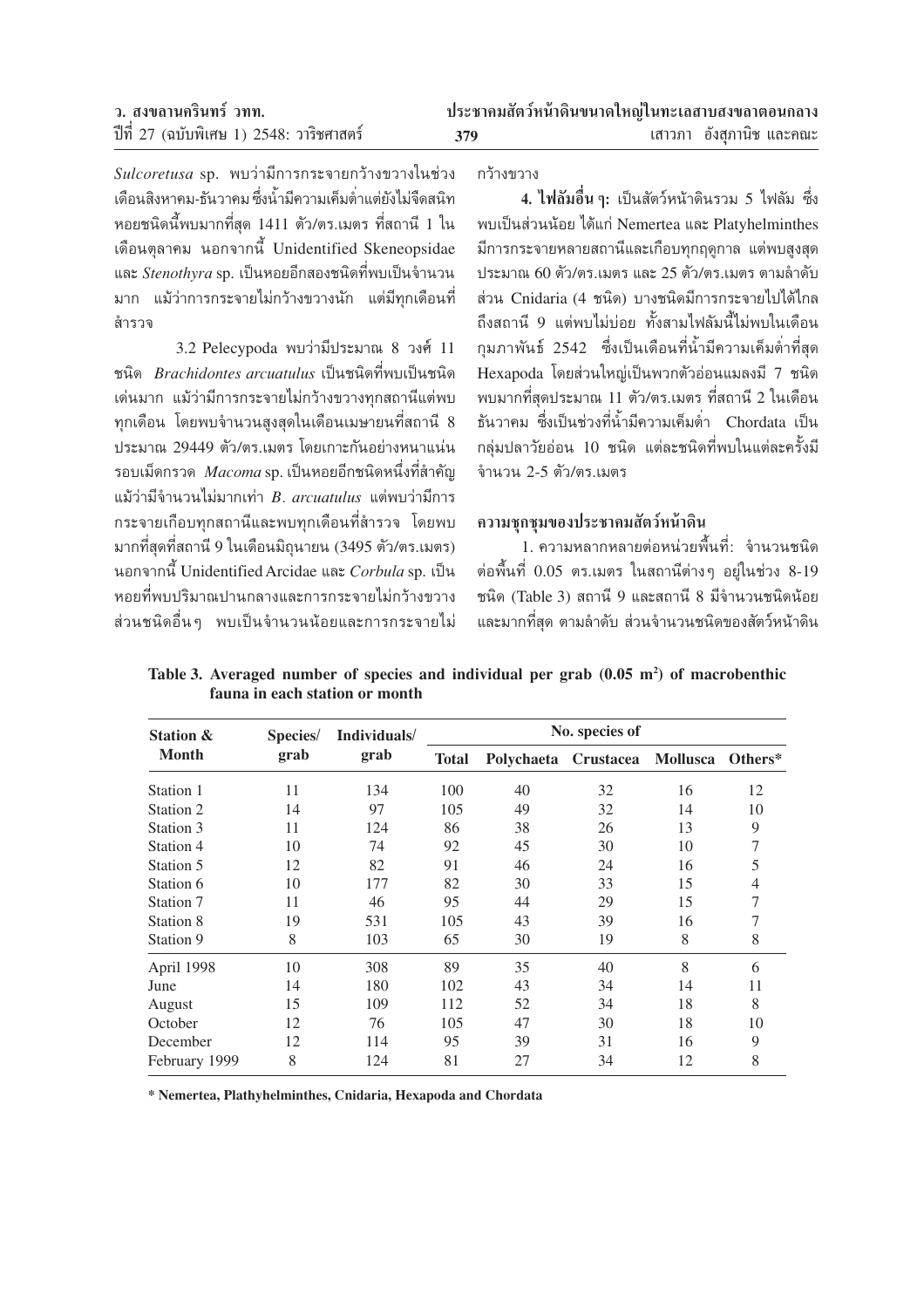ที่พบทั้งปีในแต่ละสถานี พบว่าสถานี 2 และสถานี 8 (105 ชนิด) มากกว่าที่สถานีอื่นๆ ซึ่งพบอย่ในช่วง 65-100 ชนิด Polychaeta เป็นสัตว์หน้าดินที่พบหลายชนิดที่สุด โดยพบ ในแต่ละสถานีอยู่ในช่วง 30 (สถานี 6, 9) - 49 (สถานี 2) ชนิด Crustacea พบรองลงมา โดยพบในแต่ละสถานีอยู่ ในช่วง 19 (สถานี 9) - 39 (สถานี 8) ชนิด Mollusca พบจำนวนชนิดมากเป็นอันดับสาม อยู่ในช่วง 8-16 ชนิด โดยมีจำนวนชนิดน้อยที่สุดที่สถานี 9 ส่วนที่สถานีอื่นมี ้จำนวนใกล้เคียงกัน ส่วนสัตว์หน้าดินกลุ่มอื่นๆ ซึ่งเป็นการ ้ รวมของไฟลัมย่อยๆ ที่เหลือ พบว่ามีชนิดน้อย พบอยู่ในช่วง 4-12 ชนิด

จำนวนชนิดต่อพื้นที่ 0.05 ตร.เมตร ในเดือน ต่างๆ อยู่ในช่วง 8-15 ชนิด ในเดือนกุมภาพันธ์มีจำนวน ชนิดน้อยที่สุด ส่วนจำนวนชนิดของสัตว์หน้าดินโดยรวม ทุกสถานีในแต่ละเดือนมีมากที่สุดในช่วงฤดูมรสุมตะวันตก เฉียงใต้ (มิถุนายน-ตุลาคม) โดยมีอยู่ในช่วง 102-112 ชนิด ส่วนฤดูกาลอื่นมีอยู่ในช่วง 81-95 ชนิด Polychaeta (43-52 ชนิด) และ Mollusca (14-18 ชนิด) มีแนวโน้มว่ามี ้จำนวนชนิดมากในฤดูมรสมตะวันตกเฉียงใต้เช่นกัน ใน ขณะที่ Crustacea นั้น มีแนวโน้มว่ามากที่สุดในฤดูร้อน เดือนเมษายน (40 ชนิด) ส่วนเดือนอื่นๆ อยู่ในช่วง 30-34 ชนิด ไฟลัมอื่นๆ ที่เหลือมีน้อยชนิด (6-11 ชนิด) โดย มีน้อยที่สุดในเดือนเมษายน

2. ปริมาณความชุกชุมและมวลชีวภาพ: Figure 4 แสดงปริมาณของสัตว์หน้าดินในสถานีต่าง ๆ พบว่าจำนวน ตัวโดยเฉลี่ยของสัตว์หน้าดินรวมมีมากที่สุดที่สถานี 8 (10620 ตัว/ตร.เมตร) และน้อยที่สุดที่สถานี 7 (920 ตัว/ ้ตร.เมตร) ที่สถานี 8 มีสัตว์หน้าดินกลุ่มหลักมากที่สุดทุก กลุ่ม (Polychaeta = 949 ตัว/ตร.เมตร, Crustacea = 2397 ตัว/ตร.เมตร และ Mollusca = 7265 ตัว/ตร.เมตร) ส่วนไฟลัมอื่น ๆ พบมากที่สดที่สถานี 2 (18 ตัว/ตร.เมตร)

้มวลชีวภาพ (น้ำหนักเปียกทั้งเปลือก) โดยเฉลี่ย ของสัตว์หน้าดินรวมมีมากที่สุดที่สถานี 8 (1813 กรัม/ ้ตร.เมตร) รองลงมาที่สถานี 4 (67 กรัม/ตร.เมตร) ส่วนที่ ีสถานีอื่นๆ มีค่าใกล้เคียงกันอยู่ในช่วง 9-22 กรัม/ตร.เมตร ที่สถานี 8 มีมวลชีวภาพของ Polychaeta (5 กรัม/ ตร.เมตร) และ Mollusca (1804 กรัม/ตร.เมตร) สูงกว่า ิสถานีอื่นๆ ส่วนปริมาณมวลชีวภาพของ Crustacea ที่ สถานี 1 (10 กรัม/ตร.เมตร) และสถานี 3 (9 กรัม/ ตร.เมตร) มีมากกว่าสถานีอื่นๆ

Figure 5 แสดงปริมาณสัตว์หน้าดินในเดือนต่างๆ พบว่าจำนวนตัวของสัตว์หน้าดินรวมมีมากที่สุด (6160 ตัว/ ตร.เมตร) ในฤดูร้อนเดือนเมษายน ในเดือนตุลาคมมีจำนวน สัตว์หน้าดินน้อยที่สุด (1520 ตัว/ตร.เมตร) Polychaeta มีแนวโน้มว่าชุกชุมในฤดูมรสุมตะวันตกเฉียงใต้ โดยมี ปริมาณสูงสุดในเดือนมิถุนายน (772 ตัว/ตร.เมตร) และมี ปริมาณลดลงในฤดูฝนเดือนธันวาคม (228 ตัว/ตร.เมตร) และเดือนกุมภาพันธ์ (173 ตัว/ตร.เมตร) Crustacea พบ ว่ามีปริมาณมากที่สุดในฤดูร้อนเดือนเมษายน (2015 ตัว/ ตร.เมตร) และมีแนวโน้มว่ามีจำนวนลดลงในฤดูมรสุม ตะวันตกเฉียงใต้บางเดือน (สิงหาคม = 645 ตัว/ตร.เมตร และตุลาคม = 351 ตัว/ตร.เมตร) สัตว์หน้าดินไฟลัม Mollusca มีจำนวนมาก (3791 ตัว/ตร.เมตร) ในฤดูร้อน เดือนเมษายนเช่นกัน โดยมีจำนวนน้อยที่สุด (429 ตัว/ ้ตร.เมตร) ในเดือนกมภาพันธ์ ส่วนสัตว์หน้าดินไฟลัมอื่นๆ รวมกันแล้วมีจำนวนอยู่ในช่วง 4 (เมษายน)-19 (สิงหาคม) ตัว/ตร เมตร

ในกรณีของมวลชีวภาพรวม พบว่า ในเดือน เมษายนมีปริมาณมากที่สุด (951 กรัม/ตร.เมตร) ส่วน เดือนอื่นๆ พบอยู่ในช่วง 23-155 กรัม/ตร.เมตร โดยมีค่า ้ต่ำที่สุดในเดือนตุลาคม Polychaeta มีมวลชีวภาพมากที่สุด ในเดือนมิถุนายน (4 กรัม/ตร.เมตร) Crustacea มีมวล ้ชีวภาพมากที่สุด ในเดือนกุมภาพันธ์ (12 กรัม/ตร.เมตร ้ส่วน Mollusca มีมวลชีวภาพมากที่สุดในเดือนเมษายน (943 กรัม/ตร.เมตร) ในเดือนกุมภาพันธ์มีมวลชีวภาพของ Polychaeta (0.7 กรัม/ตร.เมตร) และ Mollusca (18 กรัม/ ตร.เมตร) น้อยที่สุด

เปอร์เซ็นต์ความชุกชุมระหว่างสัตว์หน้าดินกลุ่ม หลัก มีความแตกต่างกันบ้างในแต่ละสถานี (Table 4) ิสถานีที่มี Crustacea เป็นกลุ่มเด่นที่สุด ได้แก่ สถานี 1  $(66.2\%)$  สถานี 3 (72.4%) สถานี 5 (65.0%) และสถานี 6 (57.9%) สถานีที่มี Pelecypoda เป็นกลุ่มเด่นที่สุด ได้แก่ สถานี 4 (38.8%) สถานี 8 (64.8%) และสถานี 9 (65.8%) ี่ส่วนที่สถานี 2 และ 7 มีสัดส่วนระหว่าง Crustacea และ Polychaeta ใกล้เคียงกันคือประมาณ  $40\%$  และ  $30\%$ ตามลำดับ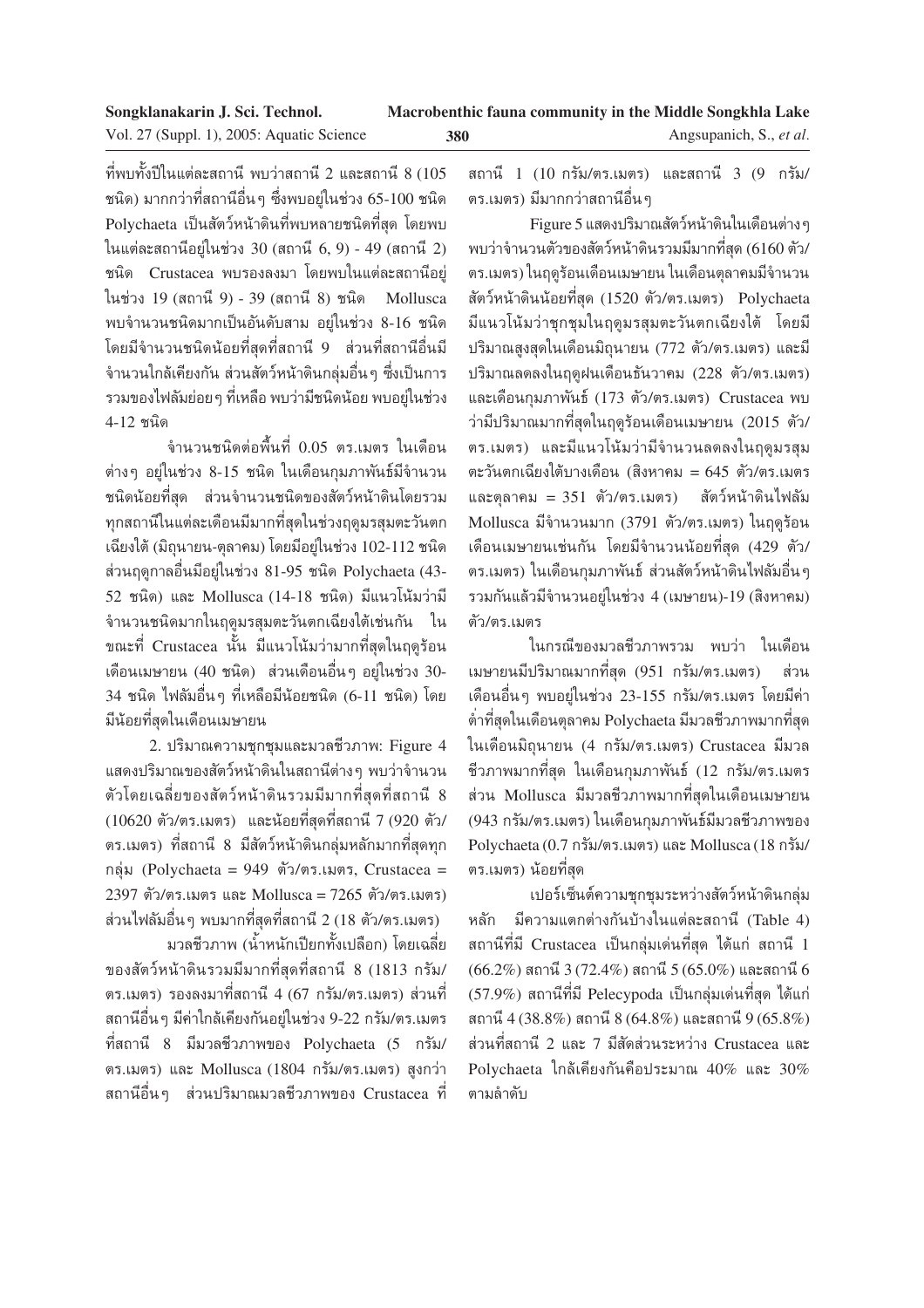

 $\epsilon$  $\boldsymbol{7}$  $\,$   $\,$  $\overline{9}$ 

 $\acute{\rm{o}}$  $\bar{7}$  $\circ$   $\overline{9}$ 



Figure 4. Spatial changes in abundance  $(\square, \text{ind } m^2)$  and biomasses  $(\bullet, g \text{ wet wt } m^2)$  of **macrobenthic fauna. (others see Table 2)**

 $10<sup>5</sup>$ 

 $10<sup>4</sup>$ 

 $10<sup>3</sup>$ 

 $10<sup>2</sup>$ 

 $10\,1$ 

 $10<sup>0</sup>$ 

 $10 - 1$ 

 $\overline{0}$ 

 $10<sup>5</sup>$ 

 $10<sup>4</sup>$ 

 $10<sup>3</sup>$ 

 $10<sup>2</sup>$ 

 $10<sup>1</sup>$ 

 $10<sup>0</sup>$ 

 $10 - 1$ 

 $\circ$ 

 $\,1\,$ 

 $\,1\,$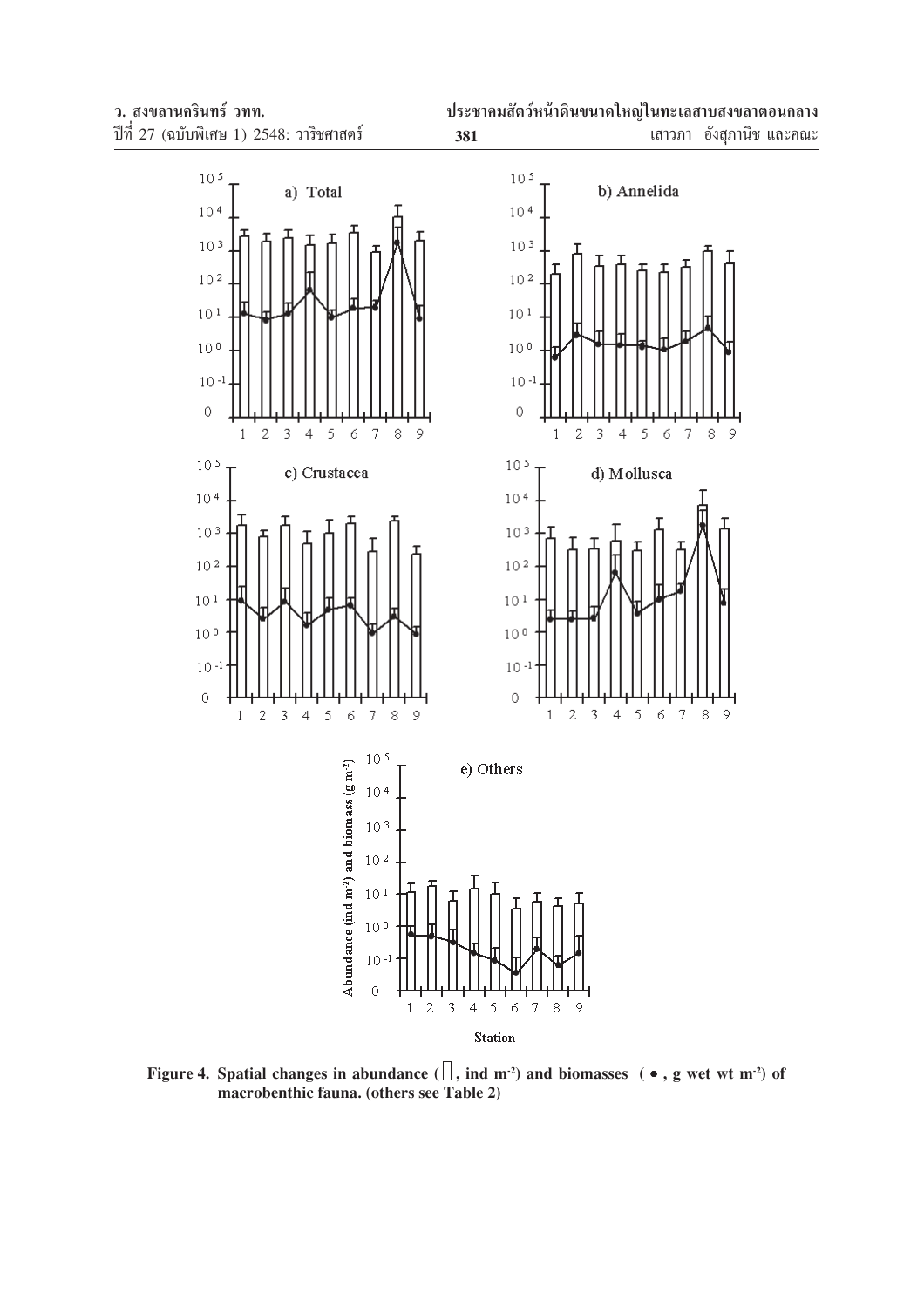Vol. 27 (Suppl. 1), 2005: Aquatic Science **382**





**Figure 5. Temporal changes in abundances (** $\Box$ , ind m<sup>-2</sup>) and biomasses ( $\bullet$ , g wet wt m<sup>-2</sup>) of macrobenthic fauna,,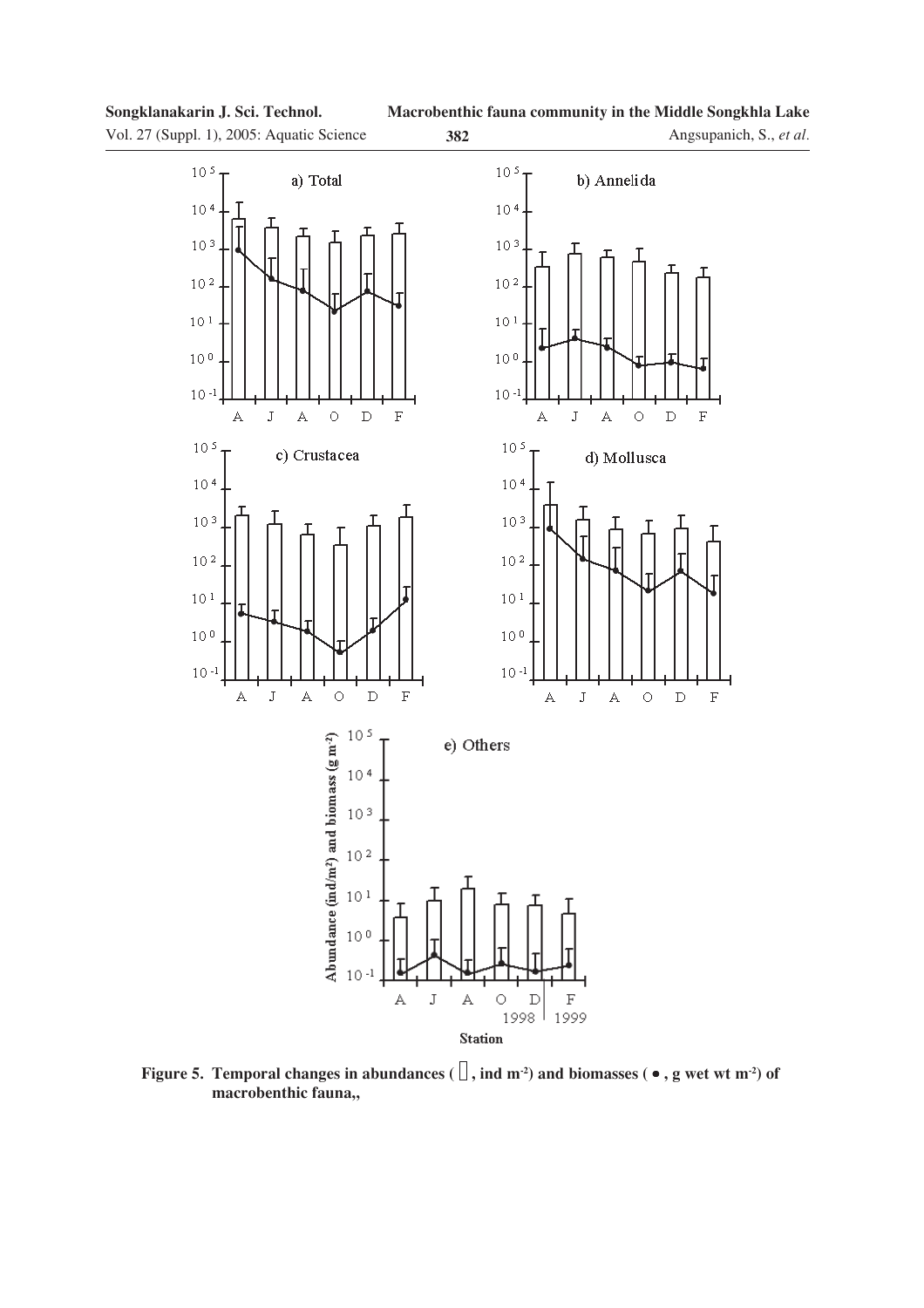|             | <b>Station</b> |                |      |      |      |      |               |      |      |  |
|-------------|----------------|----------------|------|------|------|------|---------------|------|------|--|
| <b>Taxa</b> |                | $\overline{2}$ | 3    | 4    | 5    | 6    |               | 8    | 9    |  |
| Polychaeta  | 7.6            | 42.2           | 13.9 | 26.3 | 15.6 | 6.4  | 34.4          | 8.9  | 20.7 |  |
| Gastropoda  | 24.6           | 14.3           | 7.0  | 1.2  | 12.7 | 0.8  | 15.4          | 3.6  | 1.7  |  |
| Pelecypoda  | 1.2            | 2.2            | 6.5  | 38.8 | 6.0  | 34.8 | 19.1          | 64.8 | 65.8 |  |
| Crustacea   | 66.2           | 40.4           | 72.4 | 32.8 | 65.0 | 57.9 | 30.4          | 22.6 | 11.6 |  |
| Others*     | 0.4            | 0.9            | 0.3  | 1.0  | 0.7  | 0.1  | $0.6^{\circ}$ | 0.0  | 0.3  |  |

Table 4. Percentages of the spatial abundance of macrobenthic fauna

\*see Table 3.

Table 5. Percentages of the temporal abundance of macrobenthic fauna.

| <b>Taxa</b>      |       | 1999        |               |                |                 |                 |
|------------------|-------|-------------|---------------|----------------|-----------------|-----------------|
|                  | April | <b>June</b> | <b>August</b> | <b>October</b> | <b>December</b> | <b>February</b> |
| Polychaeta       | 5.6   | 21.4        | 28.5          | 32.0           | 10.0            | 6.9             |
| Gastropoda       | 1.3   | 5.1         | 5.3           | 22.3           | 19.1            | 5.2             |
| Pelecypoda       | 60.3  | 39.1        | 35.5          | 21.8           | 22.6            | 12.0            |
| Crustacea        | 32.7  | 34.1        | 29.8          | 23.3           | 48.1            | 75.8            |
| $\text{Dthers*}$ | 0.1   | 0.3         | 0.9           | 0.5            | 0.3             | 0.2             |

\* see Table 3.

เปอร์เซ็นต์ความชุกชุมระหว่างสัตว์หน้าดินกลุ่ม หลักมีความแตกต่างกันในบางฤดูกาล (Table 5) ในฤดูร้อน เดือนเมษายน Pelecypoda มีความชุกชุมที่สุด  $(60.3\%)$ โดยมีแนวโน้มว่าลดลงเรื่อยๆ ตั้งแต่ย่างเข้าฤดูฝนตกหนัก และมีปริมาณลดลงเหลือ 12.0% ในเดือนกุมภาพันธ์ ซึ่ง น้ำมีความเค็มต่ำที่สุด (0 พีเอชยุ) ตรงกันข้ามกับพวก Crustacea มีความชุกชุมมากในช่วงฤดูฝนตกหนักเดือน ธันวาคม (48.1%) และเดือนกุมภาพันธ์ (75.8%) ส่วน Polychaeta นั้น โดยทั่วไปมีความชุกชุมน้อยกว่าสองกลุ่ม แรก แม้ว่ามีจำนวนชนิดมากกว่า พวกนี้มีปริมาณลดลงใน ถุดูร้อน  $(5.6\%)$  และถุดูฝนตกหนัก  $(6.9-10.0\%)$  แต่ ค่อนข้างชุกชุมในฤดูมรสุมตะวันตกเฉียงใต้ซึ่งมีฝนตก ปานกลาง (21.4-32.0%)

# ดวามสัมพับร์ระหว่างปัจจัยสิ่งแวดล้อมกับสัตว์หน้าดิบ ในเชิงเวลา

จากการวิเคราะห์ความสัมพันธ์ระหว่างปัจจัยสิ่ง แวดล้อมกับประชาคมสัตว์หน้าดิน (ชนิดและความชุกชุม) โดยการวิเคราะห์หาค่าสหสัมพันธ์  $(\rho_{\omega})$  พบว่ามีค่าสูงสุด  $0.84$  และมีปัจจัยที่เกี่ยวข้องร่วมกัน 8 ปัจจัย คือ %โคลน  $\%$ ทรายแป้ง  $\%$ อินทรีย์คาร์บอน พีเอชของดิน ความลึก ้ออกซิเจนที่ละลายน้ำ ปริมาณสารแขวนลอย และอุณหภูมิ โดย %อินทรีย์คาร์บอนเป็นปัจจัยที่มีความสำคัญต่อ โครงสร้างสัตว์หน้าดินมากที่สุด (Table 6)

### วิจารณ์ผลการศึกษา

# ดุณภาพน้ำ

ิคณภาพทางกายภาพและเคมีโดยทั่วไปของน้ำใน ทะเลสาบสงขลาตอนกลางมีลักษณะใกล้เคียงกับทะเลสาบ สงขลาตอนนอก (Rakkheaw, 1994) และทะเลสาบสงขลา ตอนใน (ยงยุทธ และนิคม, 2540ข) ยกเว้นความเค็มของ น้ำเท่านั้นที่มีการแปรผันตามฤดูกาลแตกต่างจากการศึกษา ในอดีต ซึ่งพบว่าน้ำในทะเลสาบสงขลาตอนกลางมีความ เค็มต่ำที่สุดหรือเป็นน้ำจืดจนถึงปากทะเลสาบสงขลาใน เดือนพฤศจิกายน ธันวาคม และ/หรือมกราคม ซึ่งเป็นฤดู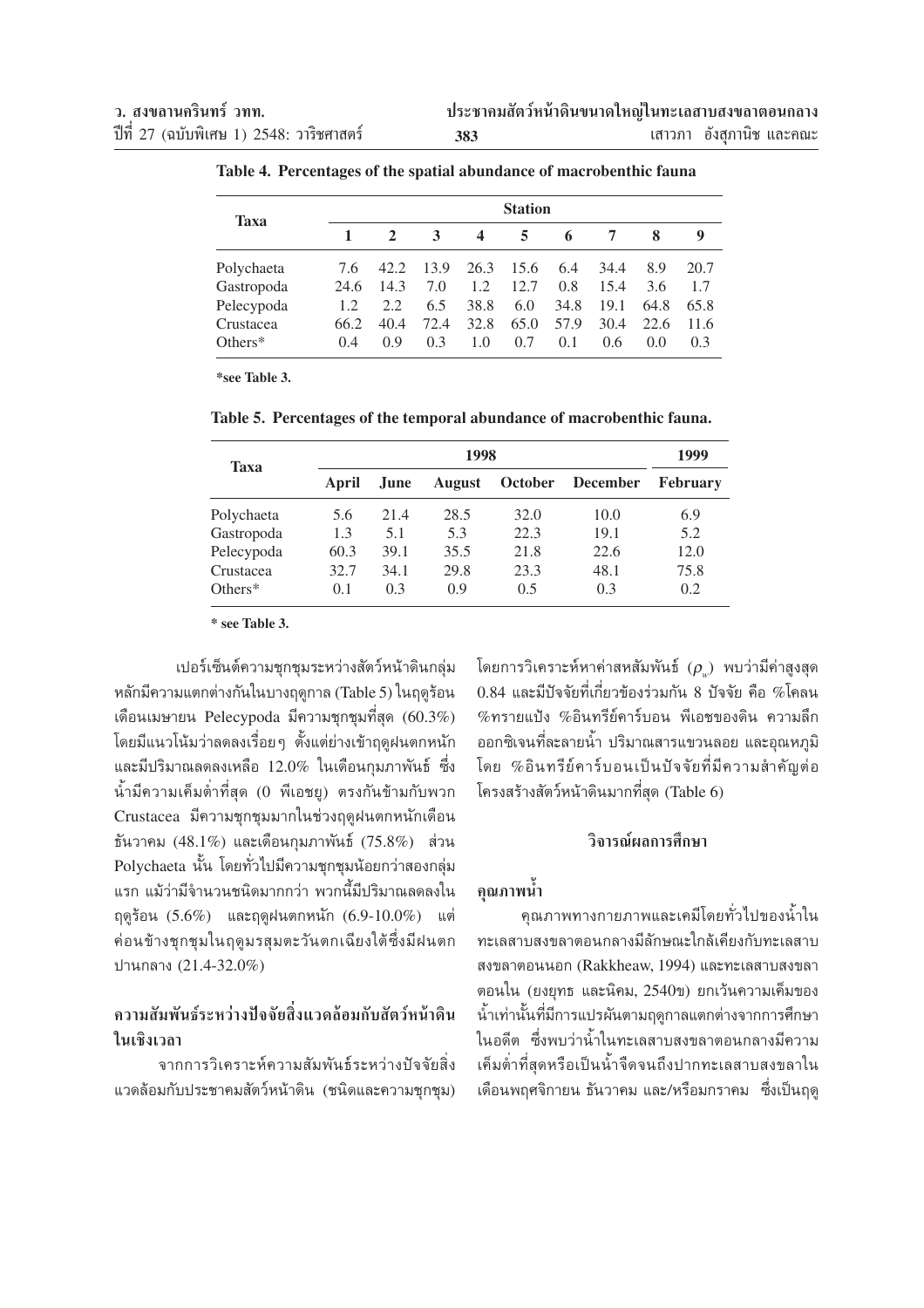| Songklanakarin J. Sci. Technol.           |     | Macrobenthic fauna community in the Middle Songkhla Lake |
|-------------------------------------------|-----|----------------------------------------------------------|
| Vol. 27 (Suppl. 1), 2005: Aquatic Science | 384 | Angsupanich, S., et al.                                  |

Table 6. Combinations of the 12 environmental variables, taken k at a time, yielding the best matches of biotic (total benthic fauna) and abiotic similarity matrices for each k, as measured by harmonic rank correlation  $\rho_{\mu}$  (weighted Spearman); bold type indicates overall optimum. (%OC, %organic carbon; Tem, water temperature; pHs, soil pH; DO, dissolved oxygen; TSS, total suspended solid; Sal, salinity; pHw, water pH; %TN, %total nitrogen: Dep. depth)

| k              | $\bm{\rho}_{\scriptscriptstyle{w}}$ |             |             |             |            |     |         |            |            |            |     |     |     |
|----------------|-------------------------------------|-------------|-------------|-------------|------------|-----|---------|------------|------------|------------|-----|-----|-----|
| -1             | 0.81                                | % $\rm{OC}$ |             |             |            |     |         |            |            |            |     |     |     |
| 2              | 0.76                                | % $\rm{OC}$ | <b>TSS</b>  |             |            |     |         |            |            |            |     |     |     |
| 3              | 0.78                                | % $OC$      | $\%TN$      | pHs         |            |     |         |            |            |            |     |     |     |
| 4              | 0.82                                | %Silt       | % $OC$      | pHs         | Tem        |     |         |            |            |            |     |     |     |
| 5              | 0.82                                | %Sand       | % $\rm{OC}$ | pHs         | DO         | Tem |         |            |            |            |     |     |     |
| 6              | 0.83                                | %Silt       | %Sand       | % $\rm{OC}$ | pHs        | Dep | DO      |            |            |            |     |     |     |
| $7\phantom{0}$ | 0.80                                | %Sand       | % $OC$      | $\%TN$      | $p$ Hs     | Dep | DO      | Tem        |            |            |     |     |     |
| 8              | 0.84                                | $\%$ Clay   | $%$ Silt    | % OC        | pHs        | Dep | DO      | <b>TSS</b> | Tem        |            |     |     |     |
| 9              | 0.78                                | $\%$ Silt   |             | %Sand %OC   | $\%\rm TN$ | pHs | Dep DO  |            | <b>TSS</b> | Tem        |     |     |     |
| 10             | 0.75                                | %Silt       | %Sand       | % $\rm{OC}$ | $\%\rm TN$ | pHs | pHw DO  |            | TSS        | Sal        | Tem |     |     |
| 11             | 0.72                                | %Silt       | %Sand       | % $\rm OC$  | %TN        | pHs | Dep pHw |            | DO         | <b>TSS</b> | Sal | Tem |     |
| 12             | 0.66                                | %Clay       | %Silt       | $\%$ Sand   | % $OC$ %TN |     |         | pHs Dep    | pHw        | DO.        | TSS | Sal | Tem |

ฝนตกหนักเนื่องจากลมมรสมตะวันออกเฉียงเหนือ ส่วน เดือนกมภาพันธ์นั้นน้ำเริ่มมี่ความเค็มเพิ่มขึ้น (ไพโรจน์ และยุทธ, 2511; ไพโรจน์ และคณะ, 2520ก, 2521; Rakkheaw, 1994) แต่จากการตรวจวัดในครั้งนี้พบว่า ความเค็มของน้ำในเดือนธันวาคม 2541 ในทะเลสาบ สงขลาตอนกลาง (1.6-3.8 พีเอสยู) สูงกว่าน้ำในเดือน กุมภาพันธ์ 2542 (0 พีเอสยู) มีผลทำให้ความหลากหลาย ชนิดโดยรวมในเดือนกุมภาพันธุ์น้อยกว่าฤดูกาลอื่น ๆ สัตว์หน้าดินบริเวณชวากทะเลมักมีจำนวนลดลงในถดฝน และน้ำมีความเค็มต่ำ (van Nes and Smit. 1993: Angsupanich and Kuwabara, 1995; 1999).

#### คุณภาพดินตะกอน

ปริมาณโดยเฉลี่ยของอินทรีย์คาร์บอนและไนโตรเจน ้รวมของดินตะกอนในทะเลสาบสงขลาตอนกลางที่ศึกษาใน ้ครั้งนี้มีค่าใกล้เคียงกับทะเลสาบสงขลาตอนนอก (Chatupote et al., 1994) และในทะเลสาบตอนใน (สมศักดิ์ และ ี่สภาพร, 2541) ซึ่งมีแนวโน้มว่ามีปริมาณลดลงเล็กน้อยใน ฤดูฝนตกหนักเช่นกัน ปริมาณอินทรีย์วัตถุไม่มีแนวโน้มว่า เพิ่มขึ้นในรอบ 20 ปี เมื่อเปรียบเทียบกับการศึกษาในปี พ.ศ. 2522 (ณรงค์, 2522) แต่ปริมาณอินทรีย์วัตถุที่ตรวจ

วัดได้ในครั้งนี้มีค่าน้อยกว่าที่ศึกษาโดยยงยทธ และนิคม  $(2540n)$  ซึ่งวิเคราะห์อินทรีย์วัตถุโดยการเผา  $(6-8\%)$ การวิเคราะห์โดยวิธีการออกซิไดซ์อินทรีย์วัตถุด้วยกรด โครมิกจะได้ค่าน้อยกว่าวิเคราะห์โดยการเผา เพราะน้ำหนัก ที่ลดลงจากการเผาไม่ได้มาจากการสลายตัวของอินทรีย์ วัตถุเพียงอย่างเดียว (Nelson and Sommers, 1982) แต่ ยังเกิดจากการสลายของ  $NO<sub>2</sub>$  และ  $SO<sub>2</sub>$  สารประกอบ ้อนินทรีย์คาร์บอน (คาร์บอเนตหรือไบคาร์บอเนตซึ่งจะ เผาไหม้กลายเป็น CO<sub>2</sub> และน้ำที่รวมอยู่กับแร่และอนุภาค ดินจะระเหยไปด้วย) (สมศักดิ์ และสภาพร. 2541) ดั้งนั้น การเปรียบเทียบการเปลี่ยนแปลงต้องพิจารณาวิธีการศึกษา ้ด้วย นอกจากนี้มีจุดที่น่าสังเกตว่าปริมาณอินทรีย์คาร์บอน และไนโตรเจนรวมมีค่าลดลงในฤดูฝน ตั้งแต่ช่วงต้นถึง ปลายฤดูมรสุมตะวันออกเฉียงเหนือ (ตุลาคม ธันวาคม และ กุมภาพันธ์) ในฤดูฝนอินทรีย์วัตถุมีปริมาณน้อย เนื่องจาก น้ำหลากได้พัดพาอินทรีย์วัตถกระจัดกระจายไปทั่วทะเลสาบ สงขลา (Sherdshoopengse et al., 1991)

อินทรีย์คาร์บอนและไนโตรเจนรวมในแต่ละสถานี ้มีความแตกต่างกันบ้างเล็กน้อยยกเว้นสถานี 2 มีปริมาณ ้อินทรีย์คาร์บอนสูงกว่าสถานีอื่น ๆ ประมาณ 2-4 เท่า อาจ เป็นผลมาจากซากใบที่ร่วงหล่นและทับถมของพันธุ์พืชป่า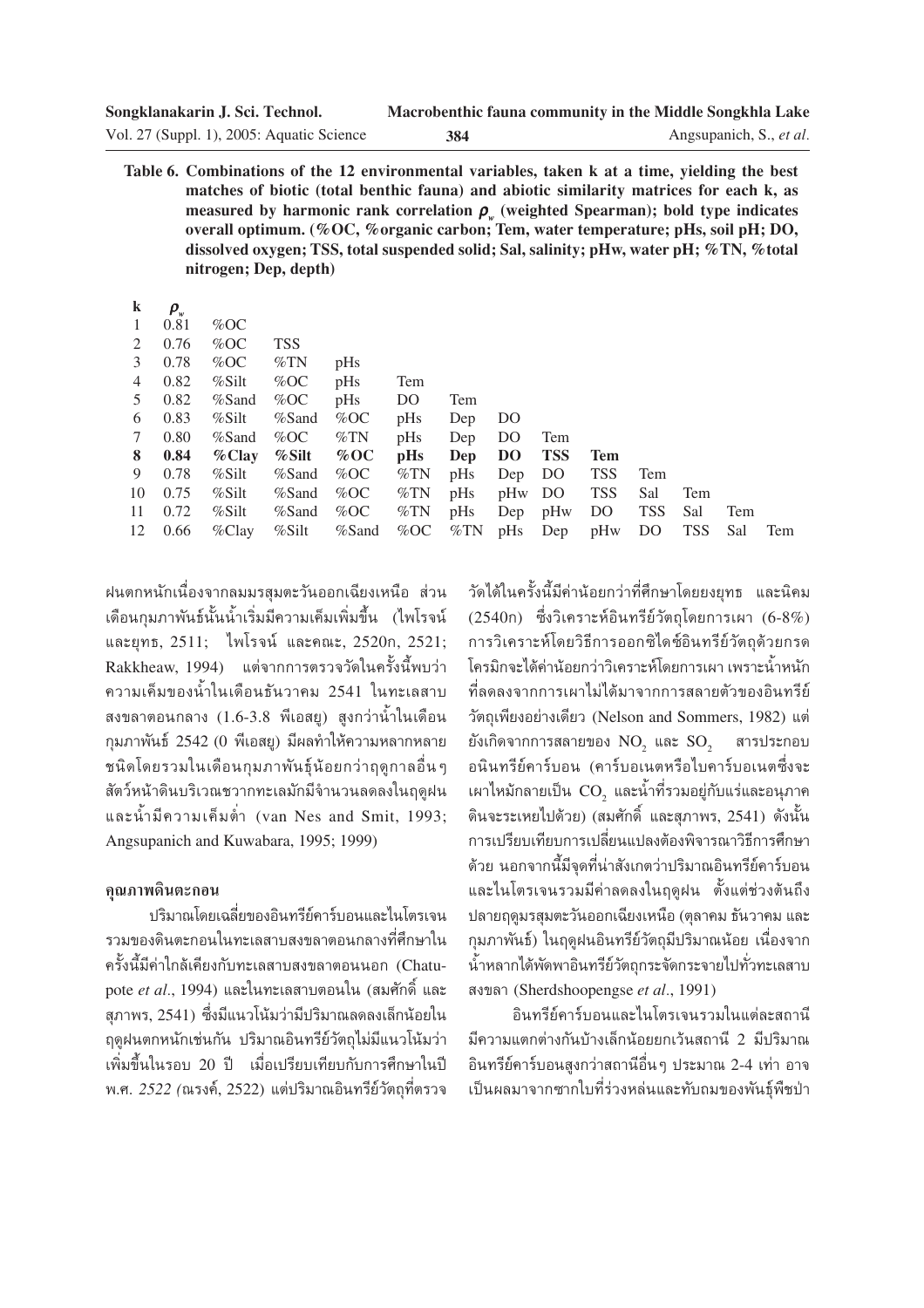| ว. สงขลานครินทร์ วทท.                    | ประชาคมสัตว์หน้าดินขนาดใหญ่ในทะเลสาบสงขลาตอนกลาง |                          |  |
|------------------------------------------|--------------------------------------------------|--------------------------|--|
| ปีที่ 27 (ฉบับพิเศษ 1) 2548: วาริชศาสตร์ | 385                                              | เสาวภา อังสุภานิช และคณะ |  |

ชายเลนที่ขึ้นอยู่ในบริเวณนั้น ส่วนปริมาณไนโตรเจนรวม โดยเฉลี่ยที่สถานี 2 และ 8 มีค่าใกล้เคียงกันแต่สงกว่า ีสถานีอื่นๆ ประมาณ 1 เท่า ลักษณะทางกายภาพของป่า ชายเลน (สถานี 2) ที่มีสารอินทรีย์ในโตรเจนจากซาก ใบไม้ทับถม และเป็นพื้นท้องน้ำที่เป็นกรวด (สถานี 8) ซึ่ง มีหอยกระพงยึดเกาะบนผิวกรวดอย่างหนาแน่น จนเป็น แหล่งสะสมสารอินทรีย์ที่เป็นสิ่งขับถ่าย เป็นสาเหตุสำคัญที่ ทำให้ทั้งสองสถานีนี้มีสภาพที่อยู่อาศัยที่ค่อนข้างแตกต่าง ์<br>จากสถานีอื่น ๆ

#### ความหลากหลายและการกระจาย

สัตว์หน้าดินในทะเลสาบสงขลาตอนกลางมีเพียง ใม่กี่ชนิดที่เป็นชนิดเดียวกับที่เคยพบในทะเลสาบสงขลา ตอนนอก (Angsupanich and Kuwabara, 1995, 1999) ซึ่งได้แก่ Polychaeta 6 ชนิด (Capitella capitata, Nephtys sp., Leonnates decipiens, N. indica, P. cirrifera และ N. cf. mossambica) Decapoda 1 ชนิด (Alpheus malabaricus songkla) และ Tanaidacea 1 ชนิด (A. sapensis ซึ่งเป็นชนิดเดียวกับ Apseudes sp.1 ที่รายงานโดย Angsupanich and Kuwabara, 1995, 1999 อย่างไรก็ตามถ้าจำแนกตาม Bamber et al., 1996 A. sapensis ควรเปลี่ยนชื่อเป็น Ctenapseudes sapensis) แม้ว่าจำนวนชนิดของสัตว์หน้าดินที่เหมือนกันมีน้อยแต่ Polychaeta ส่วนใหญ่เป็นสกลเดียวกับที่เคยพบในทะเล ้สาบสงขลาตอนนอก ความหลากหลายของสัตว์หน้าดินที่ ้พบในทะเลสาบสงขลาตอนกลาง (161 ชนิด) มีมากกว่าที่ พบในทะเลสาบสงขลาตอนนอก (122 ชนิด) ซึ่งรายงาน โดย Angsupanich และ Kuwabara (1995) ทั้งนี้อาจ ้เนื่องจากเหตุผลดังนี้ 1) จำนวนซ้ำที่เก็บตัวอย่างในการ ์ศึกษาครั้งนี้ (11 ซ้ำ) มากกว่าที่ศึกษาโดย Angsupanich และ Kuwabara (1995) (3 ซ้ำ) ทำให้มีโอกาสเก็บ ้ตัวอย่างที่เป็นชนิดพบยากได้มากกว่า 2) ทะเลสาบสงขลา ้ตอนกลางได้รับอิทธิพลจากน้ำจืดมากกว่า ทำให้น้ำมีความ ้เค็มต่ำมากในบางฤดู จึงเปิดโอกาสให้สัตว์หน้าดินที่ชอบน้ำ ที่มีความเค็มต่ำเติบโตได้ดีขึ้น เช่น N. lacustris (Shiino, 1968) N. *rugula* ตัวอ่อนแมลงน้ำ และลูกปลาบางชนิด  $N. \: lacustris$  และ  $N. \: rugura$  มีการกระจายกว้างขวางและ ้มีปริมาณมากขึ้นในฤดูฝน *N. rugura* เป็นชนิดใหม่ของ

โลกที่เพิ่งค้นพบในทะเลสาบสงขลา (Bamber et al., 2001)

ทะเลสาบสงขลาตอนกลางอย่ห่างไกลจากแหล่ง ชมชนและแหล่งอตสาหกรรมจึงได้รับผลกระทบจากภาวะ มลพิษน้อยกว่าทะเลสาบสงขลาตอนนอก  $H.$  filiformis เป็นไส้เดือนทะเลชนิดหนึ่งที่ทนอยู่ได้ในบริเวณที่เกิดภาวะ มลพิษหรือออกซิเจนต่ำ (Pals and Pauptit, 1979; Rosenberg et al., 1992) และทนได้ในน้ำที่มีความเค็มต่ำ (Angsupanich and Kuwabara, 1995) แต่เป็นที่น่าสังเกต ว่าในทะเลสาบสงขลาตอนกลางพบ  $H$ .  $similis$  บ้างแต่ไม่ พบ  $H$ . filiformis ซึ่งกระจายอย่างกว้างขวางในทะเลสาบ สงขลาตอนนอก โดยเฉพาะบริเวณใกล้กับปากคลองพะวง และคลองอู่ตะเภาซึ่งมีการปล่อยน้ำทิ้งลงมา (Angsupanich and Kuwabara, 1995, 1999) Nereididae ที่พบในการ ์ศึกษาครั้งนี้มีจำนวนชนิด (14 ชนิด) มากกว่าที่เคยรายงาน ในทะเลสาบสงขลาตอนนอกประมาณ 3 เท่า (Angsupanich and Kuwabara, 1995) โดยมี N. indica และ C. hurmensis เป็นชนิดที่พบมากและมีการกระจายได้ กว้างขวางในทะเลสาบสงขลาตอนกลาง ส่วนในทะเลสาบ สงขลาตอนนอกพบว่ามี Ceratonereis hircinicola เป็น ชนิดเด่น *N. indica* เป็นชนิดที่พบทุกฤดูกาลในทะเลสาบ ตอนกลาง และพบมากที่เส้นใยยึดเกาะของหอย  $B$ . *arcuatulus* ที่เกาะบนเม็ดกรวดที่สถานี 8 และเคยพบว่า มีการกระจายในคลองพะวงน้อยกว่าในคลองอู่ตะเภาซึ่งมี ความเค็ม (0-17 พีเอสยู) ตลอดปีต่ำกว่าในคลองพะวง (Angsupanich and Kuwabara, 1999) ดังนั้นกล่าวได้ว่า ไส้เดือนทะเลชนิดนี้มีแนวโน้มว่าชอบอาศัยในน้ำกร่อยที่มี ้ความเค็มไม่เกิน 20 พีเอสย และสามารถทนได้บ้างในน้ำ ที่มีความเค็มต่ำมากๆ

Nephtys sp. เป็นไส้เดือนทะเลอีกชนิดหนึ่งที่พบ บ่อยในทะเลสาบสงขลาทั้งตอนนอก (Angsupanich and Kuwabara, 1995) และบริเวณทะเลสาบสงขลาตอนกลาง เนื่องจากมีการกระจายได้อย่างกว้างขวางและพบได้ทุก ฤดูกาล รวมถึงระยะตัวอ่อนของวงศ์นี้ด้วย นับเป็นชนิดที่ สามารถทนได้ดีในน้ำที่มีความเค็มช่วงกว้าง (euryhaline) แม้ว่ามีจำนวนตัวต่อหน่วยพื้นที่ไม่มากเท่ากับที่พบใน ทะเลสาบสงขลาตอนนอก แต่อาจประมาณได้ว่าเป็น ไส้เดือนทะเลชนิดหนึ่งที่มีความสำคัญในห่วงโซ่อาหารที่ ทำหน้าที่เป็นตัวส่งถ่ายพลังงานในกลุ่มผู้ล่า (carnivore)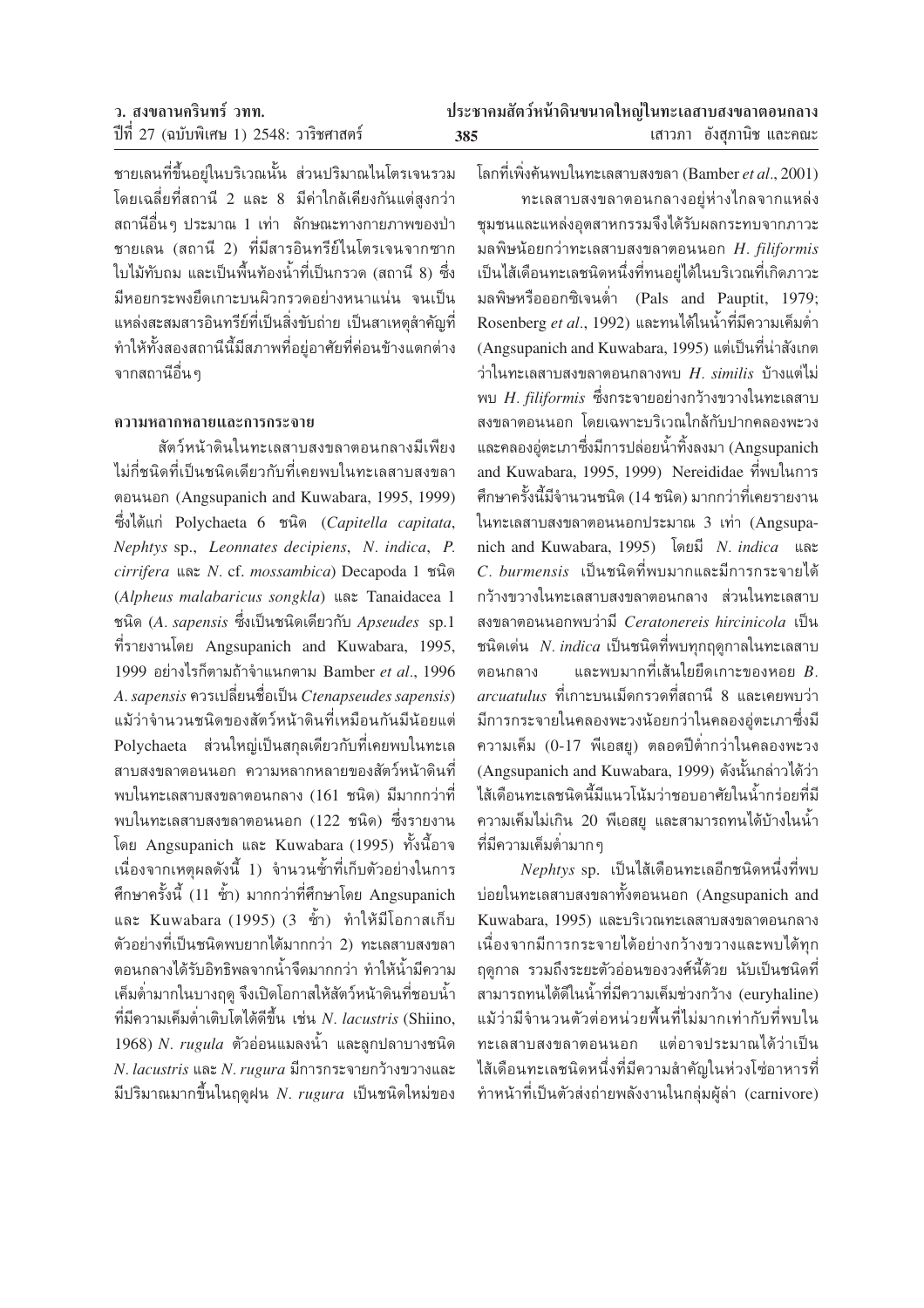ในทะเลสาบสงขลา เนื่องจากสมาชิกในสกุล *Nephtys* sp. ส่วนใหญ่เป็นผู้ล่า แม้ว่ามีบางชนิด (Nephtys incisa) เป็น พวกที่กินซากตะกอนเป็นอาหาร (Clark, 1962) จากการ ้สังเกตพบว่า Nephtys sp. เป็นสัตว์ที่ค่อนข้างแข็งแรง ว่ายน้ำและหลบหลีกได้อย่างรวดเร็วเมื่อถูกสัมผัส จึงเป็น เหตุผลหนึ่งที่ทำให้สันนิษฐานว่าไส้เดือนทะเลชนิดนี้เป็น พวกกินเนื้อเป็นหลัก

จำนวนชนิดของหอยที่พบในทะเลสาบสงขลาตอน ึกลาง (23 ชนิด) มีค่าใกล้เคียงกับที่พบในคลองอ่ตะเภา (21 ชนิด) คลองพะวง (17 ชนิด) และในทะเลสาบสงขลาตอน นอก (ไม่รวมคลองต่างๆ) (28 ชนิด) Marginella และ  $\emph{Stenothyra}$  เป็นหอยฝาเดียวชนิดเดียวกับที่พบในคลอง ทั้งสอง (Angsupanich and Kuwabara, 1999) ส่วน  $\emph{Macoma}$  และ  $\emph{Corbula}$  เป็นหอยสองฝาที่เป็นชนิดเดียว กับที่พบในทะเลสาบสงขลาตอนนอก (Angsupanich and Kuwabara, 1995) Marginella และ Macoma เป็น หอยที่พบมากในระดับปานกลางอย่างสม่ำเสมอ และมีการ กระจายอย่างกว้างขวางในทะเลสาบสงขลาตอนกลาง แตกต่างจากที่เคยรายงานในทะเลสาบสงขลาตอนนอกซึ่ง ้พบ Macoma เป็นจำนวนน้อยเท่านั้น อย่างไรก็ตามการ เปรียบเทียบชนิดหอยกับบริเวณทะเลสาบสงขลาตอนนอก ไม่สามารถอภิปรายได้ชัดเจน เนื่องจากแตกต่างกันใน ระดับการจำแนกชนิด

Crustacea เป็นกลุ่มสัตว์หน้าดินที่สำคัญไม่น้อย ไปกว่า Polychaeta Crustacea ที่พบว่ามีความชุกชุมและ มีปริมาณมากและกระจายได้กว้างขวางทั้งในแต่ละสถานี และฤดูกาล คือ *A. sapensis ซึ่*งเป็นสัตว์ที่สามารถดำรง ้ชีวิตในน้ำกร่อยที่มีความเค็มช่วงกว้างตั้งแต่ 2-20 พีเอสยู โดยพบว่ามีการกระจายได้ตั้งแต่ทะเลสาบสงขลาตอนนอก เข้าไปถึงทะเลสาบตอนใน โดยยกเว้นในทะเลน้อย (เสาวภา และอำนาจ. 2544) บริเวณปากทะเลสาบสงขลาซึ่งเป็น ึบริเวณที่น้ำมีความเค็มใกล้เคียงกับน้ำทะเลเปิด (Angsupanich and Kuwabara, 1995; Yokokawa, 1984) เป็นที่ น่าสังเกตว่าชนิดนี้มีปริมาณเพิ่มขึ้นช่วงปลายฤดูฝนเดือน ้กุมภาพันธ์ ซึ่งเป็นช่วงที่น้ำในทะเลสาบสงขลาตอนนอกมี ความเค็มค่อนข้างต่ำ (แต่ไม่เป็น 0) (Angsupanich and Kuwabara, 1995) เช่นเดียวกับที่พบในทะเลสาบสงขลา นอกจากนี้เคยมีรายงานว่าสัตว์หน้าดินใน ตอนกลาง

ออร์เดอร์ Tanaidacea ในคลองตากใบมีความชุกชุมสูงใน แหล่งน้ำกร่อยตามบริเวณที่มีมลภาวะปานกลางถึงสูง (ยงยทธ และคณิต, 2537) Apseudes sp. ในทะเลสาบ สงขลาก็เช่นกัน (Yokokawa, 1984) แต่จากรายงานของ Angsupanich และ Kuwabara (1999) ไม่พบสัตว์ชนิดนี้ ในบริเวณต้นคลองพะวงซึ่งเป็นบริเวณที่มีค่าบีโอดีสูง ส่วน Crustacea อื่น ๆ ที่เป็นสกุลเดียวกับที่พบในทะเลสาบสงขลา ตอนนอกและมีจำนวนรองลงมา ได้แก่ amphipod สกุล Photis และ Grandidierella โดยที่ Grandidierella มี การ กระจายทั้งในทะเลสาบตอนนอกและตอนกลาง นอกจากนี้พบ A. malabaricus songkla และ A. *euphrosyne* บ้างประปราย ซึ่งเคยมีรายงานว่าพบใน ทะเลสาบสงขลาโดย Banner และ Banner (1966)

# ความชุกชุมของสัตว์หน้าดิน

้แม้ว่าในเชิงคุณภาพโดยรวมพบว่าจำนวนชนิดใน ทะเลสาบสงขลาตอนกลางมีมากกว่าในทะเลสาบสงขลา ตอนนอกซึ่งอาจจะด้วยหตุผลบางประการที่กล่าวข้างต้น แต่ในเชิงปริมาณต่อหน่วยพื้นที่ พบว่าในทะเลสาบตอน ึกลางมีความชุกชุมน้อยกว่าเล็กน้อย อย่างไรก็ตามทะเลสาบ สงขลาตอนกลางจัดว่ามีความชุกชุมปานกลางถึงสูงในบาง ฤดูกาล ซึ่งถือเป็นเหตุการณ์ปรกติของแหล่งน้ำที่น้ำเป็น น้ำกร่อยและจืดในบางฤดู โดยทั่วไปความหลากหลายของ สัตว์หน้าดินบริเวณชายฝั่งทะเลมีค่าลดลงเมื่อน้ำมีความ เค็มลดลง (Dauer, 1993; Angsupanich and Kuwabara, 1995; ยงยุทธ และนิคม, 2540ข) แต่ข้อสรุปนี้อาจจะเป็น ไปได้สำหรับพวก Polychaeta และ Mollusca มากกว่า พวก Crustacea ในทะเลสาบสงขลาตอนกลาง เนื่องจาก ความหลากหลายของ Crustacea ในฤดูฝนเดือนกุมภาพันธ์ มีน้อยกว่าในฤดูร้อนเพียงเล็กน้อยเท่านั้น ยิ่งกว่านั้นมี Crustacea บางชนิด (A. sapensis และ Nesotanais spp.) ้เพิ่มขึ้นเป็นจำนวนมากจนมีจำนวนรวมของ Crustacea ใกล้เคียงกับในฤดูร้อน จึงทำให้จำนวนสัตว์หน้าดินรวมใน ทะเลสาบสงขลาตอนกลางไม่แตกต่างตามฤดูกาลมากนัก กล่าวได้ว่าเป็นข้อดีของทะเลสาบสงขลาตอนกลางที่มีอาหาร ธรรมชาติสำหรับสัตว์น้ำขนาดใหญ่อื่นๆ เกือบตลอดปี ส่วนความชุกชุมของสัตว์หน้าดินในเชิงมวลชีวภาพโดย น้ำหนักนั้นมีแนวโน้มว่าสอดคล้องกับความชุกชุมเป็น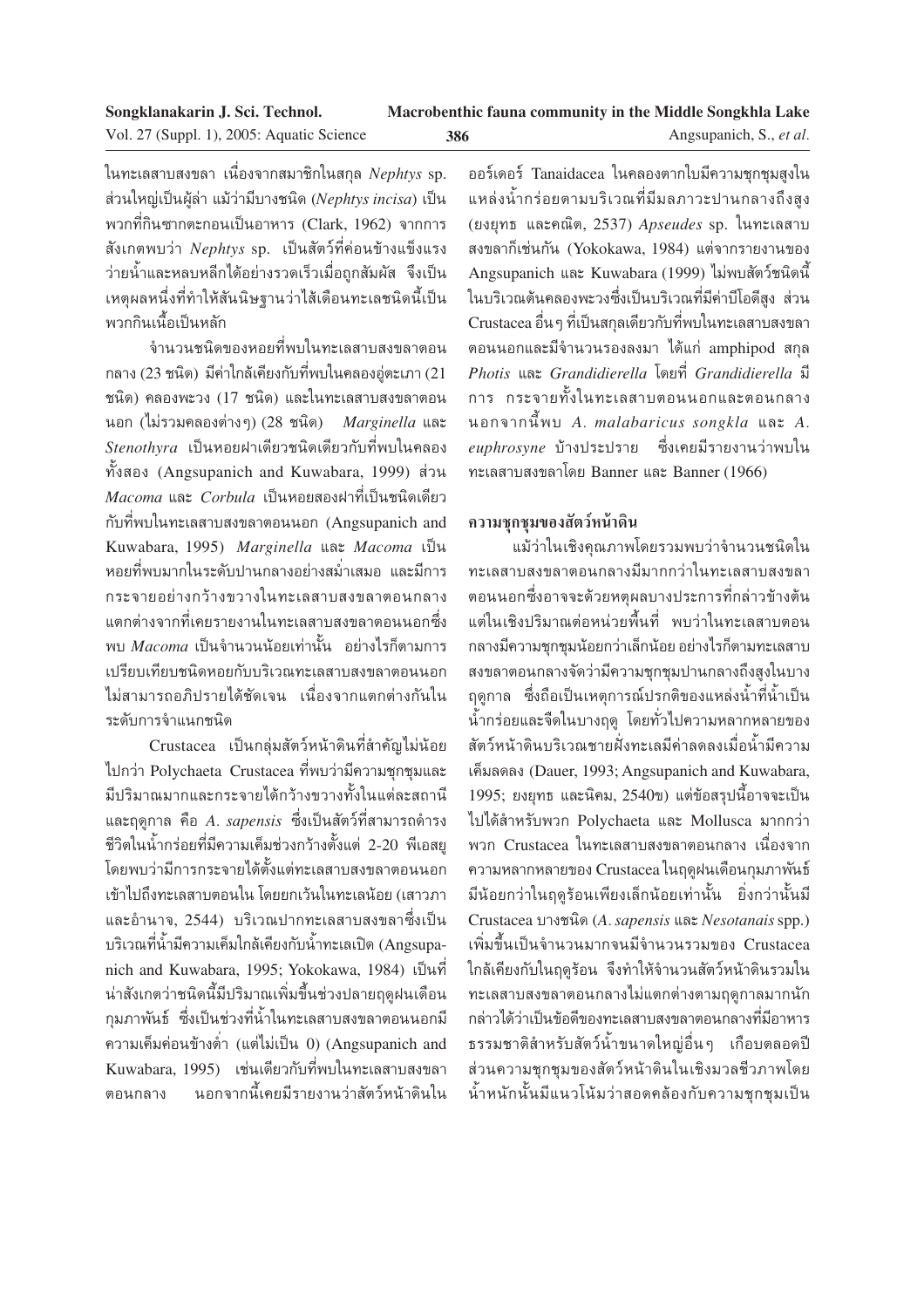จำนวนตัว ในกรณีของพวกหอยน้ำหนักที่ได้อาจมีค่าสูง เมื่อเปรียบเทียบกับสัตว์กลุ่มอื่น เนื่องจากเป็นน้ำหนักทั้ง เปลือก

# ความสัมพันธ์กับปัจจัยสิ่งแวดล้อม

ค่าสหสัมพันธ์ระหว่างสัตว์หน้าดินกับปัจจัยทาง กายภาพและเคมี 12 ปัจจัยร่วมมีค่าสูง (>0.84) เนื่องจาก มีค่ามากกว่า 0.80 (Clark and Ainsworth, 1993) โดยมี คาร์บอนอินทรีย์และขนาดอนภาคเม็ดดินเป็นปัจจัยหลักที่ เกี่ยวข้อง ความสัมพันธ์อย่างใกล้ชิดระหว่างสัตว์หน้าดิน กับรูปแบบหรือโครงสร้างของดินเป็นสิ่งที่ควรเกิดขึ้นอยู่แล้ว (Hylleberg and Nateewathana, 1984; Bhat and Gupta, 1986; Bhat and Neelakantan, 1988; Prabhadevi and Ayyakkannu, 1989; Angsupanich and Kuwabara, 1995) เพราะเป็นปัจจัยหลักที่สัตว์ต้องสัมผัสโดยตรง ส่วน ปัจจัยอื่นๆ ในมวลน้ำมักเป็นปัจจัยเสริม ยกเว้นในกรณีที่ ้มีการเปลี่ยนแปลงอย่างรุนแรง โดยทั่วไปสัตว์หน้าดินใน บริเวณชวากทะเลหรือชายฝั่งรูปแบบอื่นๆ มักจะได้รับผล กระทบโดยปัจจัยสิ่งแวดล้อมหลายปัจจัยมากระทำร่วมกัน จนแยกไม่ออก (Pearson and Rosenberg, 1978; Angsupanich and Kuwabara, 1999) ดังนั้นจากความ แตกต่างกันไม่มากก็นักยายองปัจจัยสิ่งแวดล้อม ส่งผลให้ แต่ละสถานีในทะเลสาบเดียวกันนี้มีโครงสร้างของประชาคม สัตว์หน้าดินแตกต่างกันได้ เช่น สถานี 2 และ 8 มีสภาพ ์ พื้นดินค่อนข้างแตกต่างจากสถานีอื่น ๆ โดยมีลักษณะเป็น ป่าชายเลนและมีพื้นเป็นกรวด (ซึ่งเป็นที่เกาะของหอยสอง ีฝา) ตามลำดับ ทั้งสองสถานีมีปริมาณอินทรีย์คาร์บอน และไนโตรเจนค่อนข้างสูงกว่าสถานีอื่นๆ ปัจจัยเหล่านี้มี ส่วนทำให้สถานี 8 มีสัตว์หน้าดินมากที่สุดทั้งชนิด (105) และปริมาณ (10620 ตัว/ตร.เมตร หรือ 1812 กรัม/ ตร.เมตร) โดยมี Crustacea มากที่สุด (ในความเป็นจริง แล้ว สถานี 8 ควรมีสัตว์หน้าดินชุกชุมมากกว่านี้ ถ้าไม่มี การทำการประมงหอยที่นี่) รองลงมาเป็นสถานี 2 ซึ่งมี สัตว์หน้าดิน 105 ชนิด แต่ปริมาณรวมของสัตว์หน้าดิน ไม่มากนัก (1940 ตัว/ตร.เมตร) โดยมี Polychaeta เป็น ึกลุ่มสำคัญ ส่วนสถานีอื่นๆ ที่มีสัตว์หน้าดินหลากหลาย ้น้อยกว่า เช่น สถานี 7 มีความหลากหลายปานกลาง (95 ชนิด) แต่ความชุกชุมค่อนข้างน้อย (920 ตัว/ตร.เมตร)

พบว่าสถานีนี้มีพีเอชของดินโดยเฉลี่ย (5.7) ค่อนข้างต่ำ กว่าสถานีอื่น ๆ (>6.2) ส่วนสถานี 6 (82 ชนิด) และสถานี 9 (65 ชนิด) เป็นบริเวณที่อยู่ใกล้แหล่งพืชน้ำค่อนข้าง หนาแน่น พบว่ามีความหลากหลายน้อยถึงน้อยที่สุด ลากุน ที่มีสาหร่ายปกคลมมากจนเกิดยุโทรฟิเคชั่นมักทำให้ความ หลากหลายของสัตว์หน้าดินและปลาลดลง เช่น Lagoon of Venice (Bettinette et al., 1996)

เป็นที่น่าสังเกตว่าการวิเคราะห์โดยสหสัมพันธ์ พบ ว่าความเค็มของน้ำไม่แสดงความสัมพันธ์กับปริมาณสัตว์ หน้าดิน ซึ่งมิได้หมายความว่าความเค็มไม่เป็นปัจจัยที่สำคัญ แต่เนื่องจากการเก็บตัวอย่างแต่ละสถานีไม่สามารถดำเนิน การให้เสร็จทันในเวลาและวันเดียวกัน ในขณะที่ความเค็ม ของน้ำเปลี่ยนแปลงตามกระแสน้ำขึ้นน้ำลงตลอดเวลา การอภิปรายผลโดยใช้สถิติเพียงอย่างเดียวจึงอาจไม่เพียงพอ เนื่องจากไม่มีสถิติใดที่จะเหมาะกับข้อมลทกประเภท โดย เฉพาะปัจจัยที่มีลักษณะเป็นพลวัตและสิ่งมีชีวิตที่มีความ ทนต่อสิ่งแวดล้อมได้ช่วงกว้างจึงต้องระมัดระวังเป็นพิเศษ

แม้ว่าสัตว์หน้าดินโดยเฉลี่ยในทะเลสาบสงขลาตอน กลางมีความชุกชุมน้อยกว่าในทะเลสาบสงขลาตอนนอก และมีจำนวนสัตว์หน้าดินและความหลากหลายน้อยในบาง สถานีและบางเดือน แต่ยังจัดได้ว่าเป็นแหล่งน้ำที่มีความ อุดมสมบูรณ์ (>920 ตัว/ตร.เมตร) และความหลากหลาย ปานกลาง (>8 ชนิด/0.05 ตร.เมตร) ถ้าเปรียบเทียบกับค่า (>5 ชนิด/0.1 ตร.เมตร และ >100 ตัว/ตร.เมตร) ที่เสนอ โดย Kikuchi (1991) ยิ่งกว่านั้นสัดส่วนของกลุ่มสัตว์ หน้าดินส่วนใหญ่ทั้งในเดือนต่างๆ และสถานีต่างๆ มี Crustacea เป็นกลุ่มเด่น ซึ่งแสดงว่าน้ำในทะเลสาบสงขลา ตอนกลางยังไม่เกิดภาวะมลพิษรนแรง ซึ่งสอดคล้องกับ คุณภาพน้ำ (ออกซิเจนที่ละลายน้ำ ความขุ่น และพีเอช) และคุณภาพตะกอนดิน (อินทรีย์วัตถุต่างๆ และพีเอช) ที่ วัดแล้วพบว่ายังปรกติ ที่ใดก็ตามหากมีพวก polvchaete ้เพิ่มขึ้นมากมักจะทำให้ครัสตาเซียนลดลง เนื่องจากสภาพ แวดล้อมเกิดภาวะมลพิษ (Amio, 1979; Angsupanich and Kuwabara, 1999; Angsupanich, 2001) อย่างไร ก็ตามตราบใดที่การพัฒนาทางอุตสาหกรรมยังเกิดขึ้นเรื่อย ๆ จึงไม่ควรชะล่าใจ ควรมีมาตรการเฝ้าระวังและตรวจวัด อย่างต่อเนื่อง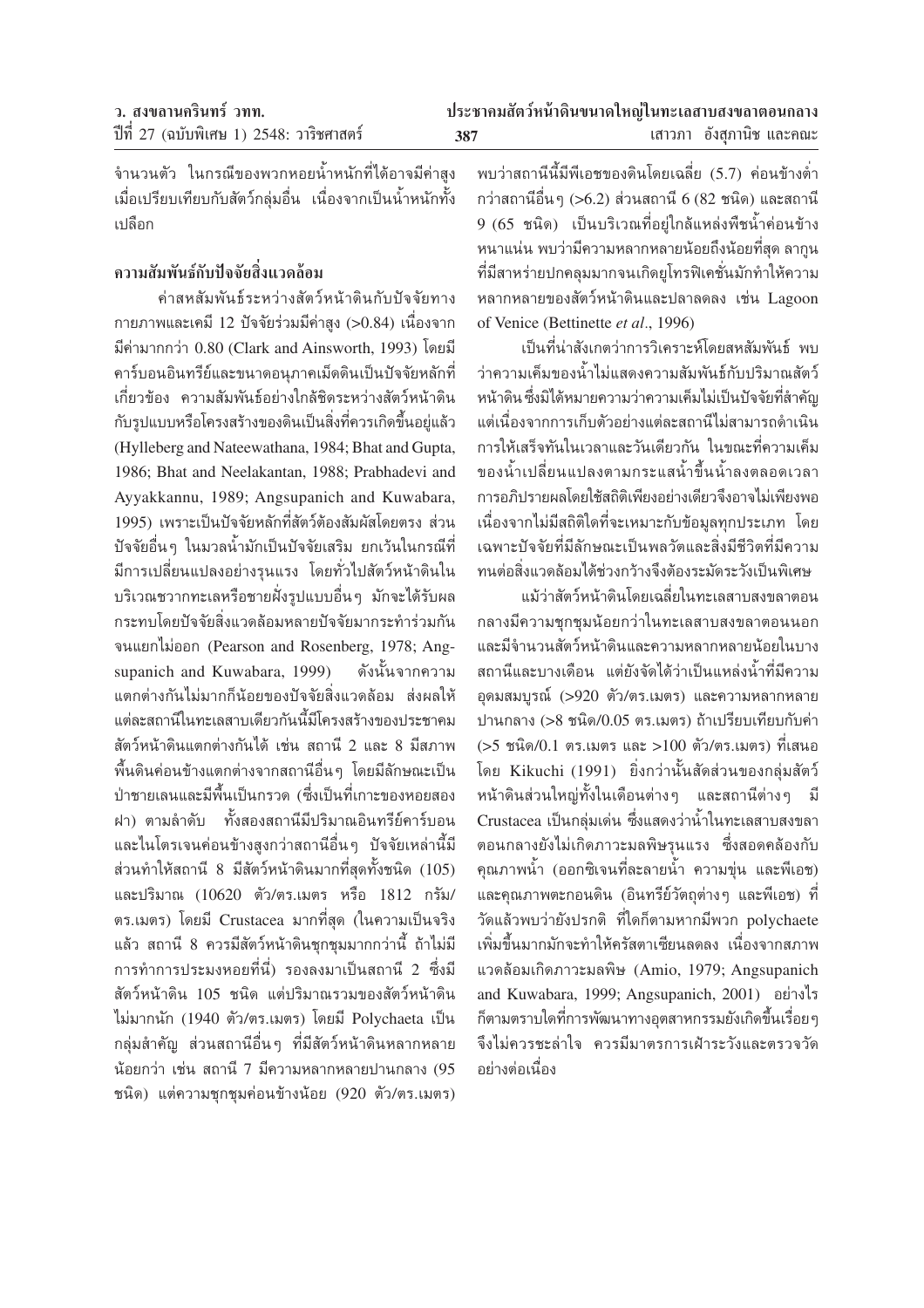| Songklanakarin J. Sci. Technol.           |     | Macrobenthic fauna community in the Middle Songkhla Lake |
|-------------------------------------------|-----|----------------------------------------------------------|
| Vol. 27 (Suppl. 1), 2005: Aquatic Science | 388 | Angsupanich, S., et al.                                  |

#### **°'µµ'°√√¡ª√–°"»**

โครงการวิจัยนี้ได้รับการสนับสนุนจากโครงการ พัฒนาองค์ความรู้และศึกษานโยบายการจัดการทรัพยากร ชีวภาพในประเทศไทย ซึ่งร่วมจัดตั้งโดยสำนักงานกองทน สนับสนนการวิจัย และศูนย์พันธุวิศวกรรมและเทคโนโลยี ู้ชีวภาพแห่งชาติ รหัสโครงการ BRT 142016 และ 541044 ขอขอบคุณ Dr. Modest Gutu (The National Museum of Natural History Grigore Antipa', Romania) และ Dr. Gordon Paterson (The Natural History Museum, London) ที่ให้คำแนะนำและเอกสารที่มีประโยชน์ สถาบัน การวิจัยเพาะเลี้ยงสัตว์น้ำชายฝั่ง จ.สงขลา ที่ให้ความ ือนเคราะห์เรือเพื่อการเก็บตัวอย่าง นายจีรวัฒน์ ใจหลัก และนางสาวกานดา เรื่องหนู ที่ช่วยงานภาคสนาม

#### **‡Õ° "√Õâ"ßÕ'ß**

- ำนรงค์ ณ เชียงใหม่, 2522. รายงานผลการวิจัยโครงการทะเล สาบสงขลา 2521-2522. มหาวิทยาลัยสงขลานครินทร์ สงขอ∩
- ู้ไพโรจน์ พรหมานนท์ และยุทธ ฮั่นโสภา. 2511. การแพร่ ึกระจายและความชุกชุมของแพลงก์ตอนสัตว์ในทะเลสาบ ิสงขลา. หน้า 13-40. **ใน** รายงานประจำปีสถานีประมง ทะเลสงขลา พ.ศ. 2522, กรมประมง, สงขลา.
- ไพโรจน์ สิริมนตาภรณ์ สุชาติ วิเชียรสรรค์ และสุจิตรา กระบวน-้รัตน์. 2520ก. การศึกษาคุณสมบัติของน้ำในทะเลสาบ ิสงขลา ปี 2520. หน้า 263-274. **ใน** รายงานผลการ ปฏิบัติงานทางวิชาการประจำปี 2520. สถานีประมง จังหวัดสงขลา กรมประมง, สงขลา.
- ์ ไพโรจน์ สิริมนตาภรณ์ สุชาติ วิเชียรสรรค์ และสุจิตรา กระบวน-ึรัตน์. 2520ข. การศึกษาชนิดและปริมาณเบนโทสใน ทะเลสาบสงขลา. หน้า 312-330. ใน รายงานผลการ ปฏิบัติงานทางวิชาการประจำปี 2520. สถานีประมง จังหวัดสงขลา กรมประมง, สงขลา.
- ไพโรจน์ สิริมนตาภรณ์ สุชาติ วิเชียรสรรค์ และสุจิตรา กระบวน-รัตน์. 2521. การศึกษาชนิดและปริมาณเบนโทสใน ∑–‡≈ "∫ ߢ≈". Àπâ" 322-340. **"π** √"¬ß"πº≈°"√ ปฏิบัติงานทางวิชาการประจำปี 2521. สถานีประมง จังหวัดสงขลา กรมประมง, สงขลา.
- $$$ ยงยุทธ ปรีดาลัมพะบุตร และนิคม ละอองศิริวงศ์. 2540ก. การเปลี่ยนแปลงและความสัมพันธ์ระหว่างคณภาพ ้ตะกอนดินกับสัตว์หน้าดินในทะเลสาบสงขลา. เอกสาร ีวิชาการฉบับที่ 3/2540. สถาบันวิจัยการเพาะเลี้ยง —µ«åπÈ"™"¬Ωíòß, ߢ≈".
- $$$ ยงยุทธ ปรีดาลัมพะบุตร และนิคม ละอองศิริวงศ์.  $2540$ ข. ึการเปลี่ยนแปลงและความสัมพันธ์ระหว่างคุณภาพน้ำ ้กับแพลงก์ตอนพืชในทะเลสาบสงขลา, เอกสารวิชาการ ี<br>ฉบับที่ 4/2540 สถาบันวิจัยการเพาะเลี้ยงสัตว์น้ำ ชายฝั่ง, สงขลา.
- สวัสดิ์ วงศ์สมนึก และสมชาติ สุขวงศ์. 2512. การสำรวจความ ชุกชุมและการแพร่กระจายของเบนโทสในทะเลสาบ ัสงขลา ปี 2512. หน้า 69-100. **ใน** รายงานประจำปี สถานีประมงทะเลสงขลา พ.ศ. 2512. สถานีประมง จังหวัดสงขลา กรมประมง. สงขลา.
- ี สวัสดิ์ วงศ์สมนึก และสมชาติ สขวงศ์. 2513. การสำรวจความ ชกชมและการแพร่กระจายของเบนโทสในทะเลสาบ ัสงขลา ปี 2513. หน้า 231-243. **ใน** รายงานประจำปี สถานีประมงทะเลสงขลา พ.ศ. 2513. สถานีประมง จังหวัดสงขลา กรมประมง, สงขลา.
- ิสมศักดิ์ มณีพงศ์ และสภาพร รักเขียว. 2541. รายงานการวิจัย ู้เรื่อง การศึกษาสมบัติทางเคมีของตะกอนในทะเลน้อย และทะเลหลวง. คณะทรัพยากรธรรมชาติ มหาวิทยาลัย สงขลานครินทร์. สงขลา.
- เสาวภา อังสุภานิช และอำนาจ ศิริเพชร. 2544. บทบาทและ °"√·æ√à°√–®"¬¢Õß —µ«åÀπâ"¥'π™π'¥‡¥àπ *Apseudes sapensis* Chilton 1926 (Crustacea: Tanaidacea) ในทะเลสาบสงขลา ภาคใต้ของประเทศไทย. ว. สงขลา นครินทร์ วทท. 23: 515-525.
- ้อังสุนีย์ ชุณหปราณ จุฬาภรณ์ รัตนไชย และอาภรณ์ มีชูขันธ์. 2539. ประเมินผลการจับสัตว์น้ำจากทะเลสาบสงขลา ปี 2537-2538. ⊥อกสารวิชาการฉบับที่ 4/2539. ื่ สถาบันวิจัยการเพาะเลี้ยงสัตว์น้ำชายฝั่ง. สงขลา.
- APHA-AWWA and WEF. 1995. Standard Methods for the Examination Water and Wastewater, American Public Health Association, New York.
- Amio, M. 1979. Macrobenthos and aquatic animals. pp. 2-3, 59-83. **In** Report on the effect of waste water effluent from sewage disposal plant in Takamatsu City to fishing grounds. Res. Org. on the Effect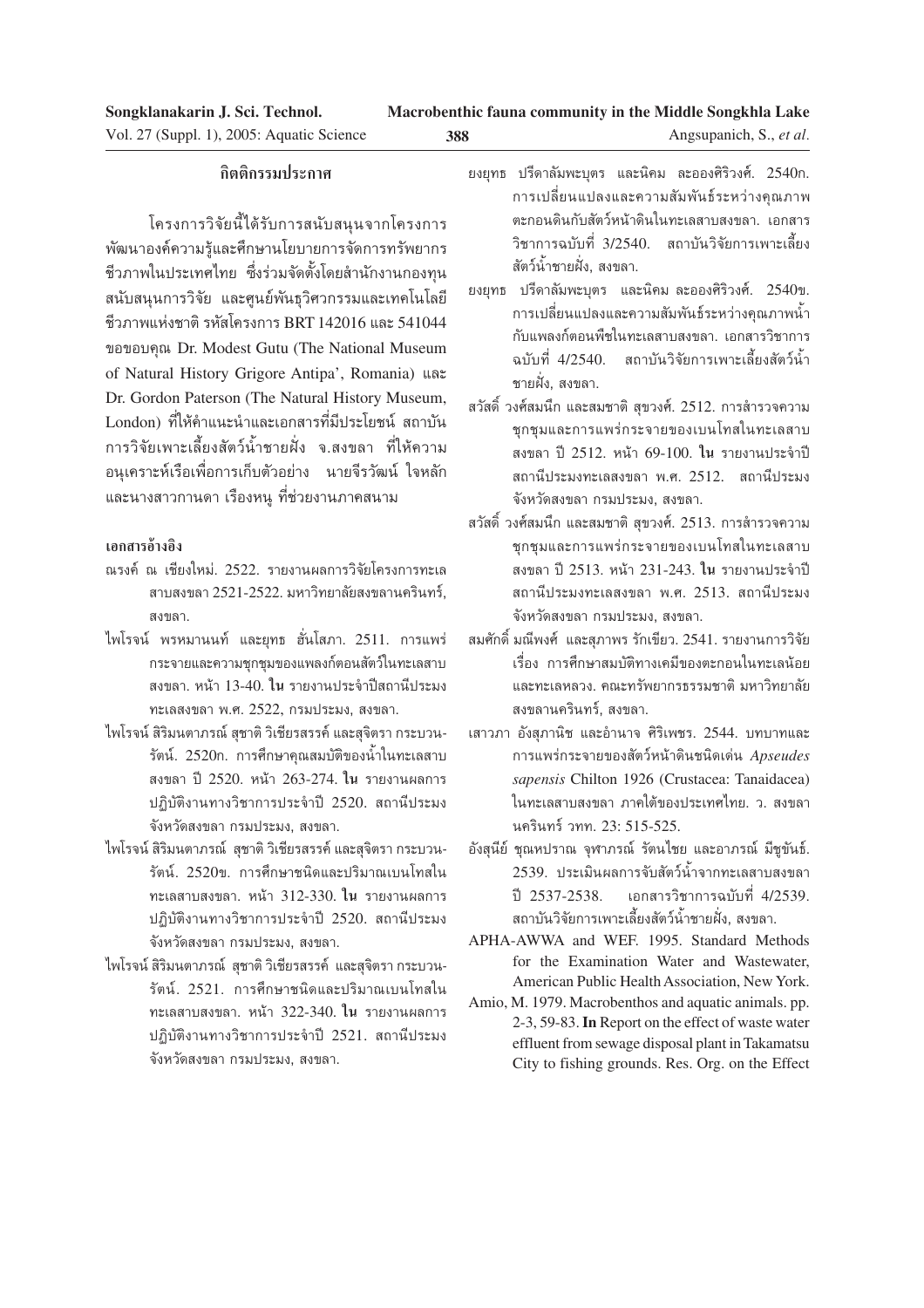ี่ เสาวภา อังสภานิช และคณะ

of Waste Water Effluent from Sewage Disposal Plant in Takamatsu City to Fishing Grounds, Takamatsu (in Japanese).

- Angsupanich, S. 2001. Macrobenthic fauna associated with mangrove plantation and abandoned shrimp ponds in Pak Poon Estuary, Nakhon Si Thammarat, Thailand. Nat. Hist. Bull. Siam. Soc., 49: 283-294.
- Angsupanich, S. and Kuwabara, R. 1995. Macrobenthic fauna in Thale Sap Songkhla, a brackish lake in southern Thailand, Lakes Reserv. Res. Manage., 1: 115-125.
- Angsupanich, S. and Kuwabara, R. 1999. Distribution of macrobenthic fauna in Phawong and U-Taphao canals flowing into a lagoonal lake, Songkhla, Thailand, Lakes Reserv. Res. Manage., 4: 1-13.
- Bamber, R.N., Ariyananda, T. and Silva, E.I.L. 1996. A new genus and species of apseudomorph tanaidacean from Sri Lanka. Asian Mar. Biol., 13: 133-140.
- Bamber, R.N., Bird, G.J. and Angsupanich, S. 2001. Tanaidaceans (Crustacea: Peracarida) from Thailand: new records and new species, Asian Mar. Biol., 18: 35-69.
- Banner, A.H. and Banner, D.M. 1966. The Alpheid Shrimp of Thailand, The Siam Society Monograph Series No.3, Bangkok.
- Bettinetti, A., Pypaert, P. and Sweerts, J. 1996. Application of an integrated management approach to the restoration project of the Lagoon of Venice. J. Environ. Manage., 46: 207-227.
- Bhat, B.V. and Gupta, T.R.C. 1986. Macrobenthos of Nethravati-Gurupur Estuary, Mangalore. p. 1465. **In** Proceedings of the Symposium on Coastal Aquaculture. Part 4: Culture of other organisms, studies, training, extension and legal aspects, Cochin (Abstract).
- Bhat, U.G. and Neelakantan, U.G. 1988. Environmental impact on the macrobenthos distribution of Kali Estuary, Karwar, central west coast of India, Indian J. Mar. Sci., 17: 134-142.
- Bremner, J.M. and Mulvaney, C.S. 1982. Nitrogentotal. pp. 595-624. **In** Methods of Soil Analysis, Part 2 Chemical and Microbiological Properties-Agronomy Monograp No.9. Page, A.L., Miller,

R.H. and Keeney, D.R. (eds.). Madison Publisher, Wisconsin.

- Brown, J.R., Gowen, R.J. and McLusky, D.S. 1987. The effect of salmon farming on the benthos of a Scottish sea loch, J. Exp. Mar. Biol. Ecol., 109: 39-51.
- Chatupote, W., Maneepong, S. and Matsumoto, S. 1994. Dynamics of soil nutrients in sediment. pp.137- 153. **In** Ecosystem Dynamics of the Outer Songkhla Lake, Southern Thailand. Angsupanich, S. and Aruga, Y. (eds.). Nodai Center for International Programs, Tokyo University of Agriculture, Tokyo.
- Clark, R.B. 1962. Observations on the food of *Nephtys*, Limnol. Oceanogr., 7: 380-385.
- Clarke, K.R. and Ainsworth, M. 1993. A method of linking multivariate community structure to environment variables, Mar. Ecol. Prog. Ser., 92: 205-219.
- Clarke, K.R. and Warwick, R.M. 1994. Change in Marine Communities: An Approach to Statistical Analysis and Interpretation, Bourne Press Limited, Bournemouth.
- Dauer, M.D. 1993. Biological criteria, environmental health and estuarine macrobenthic community structure, Mar. Poll. Bull., 26: 249-257.
- FAO. 1960. Manual of Field Methods in Fiseries Biology. FAO Manuals in Fisheries Science No.1, FAO, Rome.
- Gee, G.W. and Bauder, J.W. 1986. Particle size analysis. pp.383-412. **In** Methods of Soil Analysis, Part 1 Physical and Mineralogical Methods-Agronomy Monod. No. 9. Klute, A. (ed.). Madison Inc., Wisconsin.
- Hawthorne, S.D. and Dauer, D.M. 1983. Macrobenthic communities of the Lower Chesapeake Bay. III Southern Branch of the Elezabeth River, Int. Revue ges. Hydrobiol., 68: 193-205.
- Henderson, R.A. and Ross, D.J. 1995. Use of macrobenthic infaunal communities in the monitoring and control of the impact of marine cage fish farming, Aquacult. Res., 26: 659-678.
- Hylleberg, J. and Nateewathana, A. 1984. Temporal and spatial distribution of nephtyid polychaetes at Phuket Island, Andaman Sea. pp. 279-291. **In**